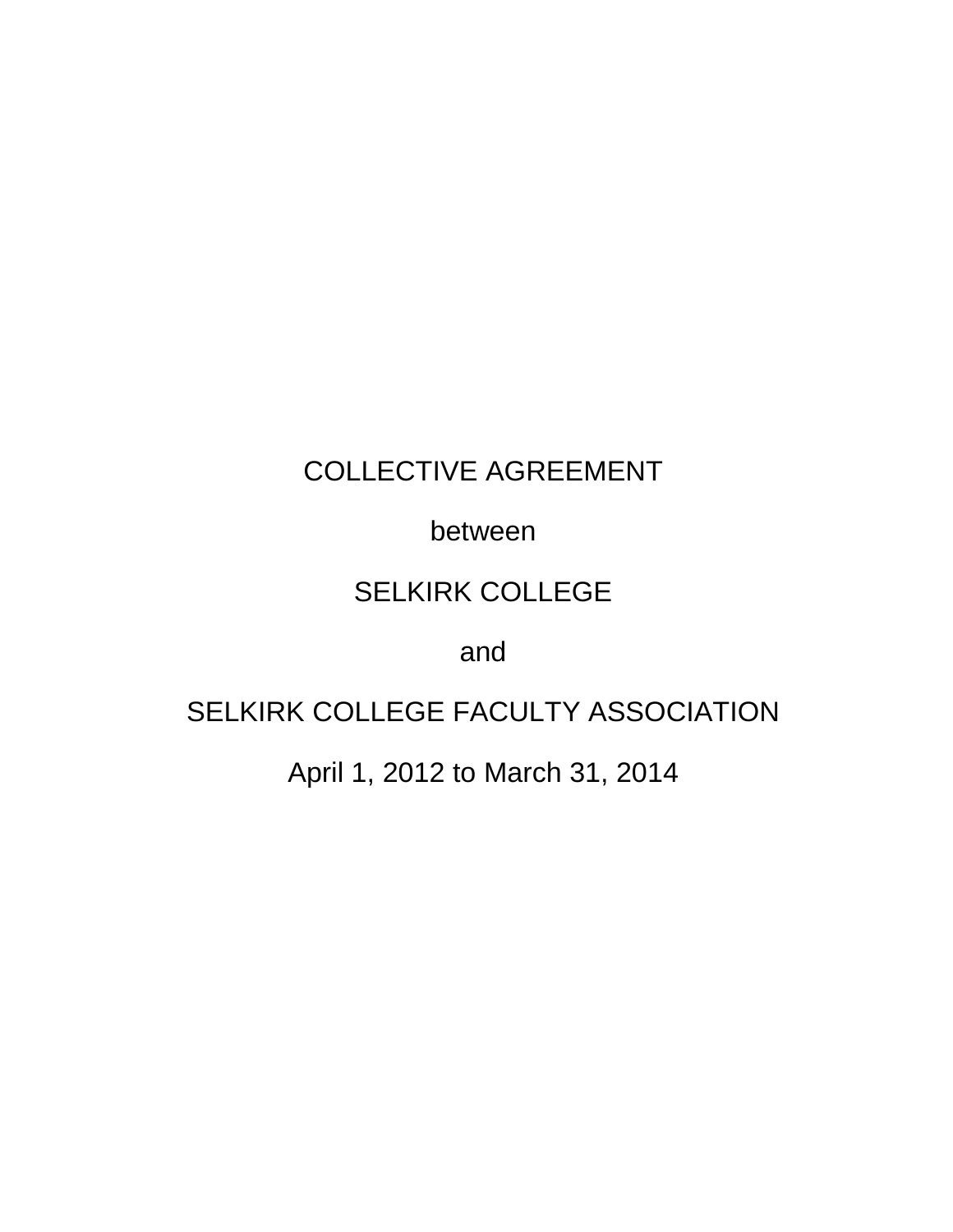# **Table of Contents**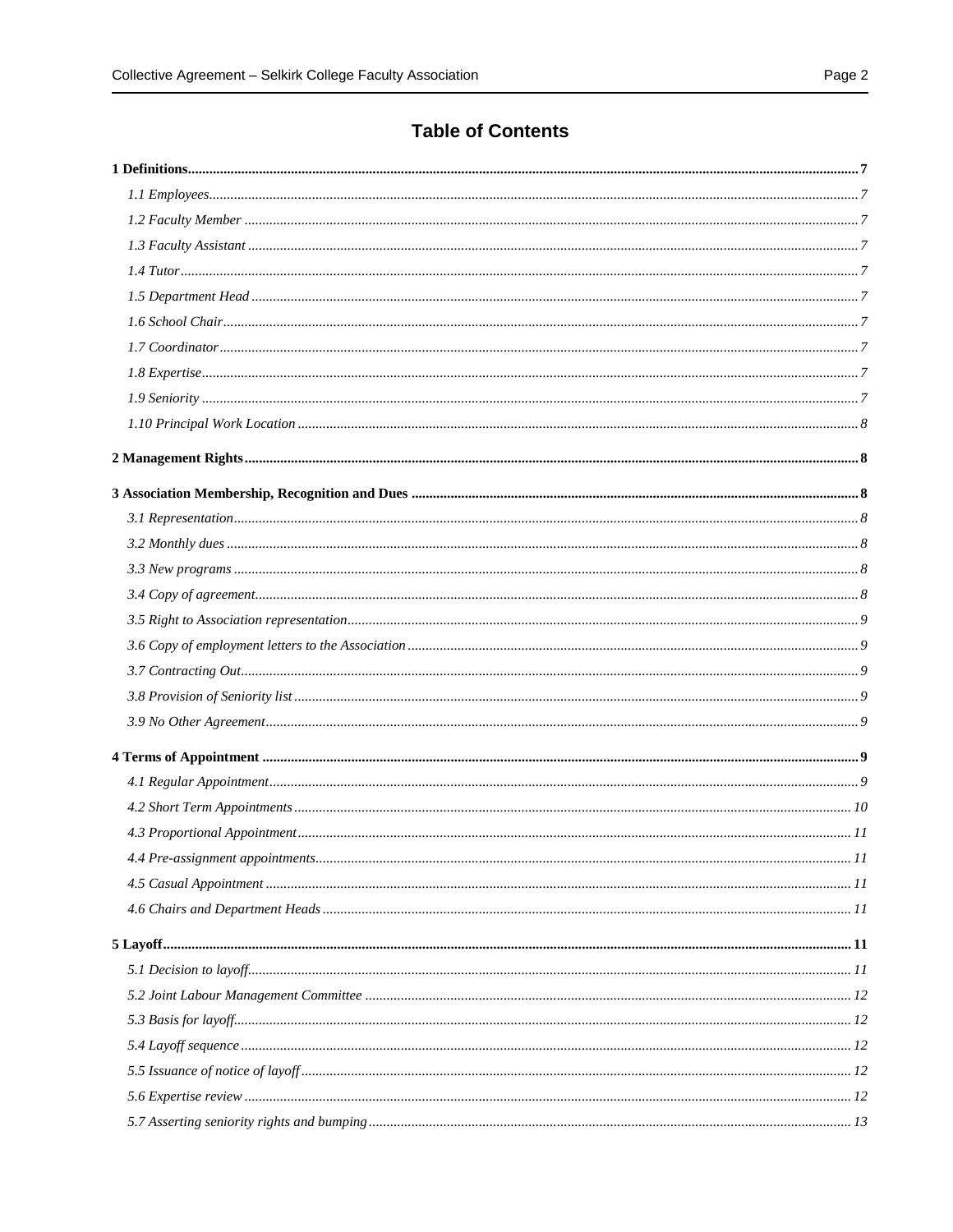|--|--|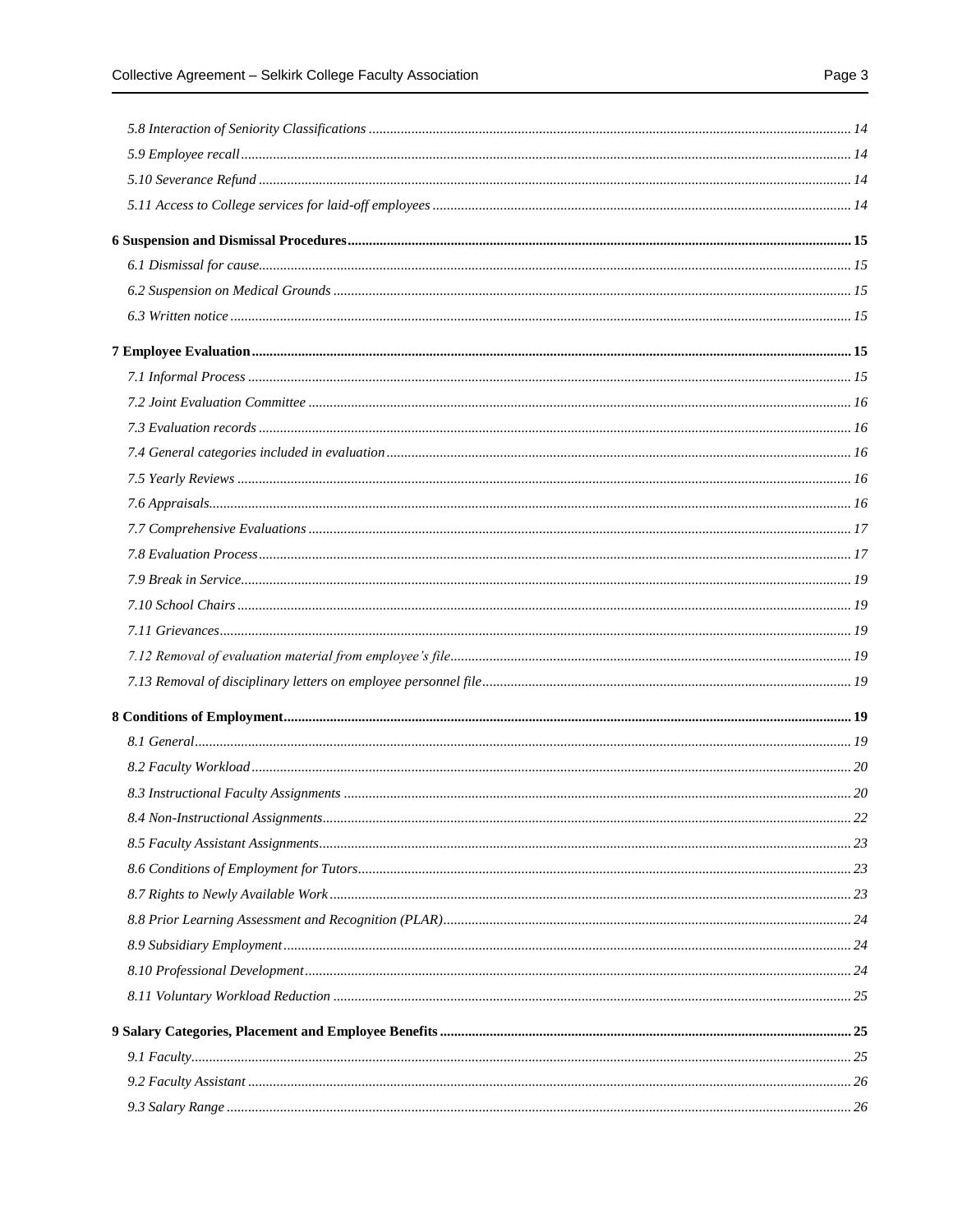|--|--|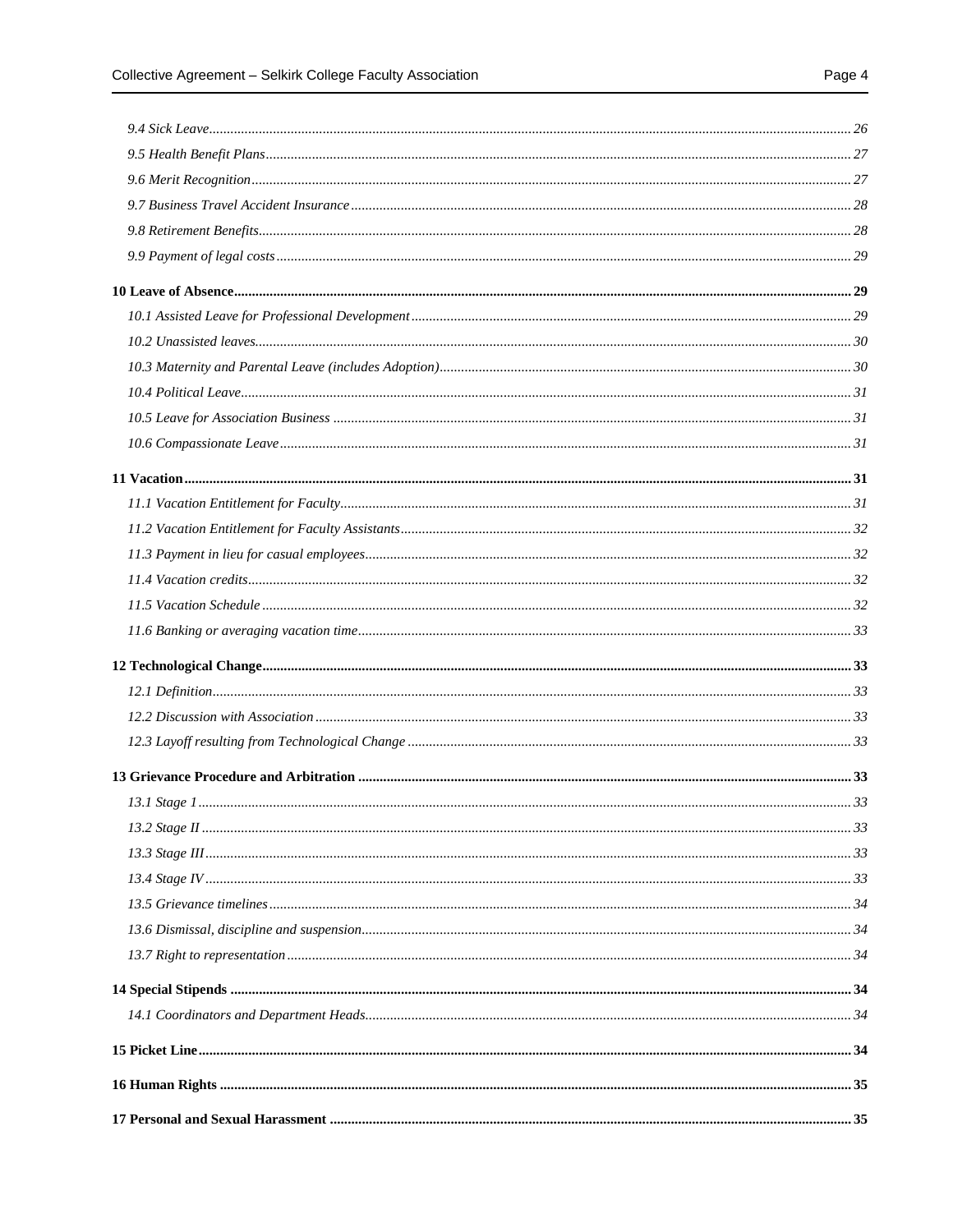| Letter of Understanding #1: Common Agreement, Compensation Template Agreement, and 0.6 Common PD Fund 41                     |  |
|------------------------------------------------------------------------------------------------------------------------------|--|
| Letter of Understanding #2 Amalgamation of the Kootenay School of the Arts Instructional Staff into the Selkirk College      |  |
|                                                                                                                              |  |
| 18 48 Letter of Understanding #4 Individual Instruction Delivery Workload Calculations for Music Instructors (Art. 8.3.8) 48 |  |
| 49 Letter of Understanding #5 implementation of the Selkirk College Organizational Restructuring/realignement Plan  49       |  |
| Letter of Understanding #6 School of University Arts and Science Enrolment Management Pilot Project 51                       |  |
|                                                                                                                              |  |
|                                                                                                                              |  |
|                                                                                                                              |  |
|                                                                                                                              |  |
|                                                                                                                              |  |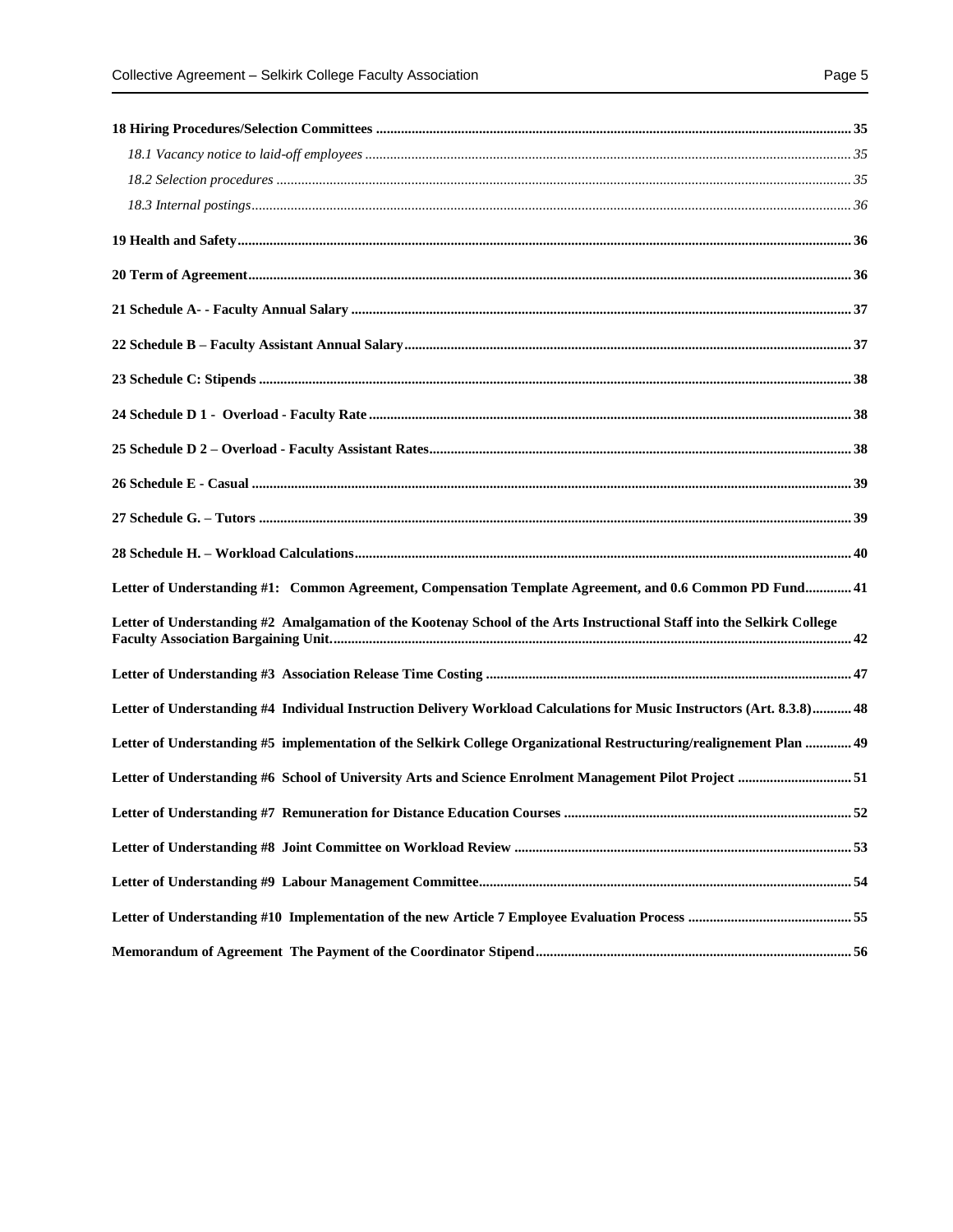# **Preamble**

THIS AGREEMENT is effective from April 1, 2012 to March 31, 2014

# BETWEEN:

Selkirk College, of the City of Castlegar, in the Province of British Columbia,

(hereinafter called "the College")

OF THE FIRST PART

AND:

Selkirk College Faculty Association, of the City of Castlegar, in the Province of British Columbia,

(hereinafter called "the Association")

OF THE SECOND PART

WHEREAS the College Board is an employer within the meaning of the Labour Relations Code:

AND WHEREAS the Association is a Trade Union within the meaning of the said Code:

NOW THIS AGREEMENT WITNESSETH that the parties hereto agree each with the other as follows:

#### PREAMBLE

The parties hereto recognize that Selkirk College has three broad purposes. The first is to provide within a single educational milieu a variety of educational opportunities for students of different abilities, talents and interests. The second is to extend more widely the opportunity for learners throughout the province to continue their education. The third is to provide an active program of Continuing Education offerings for learners, including credit and non-credit courses, workshops, seminars and symposia.

The emphasis at Selkirk College is on learning and teaching. The purpose of this Agreement is to promote the development and improvement of the quality and effectiveness of the education provided at Selkirk College, and to encourage a climate which will result in a creative approach to the program offered. The terms and conditions contained in the body of this Agreement are designed to promote harmonious relations and to facilitate the peaceful and amicable settlement of disputes and misunderstandings.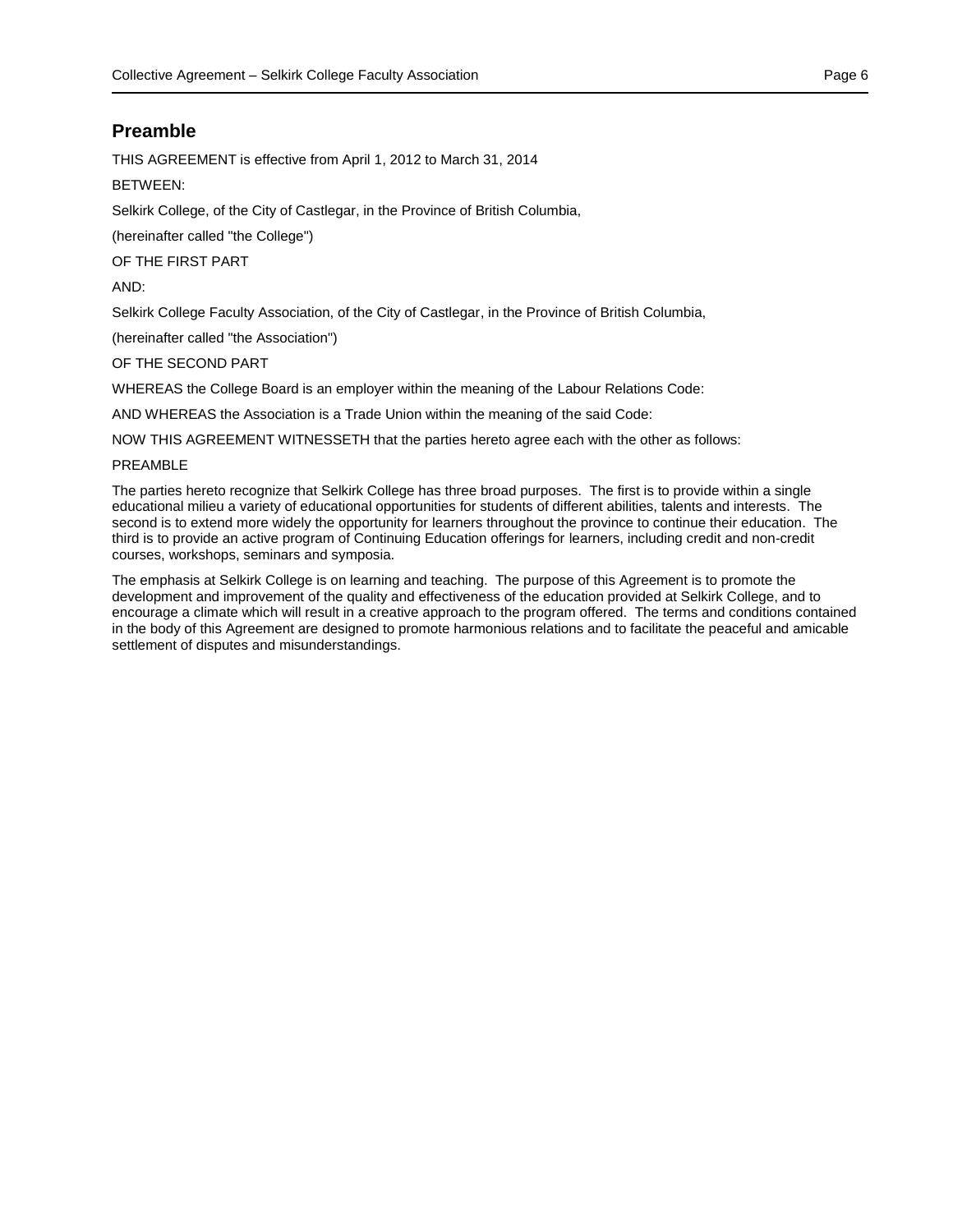# <span id="page-6-0"></span>**1 DEFINITIONS**

For the purposes of this Agreement the following definitions shall apply:

# <span id="page-6-1"></span>**1.1 Employees**

Employees are all personnel for whom the Association has been certified.

# <span id="page-6-2"></span>**1.2 Faculty Member**

The duties of a Faculty Member include teaching, counseling, the regular duties of a librarian, or laboratory demonstrating, and may also include other non-teaching assignments such as administering departments, coordinating programs, program development, committee assignments, administrative assignments, community service assignments, and other special assignments.

# <span id="page-6-3"></span>**1.3 Faculty Assistant**

A Faculty Assistant is an individual who:

a) performs a support role to Faculty Members in the educational process and

b) has specialized training and experience which is directly related to the performance of the assigned duties of the individual and

c) has assigned for significant proportion of his/her duties, work that otherwise could be performed only by the professional Faculty Member.

d) is doing professional work for a significant portion of his/her time that would be done by a Faculty Member if the Faculty Assistant were not available.

e) has a level of discretionary authority considered to be less than that of a Faculty Member.

# <span id="page-6-4"></span>**1.4 Tutor**

Tutors provide assistance to students enrolled in courses of regular instruction. Tutors do not work under the direct supervision of or in conjunction with the course instructor, nor are they involved in course preparation or evaluation. Tutors do not provide the same level of service to students that faculty or faculty assistants do, nor do they have the same level of responsibility or accountability.

# <span id="page-6-5"></span>**1.5 Department Head**

A Department Head is a Faculty Member appointed by the College to administer the work of a department.

# <span id="page-6-6"></span>**1.6 School Chair**

A School Chair is a faculty member appointed by the College to administer the work of a School. A School Chair is responsible for making recommendations to a Dean in matters related to the overall operation and performance of a School and acts as a formal link between faculty and the administration.

In non-instructional areas the role of a department head is comparable to that of a School Chair.

# <span id="page-6-7"></span>**1.7 Coordinator**

A Coordinator is a Faculty Member appointed by the College to co-ordinate work of a specified area of responsibility.

# <span id="page-6-8"></span>**1.8 Expertise**

Expertise is defined as the qualifications and experience the College would normally regard as necessary to perform a work assignment.

# <span id="page-6-9"></span>**1.9 Seniority**

Seniority is defined as the length of employment with the College within the Selkirk College Faculty Association bargaining unit and will be accrued on the basis of a full time appointment or proportion thereof. There are three (3) distinct *seniority classifications*: faculty seniority, faculty assistant seniority and tutor seniority. A member's seniority is accrued to the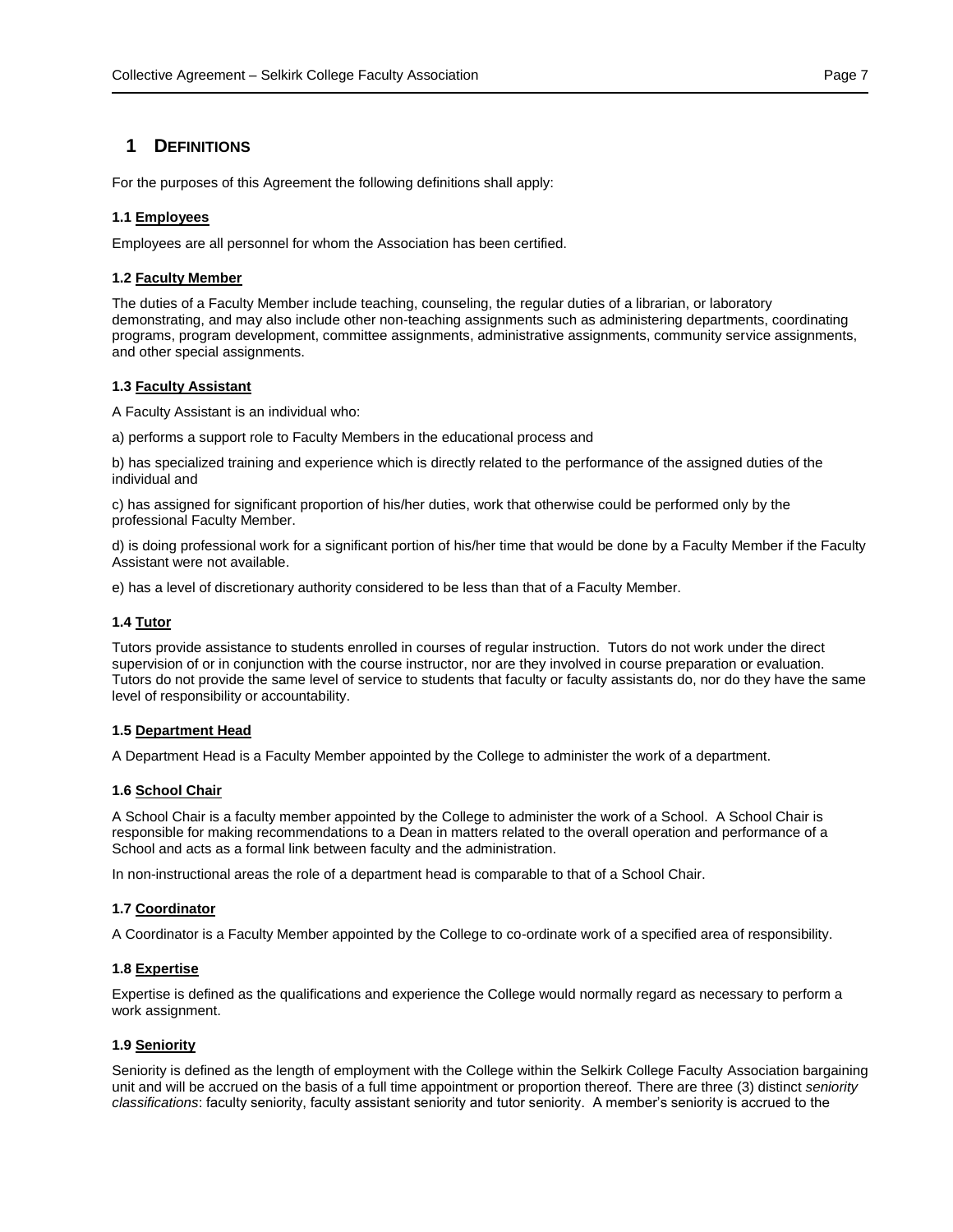appropriate seniority classification based on his/her appointment for the corresponding position as per Articles 1.2, 1.3 or 1.4.

Seniority accrued by Selkirk College Faculty Association members prior to April 1, 1983, shall be fully recognized by the College.

Members of the Selkirk College Faculty Association will continue to accrue seniority with the Association should they be required to move as a condition of continued employment into another bargaining unit within the College as a professional employee. Professional Employee is defined in the B.C. College and Institutes Act.

Selkirk College Faculty Association members who move to an administrative position or voluntarily move to another bargaining unit within the College will not accrue seniority while in such a position, but shall maintain all previously accrued seniority for a period not to exceed three years. Such seniority would permit a person to exercise his/her seniority rights and to return to a position within the Selkirk College Faculty Association bargaining unit within the three year period.

Seniority will not be calculated retroactively.

Seniority will be relinquished upon resignation, termination or dismissal. Persons, who are re-employed by the College within a period of two (2) years, will retain seniority credits.

#### <span id="page-7-0"></span>**1.10 Principal Work Location**

A member's *principal work location* is the College campus to which he/she was assigned when initially employed by the College.

# <span id="page-7-1"></span>**2 MANAGEMENT RIGHTS**

The management and the direction of the staff, including the right to hire, suspend or discharge for just cause, to assign to positions, to increase or decrease the staff, and to determine methods of operation, is vested exclusively in the College, except as might specifically be otherwise provided in this Agreement.

# <span id="page-7-2"></span>**3 ASSOCIATION MEMBERSHIP, RECOGNITION AND DUES**

#### <span id="page-7-3"></span>**3.1 Representation**

The College recognizes the Selkirk College Faculty Association as the exclusive representative for the purpose of conducting collective bargaining, for those for whom the Association has been certified.

#### <span id="page-7-4"></span>**3.2 Monthly dues**

The College shall deduct from all employees an amount equal to the monthly dues of the Association. Such deductions will be made as a condition of employment for all employees. Such deductions shall be made from the first pay cheque in any calendar month and shall be remitted to the Treasurer of the Association prior to the last day of the following month. The College will provide a list of those employees whose pay has been deducted. Employees are at liberty to join the association or not. Notice in writing will be given to the association by any employee not wishing to join the association

#### <span id="page-7-5"></span>**3.3 New programs**

Program name changes will not impact on the base bargaining unit placement of employees.

When a new or substantially altered program is introduced by the College, placement into the appropriate base bargaining unit will be discussed, in advance of recruitment, with the Association.

The College will send copies of all Selkirk College job postings to the Association President prior to public posting.

If the Association and the College are unable to agree upon placement into the appropriate bargaining unit, either party may apply to the Labour Relations Board and request a ruling pursuant to section 3.4 of the Labour Relations Code.

#### <span id="page-7-6"></span>**3.4 Copy of agreement**

The Employer will provide employees, upon appointment, with a copy of this Agreement.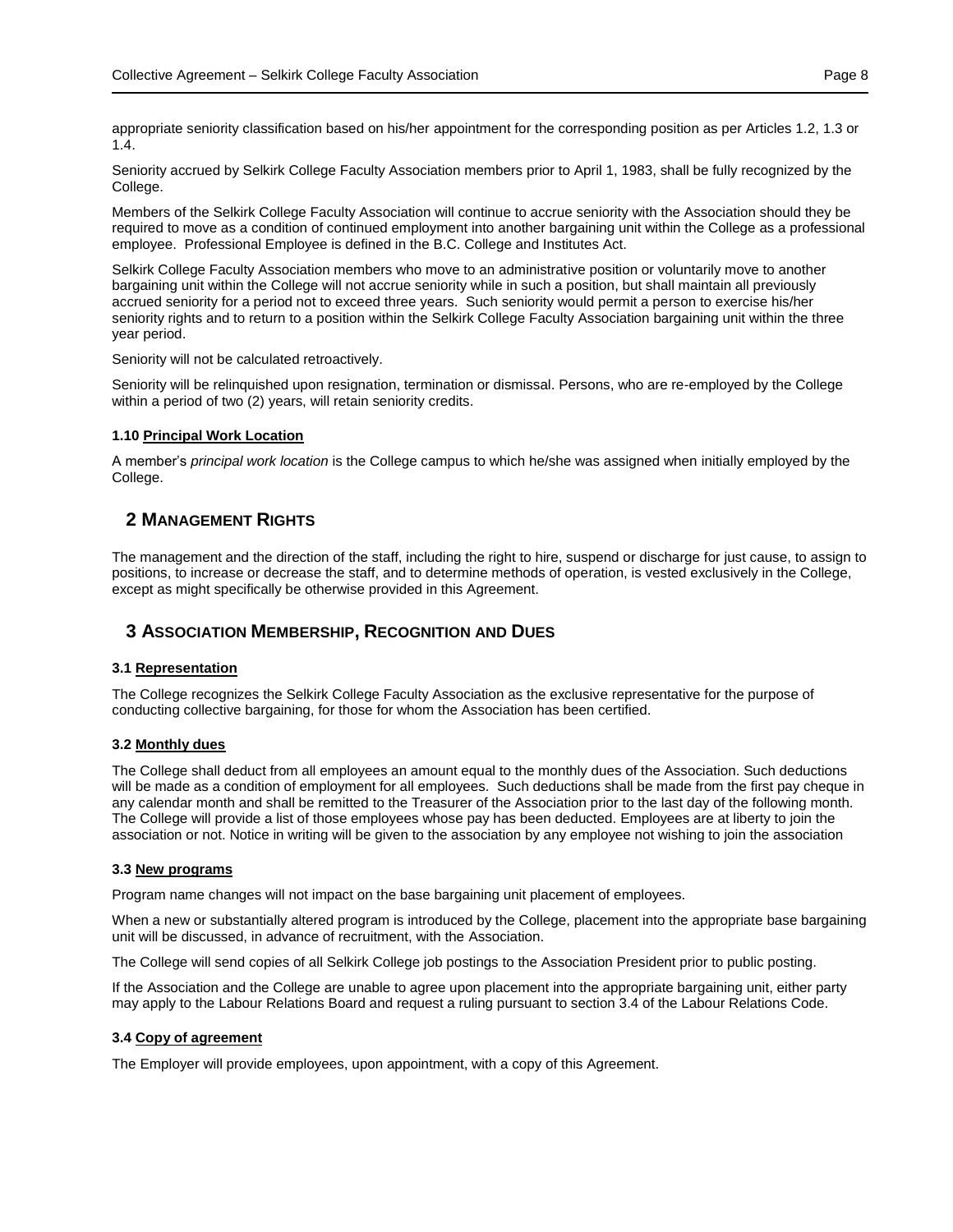# <span id="page-8-0"></span>**3.5 Right to Association representation**

An employee has the right to Association representation at any meeting which may be the basis for future disciplinary action.

When the School Chair**/**Department Head or appropriate Supervisor intends to interview an employee for purposes which may be the basis of disciplinary action, the Department Head or appropriate Supervisor shall notify the employee and the Association in advance of the purpose of the interview in order that, if so desired by the employee, an Association representative may be present.

# <span id="page-8-1"></span>**3.6 Copy of employment letters to the Association**

The College will simultaneously provide the Association and the employee with a copy of an employee's new or amended letter of appointment within 30 days of appointment. The letter of appointment will include the following:

- a) type of appointment.
- b) duration of appointment.
- c) placement on scale.
- d) proportion of appointment.
- e) proportion of appointment eligible for regularization.

# <span id="page-8-2"></span>**3.7 Contracting Out**

The College agrees not to contract out any work presently performed by the employees covered by this Agreement which would result in the laying off of such employees.

# <span id="page-8-3"></span>**3.8 Provision of Seniority list**

Each year as of September 30, the College will provide the Association with an employee seniority list which includes the following information:

Name

Address

Telephone Number (when available)

Scale Placement

Appointment Proportion

Seniority Accrued

# <span id="page-8-4"></span>**3.9 No Other Agreement**

No employee covered by this Agreement shall be required or permitted to make a written or oral agreement with the College or its representatives which conflicts with the terms of this Agreement.

# <span id="page-8-5"></span>**4 TERMS OF APPOINTMENT**

Employees may be appointed to one of several categories. The Association will be provided every September 30th with a list showing the category of appointment for each employee covered by this Agreement. An addendum to the list showing the category of each subsequent appointment shall be provided immediately following the appointment.

# <span id="page-8-6"></span>**4.1 Regular Appointment**

A regular appointment is one that involves a position of indefinite term and involves full or pro rata participation in employee benefits and obligations.

# **4.1.1 Initial Probationary Appointment**

A probationary appointment is the initial appointment of a new employee who fills the position of an indefinite term. The probationary period provides a period of mutual appraisal for the College and the employee. The probationary period shall not exceed one (1) appointment period of one (1) year. The new employee will be evaluated during the probationary period to determine whether a continuous regular appointment should be offered.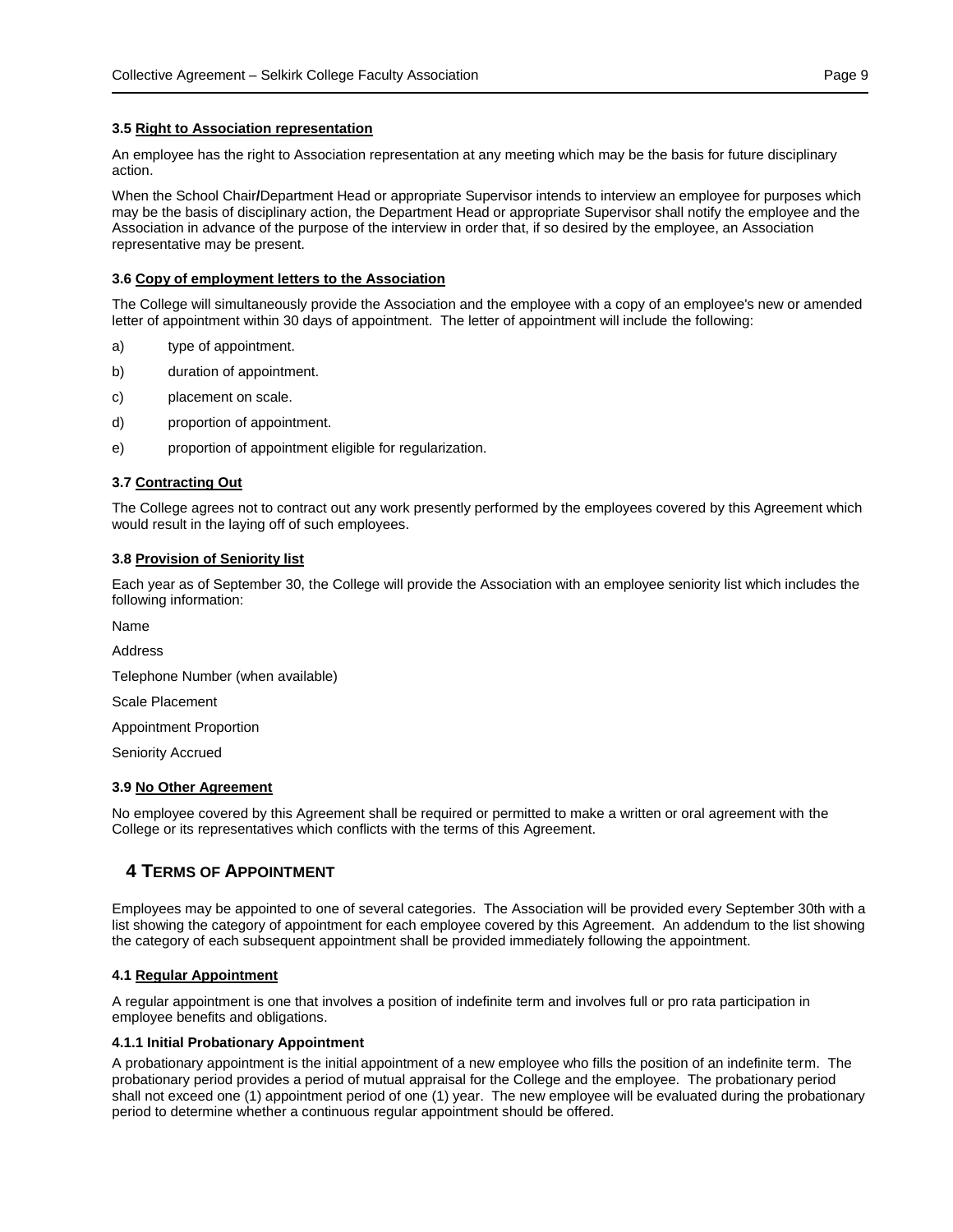If the evaluation process in the initial probationary period raises reasonable questions of doubt about the suitability of the individual for such an appointment, no further offer of employment shall be made and employment shall cease.

Upon satisfactory completion of the probationary appointment, an employee will be granted a continuous regular appointment.

#### **4.1.2 Continuous Appointment**

A continuous appointment follows the successful completion of a probationary appointment for a position with an indefinite term and will not have an expiry date. Continuous appointments can be discontinued by the College under the provisions of Articles 5, 6 or 7.

# <span id="page-9-0"></span>**4.2 Short Term Appointments**

A short-term appointment will be made to fill a position which is available for a definite term and will encompass the full range of departmental and College duties. The appointment will be at least one semester in length and comprise twentyfive percent 25% or more of a full-time regular workload.

Short-term employees will be evaluated as set forth in Article 7.7.1.

Further short-term appointments that consist of work of a similar nature and begin within the thirteen (13) month period from the expiry date of the last appointment will be offered to employees who have received a satisfactory appraisal or comprehensive evaluation and who have the required expertise as defined in Article 1.8.

#### **4.2.1 Annualization**

Annualization is the process whereby an employee's term of appointment shall be extended for a period of twelve (12) months.

To be eligible for annualization a short-term employee must have worked four (4) consecutive semesters in a two (2) year period, excluding spring/summer semesters and have received satisfactory comprehensive evaluations.

Upon completion of the annualization period defined above and, if the funding and similar work continues, employees will be offered a twelve (12) month annualized short-term appointment. The appointment will be based on the amount of work available.

A short-term employee who is filling a replacement position for another employee is eligible for annualization rather than regularization.

Employees who are offered such an annualized appointment will not be eligible for the layoff notice or severance provisions of Article 5.

An employee who has been annualized for two years will, where further work is available in the third year, be offered a regularized appointment. The appointment will be based on the average of the annualized work performed during the previous two years.

### **4.2.2 Regularization**

Regularization is the process whereby an employee's term of appointment shall be revised from short-term to regular, continuous (full-time or proportional).

To be eligible for regularization a short-term employee must have worked four (4) consecutive semesters in a two (2) year period, excluding spring/summer semesters, and have filled a position directly funded by the College base profile budget, and have received satisfactory comprehensive evaluations.

Where further regularizable work is available in the third year, employees will be offered a regular continuous appointment as defined in Article 4.1. The appointment will be based on the amount of work available.

#### **4.2.3 Break in Service for Purposes of Annualization and Regularization**

Annualization and regularization eligibility is based on the duties associated with one particular position and classification.

If there is a break in service during the eligibility period due to a maternity/parental leave, the member will not be penalized by having to start all over accumulating eligible time on her/his return to work.

Employees who decide not to accept a work assignment in a semester during the time requirement period will forfeit any accumulated time and the clock would start from the date of their next work assignment, as if they had never worked for the College before.

The College will not penalize employees who move between classifications (i.e. moving from faculty assistant to faculty) when determining annualization and/or regularization eligibility within the classification in which the employee commenced service with the College. For example, a faculty assistant in biology works 2 consecutive semesters in that classification. For the 3rd semester, the faculty assistant is required to take on an instructional role and in the 4th semester returns to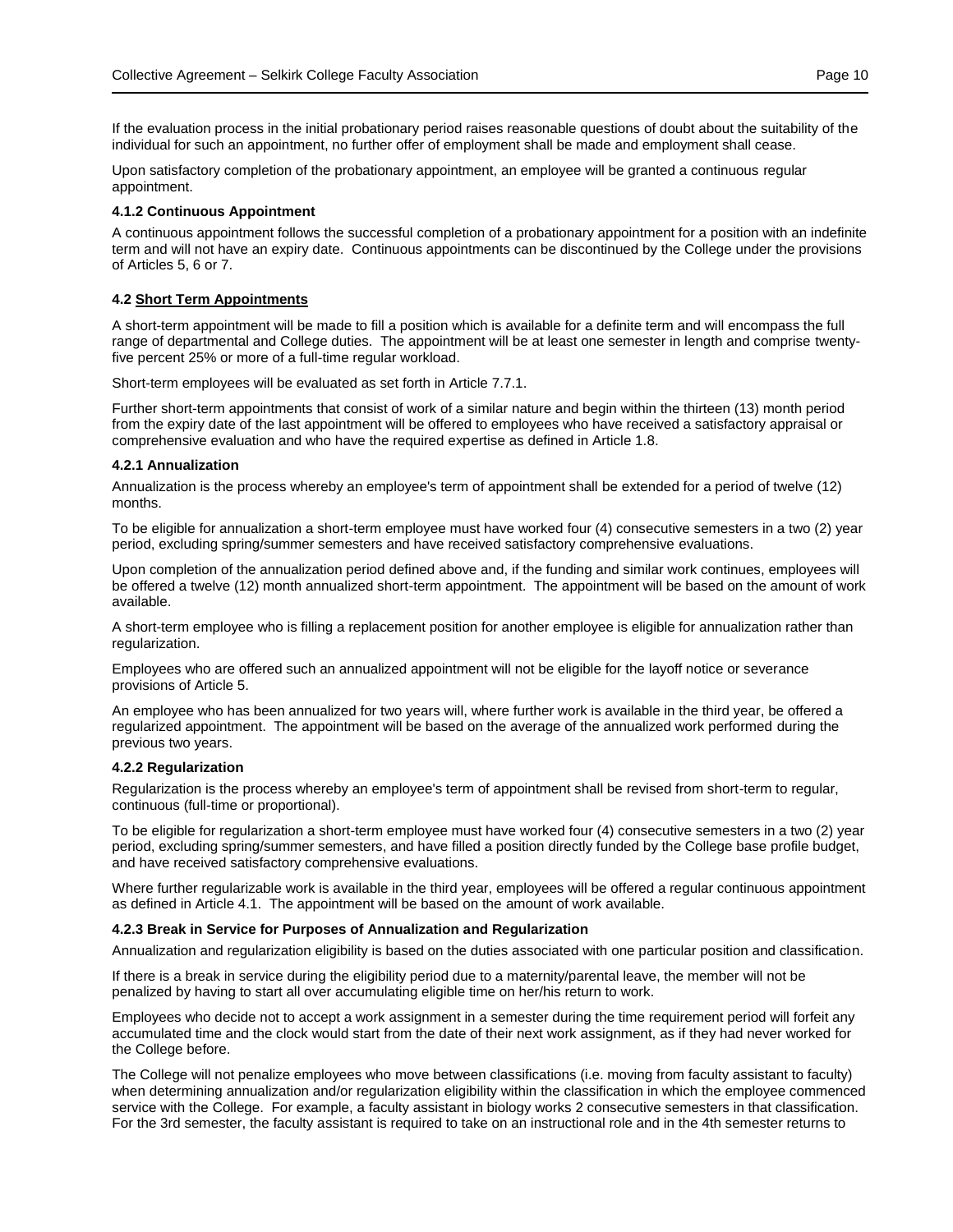his/her original faculty assistant duties. To be considered for annualization and/or regularization as a faculty assistant, he/she would need to work 1 more semester to complete the time requirements. Therefore, in this example, the faculty assistant would have worked a total of 5 semesters, 4 as a faculty assistant and 1 as a faculty member. As per Article 4.2.1 the funding and similar work must continue throughout the entire period regardless of who performs the work.

Time requirements for annualization and/or regularization must be completed in one classification and cross-over into another classification for any portion of the time worked does not entitle the employee to be considered for annualization and/or regularization in the subsequent classification.

#### **4.2.4 Rights of short-term employees to regular positions**

Should an opening for a regular appointment position become available, it will be filled through open competition, unless the regular position consists of the assignments already being satisfactorily performed by a short-term employee who has the required expertise as defined in Article 1.8 and who is either eligible for regularization in accordance with Article 4.2.2 or who has filled the position on a replacement basis for a period of two (2) years.

Notwithstanding the above paragraph, a short-term employee who is hired in emergency circumstances, with less than the normally required qualifications or expertise, will have no right to further appointments of work of a similar nature, pursuant to Article 4.2 of this agreement. In such cases, a notation to that effect will be included in the employee's letter of appointment.

# <span id="page-10-0"></span>**4.3 Proportional Appointment**

Proportional appointments may be any of: probationary, continuous, or short-term. A proportional appointment will involve less than a usual workload, but encompasses the full range of duties.

The proportion of regular duties will be determined by the President in consultation with the Dean or Administrator. Remuneration and College contributions to the benefit programs will be on a pro-rated basis. All benefits possible under the terms of reference of the College employee benefit schemes will be made available on a basis equal to the proportional appointment.

#### <span id="page-10-1"></span>**4.4 Pre-assignment appointments**

Short term or probationary appointment instructional employees, who are offered an appointment of eight (8) months or more, will be appointed to their position, except in extraordinary circumstances, one (1) month prior to their assigned instructional duties. Instructional employees, who are offered an appointment of less than eight (8) months will receive a pro-rated pre-assignment period, e.g., four (4) month appointments would be appointed two (2) weeks prior to their instructional duties.

Pre-assignment appointments will only be offered to instructors who report to their campus for assignments. New instructors must be on assignment in order to receive their salary.

# <span id="page-10-2"></span>**4.5 Casual Appointment**

A casual appointment will be offered for work of an emergency and/or temporary nature that does not encompass the full range of departmental and College duties. The assigned workload will not exceed twenty-five percent (25%) of a full workload unless the duty period is less than one semester. Such appointments that continue beyond one academic year shall become short-term appointments the following year. Remuneration will be as per Schedule E. Additional time for preparation and wrap up will be specified in the letter of appointment. A copy of each casual appointment letter will be filed with the Association. Casual appointments to Distance Education courses will be paid as per LOU #7.

# <span id="page-10-3"></span>**4.6 Chairs and Department Heads**

School Chairs are appointed for a period of three (3) years, based on an internal competition. The employer will post the School Chair positions after each three (3) year appointment. If following a posting, there are no applications for the posted positions, incumbent School Chairs may, at the discretion of the College, be re-appointed for a subsequent term without having to undergo a selection process.

# <span id="page-10-4"></span>**5 LAYOFF**

For purposes of this agreement, layoff is defined as any reduction (partial or total) in an employee's appointment.

# <span id="page-10-5"></span>**5.1 Decision to layoff**

The College may layoff an employee as a result of a decision by the College to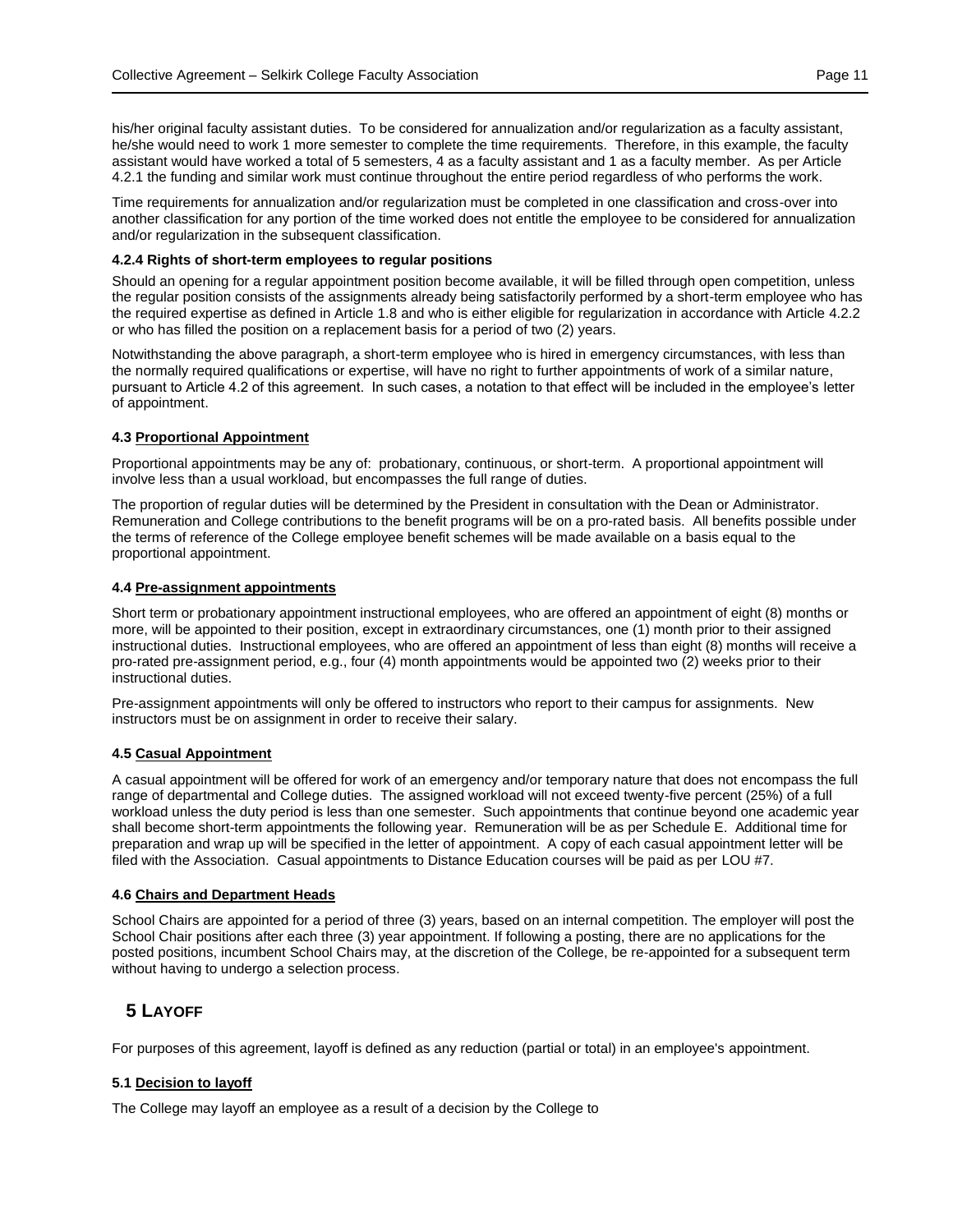- (a) discontinue a program or course, or
- (b) implement technological change in the workplace or
- (c) curtail teaching in a specific area of study
- (d) or by reason of
	- (i) low enrolment, or
	- (ii) budgetary restrictions.

The College will determine which courses/programs/services will be discontinued within a given discipline/program/service group. When a reduction is required, the Association will be notified and the Joint Labour Management Committee will be convened pursuant to Article 5.2.

#### <span id="page-11-0"></span>**5.2 Joint Labour Management Committee**

The Human Resources Department will convene a meeting of the Joint Labour Management Committee. In accordance with the Common Agreement, Article 6.4, the Committee will canvass employees for voluntary solutions to minimize potential layoffs. Once the canvass is complete, the Committee will make recommendations to the President of the College.

Once the recommendations are made, any viable options that are approved by the President may be initiated, and layoffs and expertise may proceed as required. The Association will receive notification of the President's decisions.

# <span id="page-11-1"></span>**5.3 Basis for layoff**

When the layoff of an employee is required, the layoff will occur on the basis of expertise and seniority.

#### <span id="page-11-2"></span>**5.4 Layoff sequence**

Where two or more employees meet the expertise requirements, the College will discontinue appointments in the following sequence

- a) short-term appointments.
- b) probationary appointments.
- c) continuous appointments.

Within each category, layoffs will be applied in reverse order of seniority.

There shall be no movement (bumping) between Faculty and Faculty Assistant positions as the result of layoffs.

#### <span id="page-11-3"></span>**5.5 Issuance of notice of layoff**

#### **5.5.1 Layoff notice for Employees on probationary appointments**

A probationary employee who is to be laid off shall receive three (3) months written notice or one (1) month of salary in lieu of notice. The notice of layoff will state the reason(s) for layoff and will be copied to the Association.

#### **5.5.2 Layoff notice and severance for Employees on continuous appointments**

An employee on a continuous appointment whose appointment is to be discontinued as a result of Article 5.1 will be given a written layoff notice of four (4) months exclusive of accrued vacation credits. The notice of layoff will state the reason(s) for the layoff and will be copied to the Association.

Any such employee shall be entitled to severance pay calculated on the basis of one (1) month current salary for each year of service to a maximum of six (6) months' salary. Where the layoff is a reduction in an Employee's appointment of less than 100% the severance pay will be calculated on the same percentage as the reduction.

The years of service will consist of the number of academic years during which service to the College was provided, beginning with the employee's start date.

#### <span id="page-11-4"></span>**5.6 Expertise review**

Employees will have their expertise assessed in relation to their discipline/program/service group in accordance with Article 1.8

Following consultation between the School Chair and department members, the appropriate Administrator will consult the affected Department Head and he/she will determine the expertise requirements in accordance with Article 1.8 for those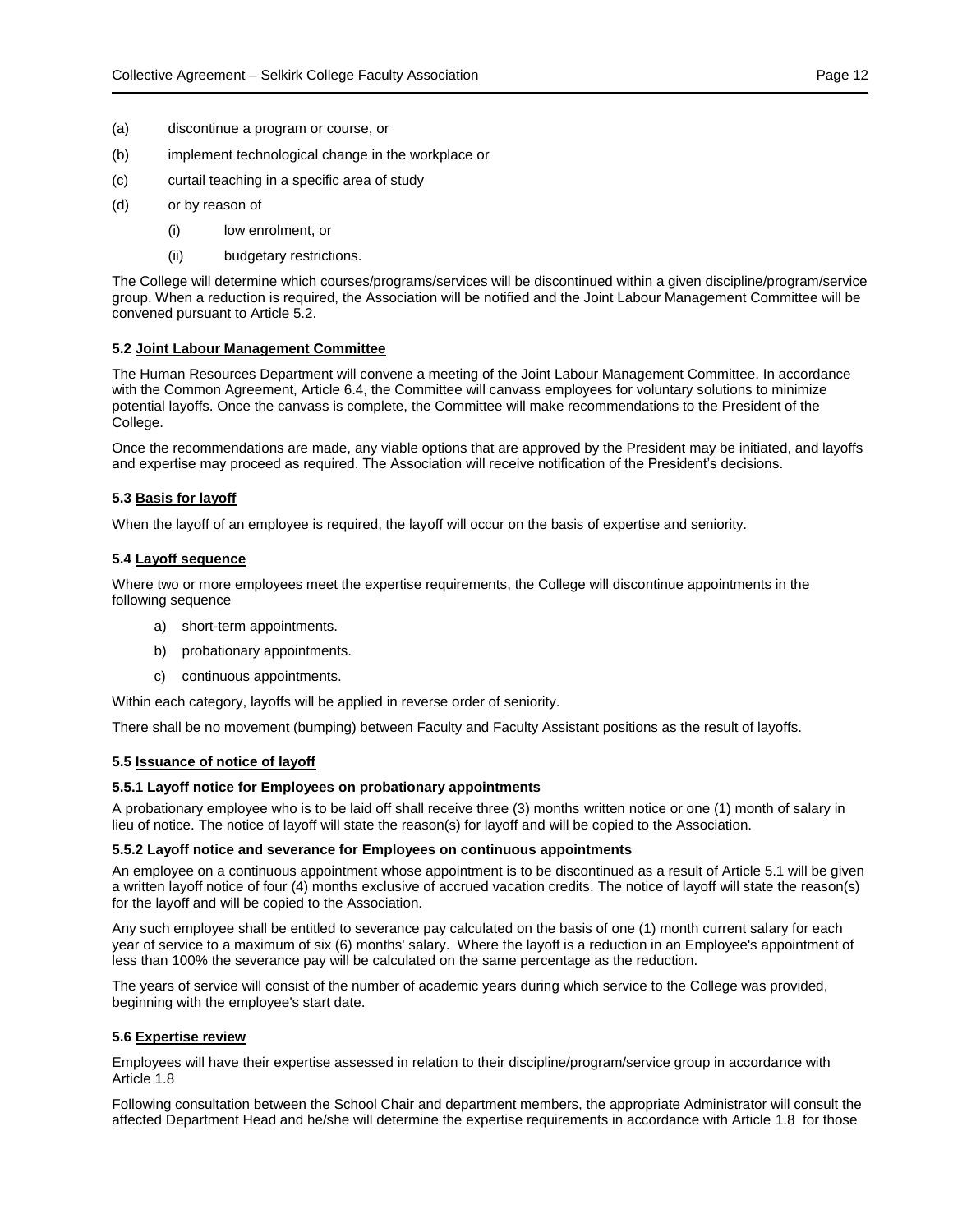disciplines/programs/service groups that could be affected by layoff. In the event that an employee is teaching or working in more than one discipline/program/service group, then the expertise review will be carried out within each discipline/program/service group in which that employee teaches or works.

The following procedures will apply with respect to expertise reviews as a result of layoffs and/or reductions. There is an expectation that the Expertise Review Procedure will be conducted in a confidential manner.

If two employees are deemed to have the expertise, Terms of Appointment and Seniority will determine who will be laid off.

Expertise is assessed in a pass/fail manner. A member either has or does not have the expertise to do the job. Gradations of expertise will not be determined.

Neither the College nor the Association will advertise or solicit applications for expertise review and exercising of bumping rights.

A person may only bump into a full course/section and not proportions thereof.

It is the responsibility of the employee to initiate this process by submitting written intent to the College to exercise his/her bumping rights and identifying the position(s) he/she wishes to bump into; as per Article 5.7 (b). The College will acknowledge receipt of the submission in writing. Upon acknowledging receipt of the application, the College will notify the Dean of the targeted area, the employee(s) in the targeted position(s), and the SCFA of the initiation of an expertise review.

The College will provide the member initiating the expertise review with the following material:

- relevant, current course outline(s), and
- the most recent posting for the work, if there has been one in the preceding five (5) years, or an updated job description.

The committee to review the application will consist of:

- the Dean of the targeted area,
- the School Chair of the targeted area,
- the Coordinator of the targeted area if appropriate,
- A senior unaffected department member (normally in the affected discipline/program/service group), and
- The Chair of the Curriculum Committee. If he/she is unavailable, the Chair of the Admissions & Standards or Education Council will be considered.

The College will advise employees involved in the expertise review that they must provide the College with an up-dated resume outlining his/her qualifications and experience. In the event that an employee wished to bump between disciplines/programs/service groups, he/she will also be required to provide evidence to demonstrate currency in that discipline/program/service group within the past 5 years, and a satisfactory performance evaluation.

All applications for expertise review will be dealt with on an individual basis.

The Committee will conduct the review of the targeted position, including determining the definition of currency and identifying academic qualifications.

The Committee will then conduct the expertise review for the employee requesting the review. This review may involve a consultation with the employee requesting the review. A review of the entire department will not normally be conducted.

The Committee will submit its recommendations to the College for action.

The College will notify the employee who initiated the process in writing of its decision.

In the event that an employee disputes the outcome of the expertise review, he/she has the right to grieve the process under the terms of the SCFA Collective Agreement in accordance with the timelines established by the Joint Labor-Management Committee.

#### <span id="page-12-0"></span>**5.7 Asserting seniority rights and bumping**

Employees who have had their expertise assessed will be able to assert their seniority rights within their discipline/program/service area.

For the employee who has been laid off by a discipline/program/service group reduction, the employee may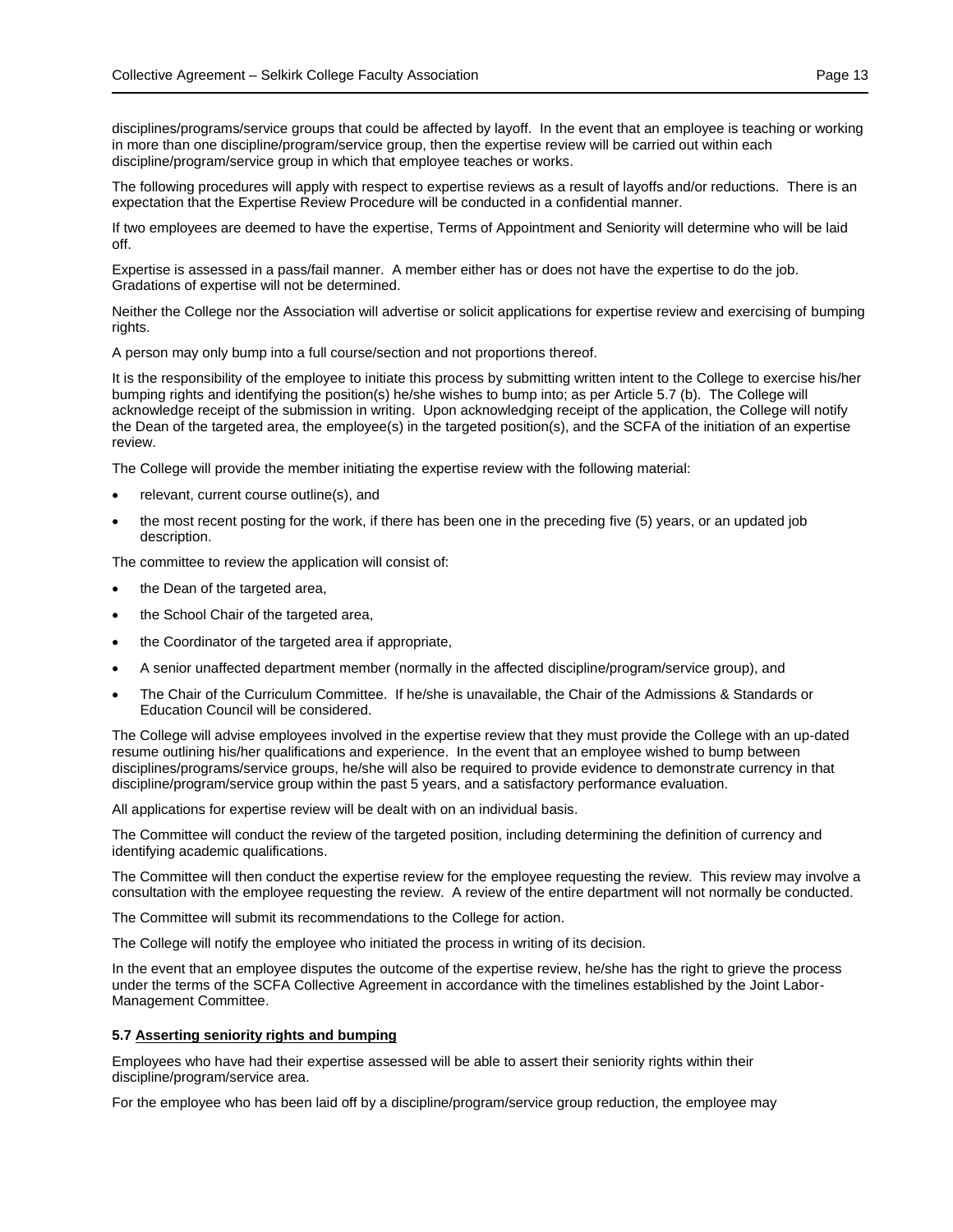- a. Fill a vacant position in another discipline/program/service group for which he/she has the required expertise.
- b. If a vacant position is not available the employee will be eligible to exercise his/her seniority rights and bump the most junior employee in a position for which he/she has the expertise to perform all of the duties and responsibilities of the position.

It will be the responsibility of the laid off employee to notify the Human Resources Department of his/her decision to exercise his/her seniority rights within thirty (30) calendar days of receiving the layoff notice.

For the purpose of this article, the expertise requirements for bumping between discipline/program/service groups will consist of appropriate academic qualifications, satisfactory performance in the employee's discipline/program/service area, and currency in the discipline/program/service area within the past five (5) years.

Faculty, Faculty Assistant and Tutor positions will be assessed separately.

#### <span id="page-13-0"></span>**5.8 Interaction of Seniority Classifications**

- a. Faculty seniority will not be applicable to faculty assistant work, and faculty assistant seniority will not be applicable to faculty work. That is, Faculty and Faculty Assistants are not entitled to bump each other.
- b. Faculty and faculty assistant seniority will be applicable to tutor work, but not the reverse.

In cases where an employee has seniority in more than one classification, the sum of applicable seniority calculations, as per points a) and b) will apply. For example, when seeking work as a tutor, an individual who has seniority as a faculty and a faculty assistant will have both his/her faculty and faculty assistant seniority applied to the tutor position.

In all cases, the employee will be paid according to the actual classification of work being done, not according to the seniority classification(s) used to acquire the work.

### <span id="page-13-1"></span>**5.9 Employee recall**

The College will inform employees on layoff who are eligible for recall of any vacancies within the bargaining unit to provide him or her the opportunity to demonstrate expertise for the position. It is responsibility of the Employee to provide the College with his or current contact information.

Employees who have been laid off will be recalled in order of seniority should suitable positions arise, for which they meet the expertise requirements, and within a period of fifteen (15) months from the time of layoff. The employee would have to indicate acceptance of the offer within thirty (30) days. Under extraordinary circumstances the College may ask the Association to waive or reduce the thirty (30) day period. Such request shall not be unreasonably denied.

Employees, who do not reply to a recall notice or who refuse a recall notice shall be deemed to have resigned from the College and shall lose their seniority and right to recall, except in cases where the position offered was for a period/proportion of appointment less than that held when laid off. An employee recalled from layoff will be placed at a salary step equivalent to that held prior to being terminated.

# <span id="page-13-2"></span>**5.10 Severance Refund**

If a laid off employee who was on a continuous appointment is recalled during the six (6) month period following termination or who is appointed to a vacancy within the bargaining unit, he/she will refund to the College the portion of severance that exceeds one (1) month's severance for each month's severance or percentage thereof for each month of layoff.

An employee who was on a continuous appointment and who receives severance and is recalled or who is appointed to a vacancy within in the bargaining unit will have his/her years of service for the purpose of future severance payments recalculated beginning with the employee's start date for the position to which he or she was recalled.

#### <span id="page-13-3"></span>**5.11 Access to College services for laid-off employees**

An employee will be allowed to access College services for the purpose of preparing resumes and employment counseling during the notice period and for one (1) month after the date of layoff.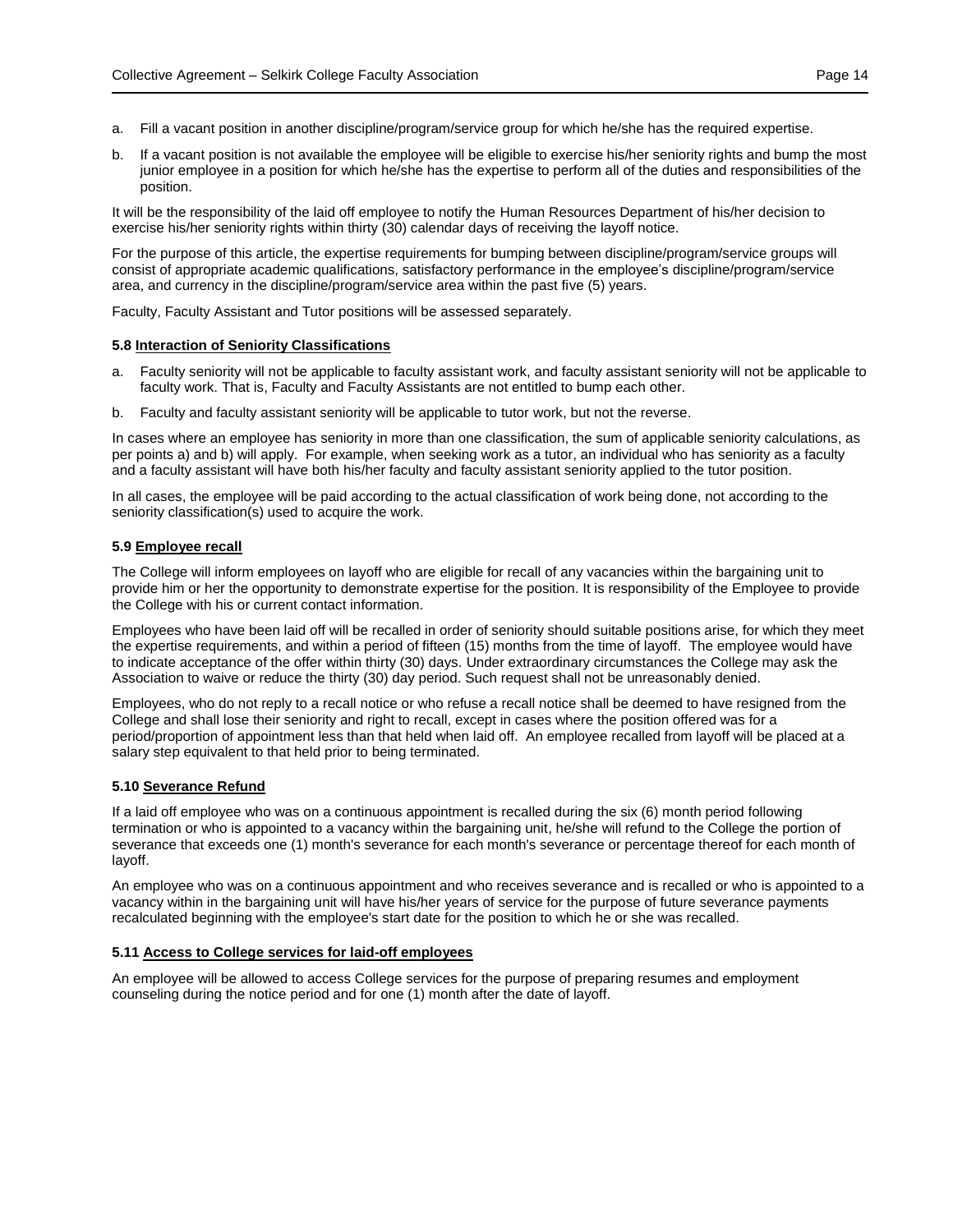# <span id="page-14-0"></span>**6 SUSPENSION AND DISMISSAL PROCEDURES**

#### <span id="page-14-1"></span>**6.1 Dismissal for cause**

Only the President may dismiss for just and reasonable cause or suspend an employee without pay. The President shall inform the employee of the grounds for dismissal or suspension at the time the action is taken. When employees believe themselves aggrieved by a dismissal or suspension action by the President, they may initiate a grievance.

The College is not required to provide notice to those persons who are dismissed for just and reasonable cause.

# <span id="page-14-2"></span>**6.2 Suspension on Medical Grounds**

Employees who becomes incapable of performing their normal duties by reason of physical or mental illness may, at the discretion of the College, be suspended for medical reasons. If eligible, the employee shall be entitled to the sick leave and LTD benefits.

If the employee is unwilling to accept release from duties a medical practitioner, selected by the President of Selkirk College and the President of the Selkirk College Faculty Association, shall decide whether or not the employee is capable of performing regular duties.

An employee suspended under this clause shall not return to work until the medical practitioner described above deems that the employee is fully capable of performing previous duties.

#### <span id="page-14-3"></span>**6.3 Written notice**

The College will advise the employee and the Association in writing of all dismissal and suspension actions and the reasons for such actions.

# <span id="page-14-4"></span>**7 EMPLOYEE EVALUATION**

#### **PURPOSE**

The purpose of employee evaluations is to foster excellence in employee performance, to facilitate communications, to enhance job satisfaction, to support the development of employees for the future and to obtain a body of information on which to base personnel decisions. Employee evaluation applies to all employees.

#### **DEFINITIONS**

"Yearly Review" is an annual meeting with post-probationary employee's on regular appointment for the purpose of reflection, development and goal setting.

"Appraisal" is a simple process to document performance of an employee on a short-term or initial probationary appointment.

"Developmental Plan" is a plan created by an employee which is intended to identify and support that employee's career and professional development goals. The creation of a developmental plan is optional and will not be used in an employee's evaluation. An employee who chooses to create a developmental plan shall do so in consultation with their supervisor and/or another appropriate management representative and provide a copy to his or her supervisor.

"Comprehensive Evaluation" is a process to document the overall performance of an employee.

"Action Plan" is a plan developed by the supervisor in consultation with the employee that sets forth the actions that will be taken to achieve acceptable levels of performance as specified by the College.

"Corrective Probation" is the period of time following a second unsatisfactory comprehensive evaluation as per Article 7.8.4(ii), during which time the employee may make the necessary adjustments to achieve a satisfactory performance.

"Student Evaluation of Instruction" is the process by which the College collects student feedback on instructor effectiveness. A student evaluation of instruction will be provided directly to the instructor. For appraisals and comprehensive evaluations those student evaluations of instruction which are gathered in the year of evaluation will be used by the College as part of the employee's evaluation.

# <span id="page-14-5"></span>**7.1 Informal Process**

Whenever the appropriate School Chair/Supervisor identifies a concern(s) with an employee's performance, he/she will meet with the employee to discuss the concern(s) and to help the employee develop strategies to address them. If this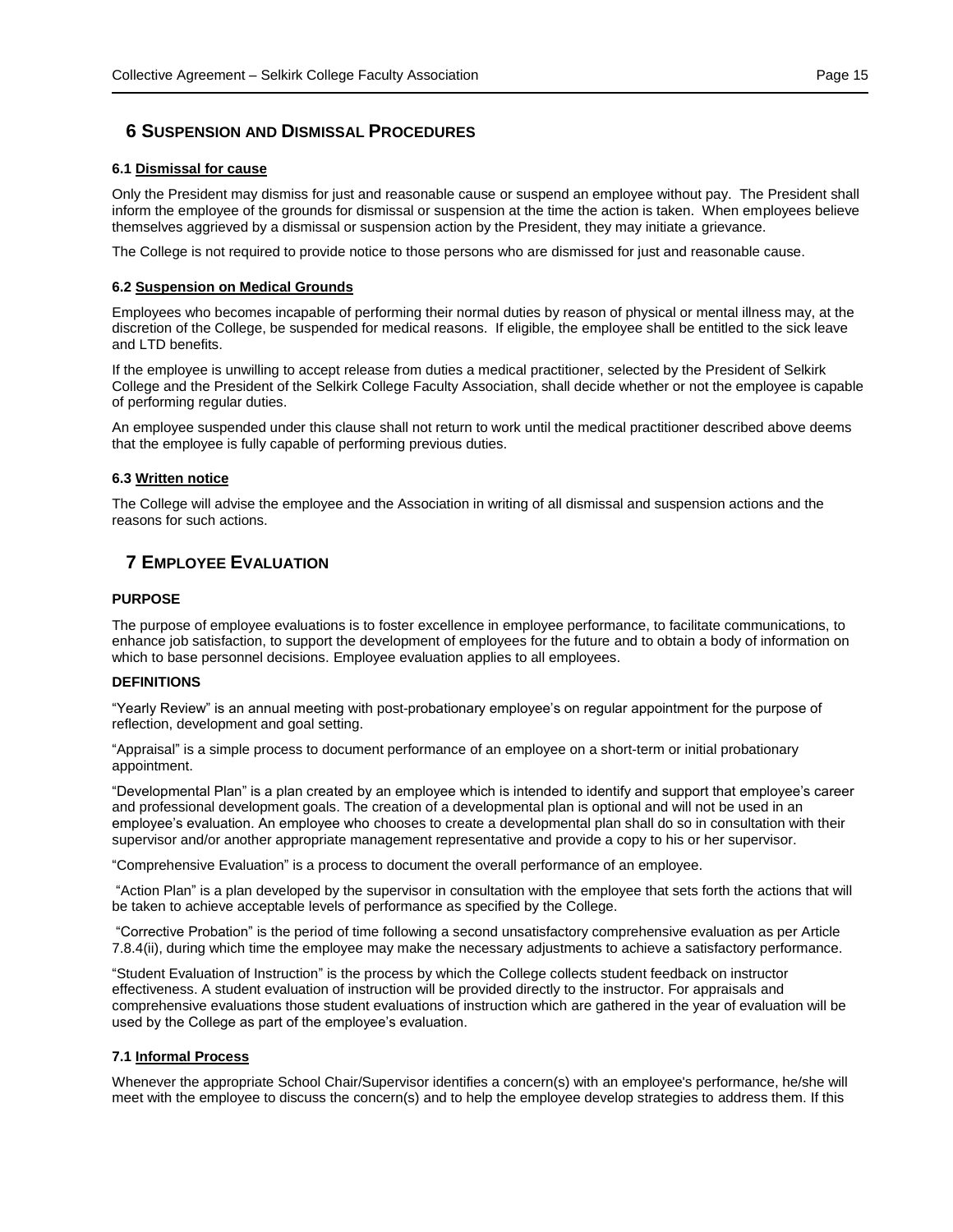meeting may be the basis of future disciplinary action, the employee will be advised of his or her rights to union representation as per Article 3.5.

# <span id="page-15-0"></span>**7.2 Joint Evaluation Committee**

A joint Selkirk College Faculty Association/Management Evaluation Committee will develop and review evaluation forms and procedures related to performance evaluation. The committee will consist of two members chosen by the College and two members chosen by the Association. Prior to submitting their recommendations to the Vice President Education and Students for approval, the committee will consult with the Institutional Research office, which is responsible for managing the process of student evaluation of instruction.

# <span id="page-15-1"></span>**7.3 Evaluation records**

Sources of data must be in writing and must be available to the employee being evaluated. A written record of each appraisal or comprehensive evaluation, including any supporting documentation that is used by the College for the purpose of evaluation, shall be maintained in a confidential manner by the College. The College shall provide the employee with a copy of his or her appraisal or comprehensive evaluation and any action plan related thereto.

# <span id="page-15-2"></span>**7.4 General categories included in evaluation**

Evaluation proceeds on a continuing basis. The following general categories should be included for evaluation

- a) effectiveness in performing the duties of the position.
- b) service to the College.
- c) professional status and growth.

# <span id="page-15-3"></span>**7.5 Yearly Reviews**

The College will conduct yearly reviews on a regularly scheduled basis. It is the responsibility of the appropriate School Chair/Supervisor to conduct yearly reviews in conjunction with the employee.

# **7.5.1 Sources of Data for Yearly Reviews**

A yearly review may be informed by data from the following sources:

- a) student evaluation of instruction, at the discretion of the employee.
- b) the employee's self evaluation.
- c) the School Chair/Supervisor's evaluation of the employee.
- d) the employee's professional development goals and assigned duties for the upcoming year.

A summary of the discussion from the yearly review will be prepared and sent to the employee. The summary may be placed on the employee's file, at the employee's request.

# <span id="page-15-4"></span>**7.6 Appraisals**

The College will conduct appraisals of employees on short-term appointments and employees on an initial probationary period. It is the responsibility of the appropriate School Chair/Supervisor to conduct appraisals in conjunction with the employee.

# **7.6.1 Sources of Data for Appraisals**

An appraisal will consist of a document that is informed by data from the following sources:

- a) student evaluations of instruction, where applicable.
- b) employee's self-evaluation.
- c) School Chair/Supervisor's evaluation.
- d) professional development activities and assigned duties, where applicable.

e) other sources recommended by the joint SCFA/Management Evaluation Committee and approved by the Vice President, Education and Students as specified in Article 7.2.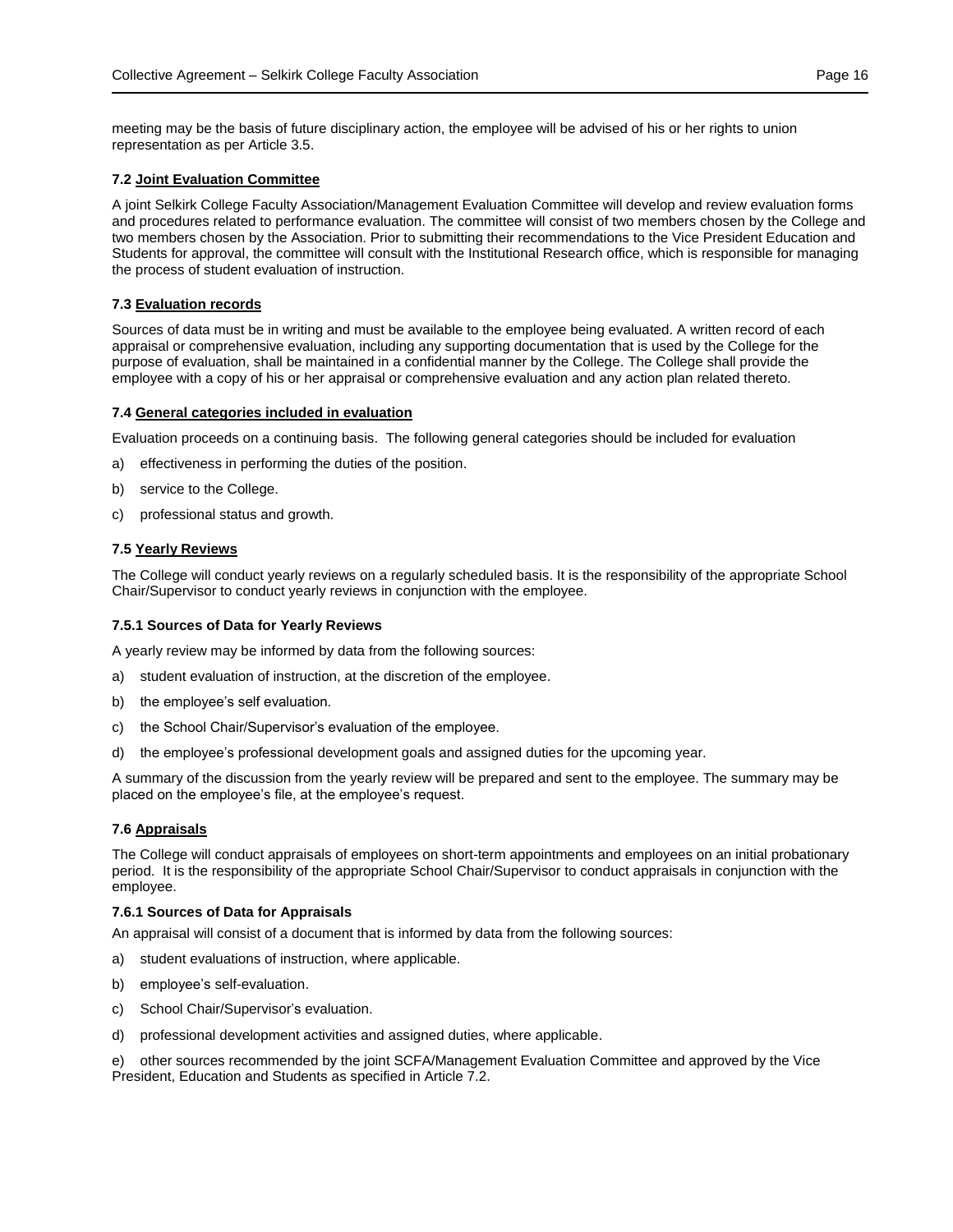#### **7.6.2 Possible outcomes of an Appraisal**

Possible outcomes of an appraisal are:

- a) Satisfactory Performance. No further action required.
- b) Unsatisfactory Performance. At least one of the following further actions is required:
	- i) Action Plan.
	- iI) Comprehensive Evaluation.
	- iii) Other actions that may be considered appropriate.

### <span id="page-16-0"></span>**7.7 Comprehensive Evaluations**

The College will conduct comprehensive evaluations on all employees on a scheduled basis. The procedures for these evaluations are as described in Article 7.8. It is the responsibility of the appropriate School Chair/Supervisor to conduct comprehensive evaluations in conjunction with the employee.

The Dean or Administrator or an employee has the right to request a comprehensive evaluation at any time.

#### **7.7.1 Sources of Data for a Comprehensive Evaluation**

Only the following sources may be used in a comprehensive evaluation:

- a) summary of the appraisal where appropriate.
- b) summaries of the discussions from yearly reviews, that the employee may have requested to place on his or her file.
- c) the employee's self-evaluation.
- d) School Chair/Supervisor's evaluation of the employee.
- e) student evaluation(s) of instruction taught during the year of the comprehensive evaluation, where applicable
- f) other sources, as recommended by the joint SCFA/Management Evaluation Committee and approved by the Vice President, Education and Students as per Article 7.2, such as peer/associate review.

#### **7.7.2 Possible outcomes of a Comprehensive Evaluation**

Possible outcomes of a comprehensive evaluation are:

- a) Satisfactory Performance. No further action required.
- b) Unsatisfactory Performance. The following are the consequences of an unsatisfactory comprehensive evaluation by type of employee appointment category.

#### **Short term appointment**

An employee with a short-term appointment with a definite term who receives an unsatisfactory comprehensive evaluation will not be offered a further appointment.

#### **Initial probationary appointment**

An employee with an initial probationary appointment to a position with an indefinite term who receives an unsatisfactory evaluation will have no further offer of employment made and employment shall cease.

#### **Continuous appointment**

An employee with a continuous appointment to a position with an indefinite term who receives an unsatisfactory evaluation will have his or her appointment continued subject to the procedure described in Article 7.8.4

#### <span id="page-16-1"></span>**7.8 Evaluation Process**

After the first year of employment, all employees will have a comprehensive evaluation every fifth year unless the Dean or Administrator exercises his or her right to request or the employee requests a comprehensive evaluation.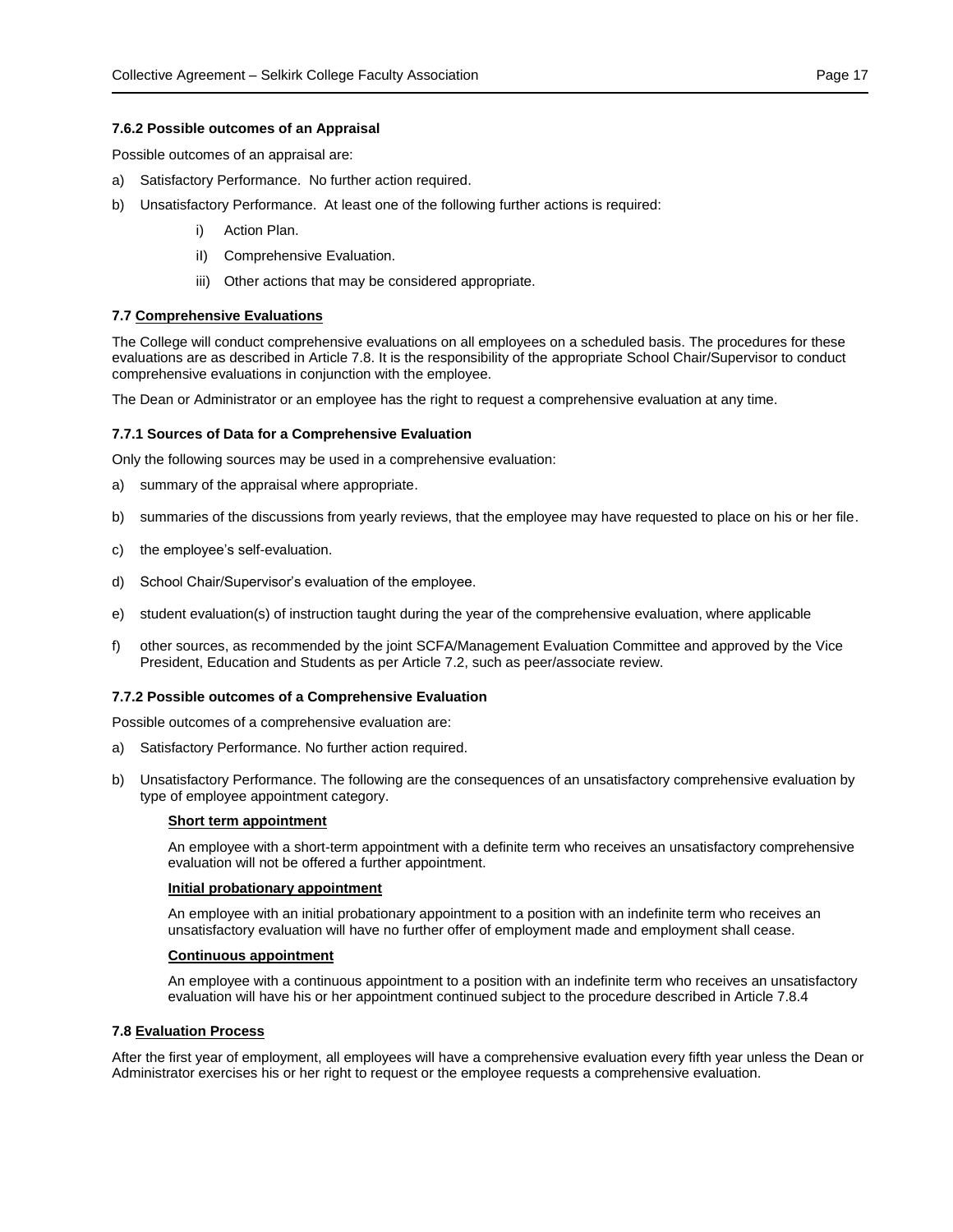#### **7.8.1 Short-Term Employees**

This article applies to all non-regularized employees, whether on term-specific or annualized appointments.

Term employees shall have an appraisal at the end of the first semester worked and a comprehensive evaluation prior to the completion of the second semester worked. If the comprehensive evaluation shows that the employee's performance is satisfactory, the employee will have yearly reviews and comprehensive evaluations thereafter as per Article 7.5 and 7.8.

If an appraisal or a comprehensive evaluation reveals unsatisfactory performance, the College reserves the right not to offer the employee a subsequent appointment.

#### **7.8.2 Regular Employees – Initial Evaluation Cycle**

New regular employees have a one-year probationary period. During that period, employees will have an appraisal at the end of the first semester worked.

If the appraisal reveals unsatisfactory performance, the College will provide guidance and support services to assist the employee to improve performance through the development of an Action Plan. The Action Plan will document the level of improvement necessary to reach acceptable standards.

A comprehensive evaluation will be conducted near the completion of the initial probationary year.

If the comprehensive evaluation shows that the employee's performance is satisfactory, the employee will receive a continuous appointment as per Article 4.1.2. Thereafter, employees will be evaluated in accordance with Article 7.8.3.

If the comprehensive evaluation reveals unsatisfactory performance, employment shall cease in accordance with Article 4.1.1.

#### **7.8.3 Regular Employees – Continuing Evaluation Cycle**

Upon successful completion of the initial evaluation cycle provided for under 7.8.2, all regular continuous employees thereafter will receive a yearly review on an annual basis and every fifth year a comprehensive evaluation.

#### **7.8.4 Post-probation Unsatisfactory Evaluation**

If a regular continuous employee's comprehensive evaluation is unsatisfactory the employer may apply the following procedure in the order listed:

- i. Action Plan and in four (4) months, a Second Comprehensive Evaluation
- ii. Corrective Probation (only when the Second Comprehensive Evaluation is unsatisfactory)
- iii. Third Comprehensive Evaluation (in the first semester of the corrective probation)
- iv. Fourth Comprehensive Evaluation (in the second semester of the corrective probation)
- v. Termination (when the Fourth Comprehensive Evaluation is unsatisfactory)

An action plan will be created and implemented. The College and the employee will document the level of improvement necessary to reach acceptable standards. The College will provide four (4) months to allow the employee to reach the acceptable standards. During these four months or longer as determined by the College, the employee will receive feedback on a regular basis from the Dean or Administrator on progress being made to reach the acceptable levels of performance.

If the second comprehensive evaluation shows that the employee's performance continues to be unsatisfactory, the College will place the employee on corrective probation for a period of one year and will advise the employee in writing of its dissatisfaction and will state those areas which require improvement. The employee will receive feedback on a regular basis during this corrective probationary period from the Dean or Administrator on progress being made to reach the acceptable levels of performance followed by a third and fourth comprehensive evaluation.

If either the third or fourth comprehensive evaluation shows that the employee's performance has become satisfactory, the employee will be removed from corrective probationary status and return to the continuous evaluation cycle as per Article 7.8.3.

If the third comprehensive evaluation is unsatisfactory the corrective probationary period will continue. If the fourth comprehensive evaluation prior to the end of the corrective probationary period shows that the performance has continued to be unsatisfactory, the employee shall receive three month's written notice that their employment will not be continued. A copy of the notification letter will be sent to the Association. The notification letter will be hand delivered by the Director of Human Resources or the notification letter will be sent to the home address of the employee by registered mail.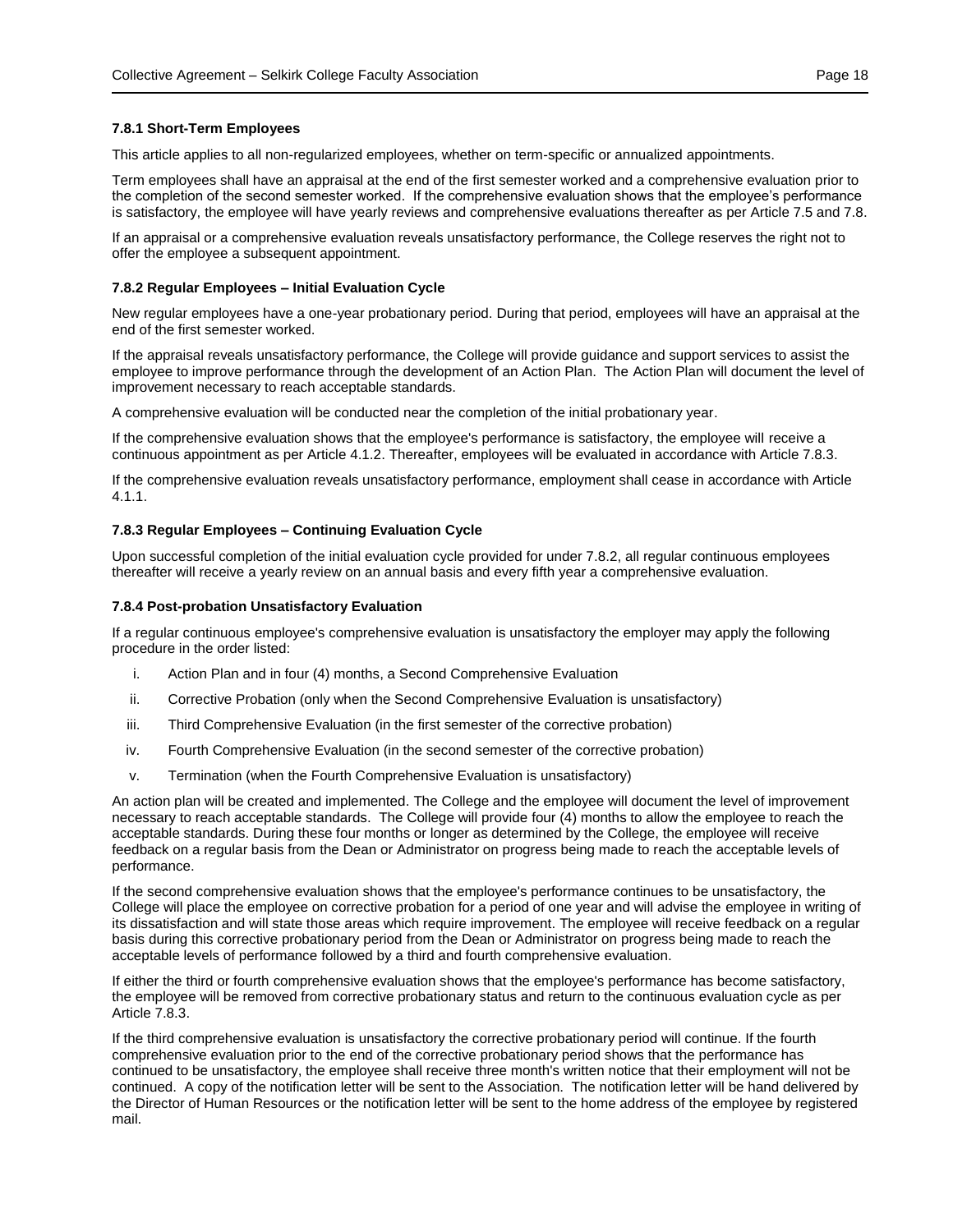Failure by the College to notify the employee that their employment will not be continued implies that the appointment will be continued. Nothing in this Article prevents the College from terminating an employee for just cause.

#### <span id="page-18-0"></span>**7.9 Break in Service**

If an employee is away from the College for two years or less, the employee will resume the evaluation cycle where he/she left off. If the break in service is in excess of 2 years, the employee will have a comprehensive evaluation at the end of their first year after returning to work, and then resume the evaluation cycle as per 7.8.3.

### <span id="page-18-1"></span>**7.10 School Chairs**

School Chairs are given a comprehensive evaluation prior to completion of their first year in the position, and again six months prior to the end of their three-year term. School Chairs who continue into subsequent terms will have a yearly review on an annual basis and every fifth year a comprehensive evaluation.

If a School Chair's first year evaluation is unsatisfactory, he or she will return to his/her previous work assignment or equivalent. Article 7.7.2(b) does not apply.

#### <span id="page-18-2"></span>**7.11 Grievances**

Employees who disagree with an appraisal or comprehensive evaluation may grieve through the grievance procedure.

#### <span id="page-18-3"></span>**7.12 Removal of evaluation material from employee's file**

Upon written request, employees will have evaluation material removed from their Personnel file after the completion of a satisfactory comprehensive evaluation.

#### <span id="page-18-4"></span>**7.13 Removal of disciplinary letters on employee personnel file**

After a period of 36 months, upon the employee's written request, letters of a disciplinary nature will be removed from their personnel file, provided there has been no other disciplinary letter placed on file during that time period.

# <span id="page-18-5"></span>**8 CONDITIONS OF EMPLOYMENT**

# <span id="page-18-6"></span>**8.1 General**

It is the professional responsibility of faculty to participate in teaching and academic concerns, departmental and overall College matters.

#### **8.1.1 Expectation to participate in broad array of programs**

Employees are expected to keep abreast of development in their field. The educational obligations of Selkirk College are to a broad spectrum of the community, therefore, in addition to programs for full time students, Continuing and Adult Education programs involving evening courses, seminars, and institutes are provided. Employees will be selected with the expectation that they will participate in such programs.

#### **8.1.2 Expectation to travel throughout College region**

The Selkirk College region is extensive, incorporating many individual towns, cities and small communities. Employees will be expected to travel to locations outside the main campuses where programs are being run by the College. Travel expenses will be paid by the College. The College will pay travel expenses to those instructors who are assigned to intercampus travel.

#### **8.1.3 Change of campus – Employer Initiated**

Selkirk College is a multi-campus institution. Employees may be required to transfer from campus to campus where instructional needs demand. Transfer to a campus twenty-five (25) or more kilometres further from the employees' permanent residence shall be reimbursed by the College for moving expenses which shall include the cost of moving and insuring the move of furniture and personal effects, temporary accommodation at the new location for a maximum of one month, the cost of service disconnections and connections, real estate fees incurred in the sale of previous residence, rental penalties, legal title search and transfer fees on the purchase of a new residence.

To be eligible to receive the dislocation allowance, employees must notify the College in writing of their intentions to relocate as a result of a transfer to another campus within 12 months of the date of their first day of work at the new location.

Employees will be eligible to claim the dislocation allowance for a period of two (2) years from the first day of work at the new location. The new campus will become the member's principal work location.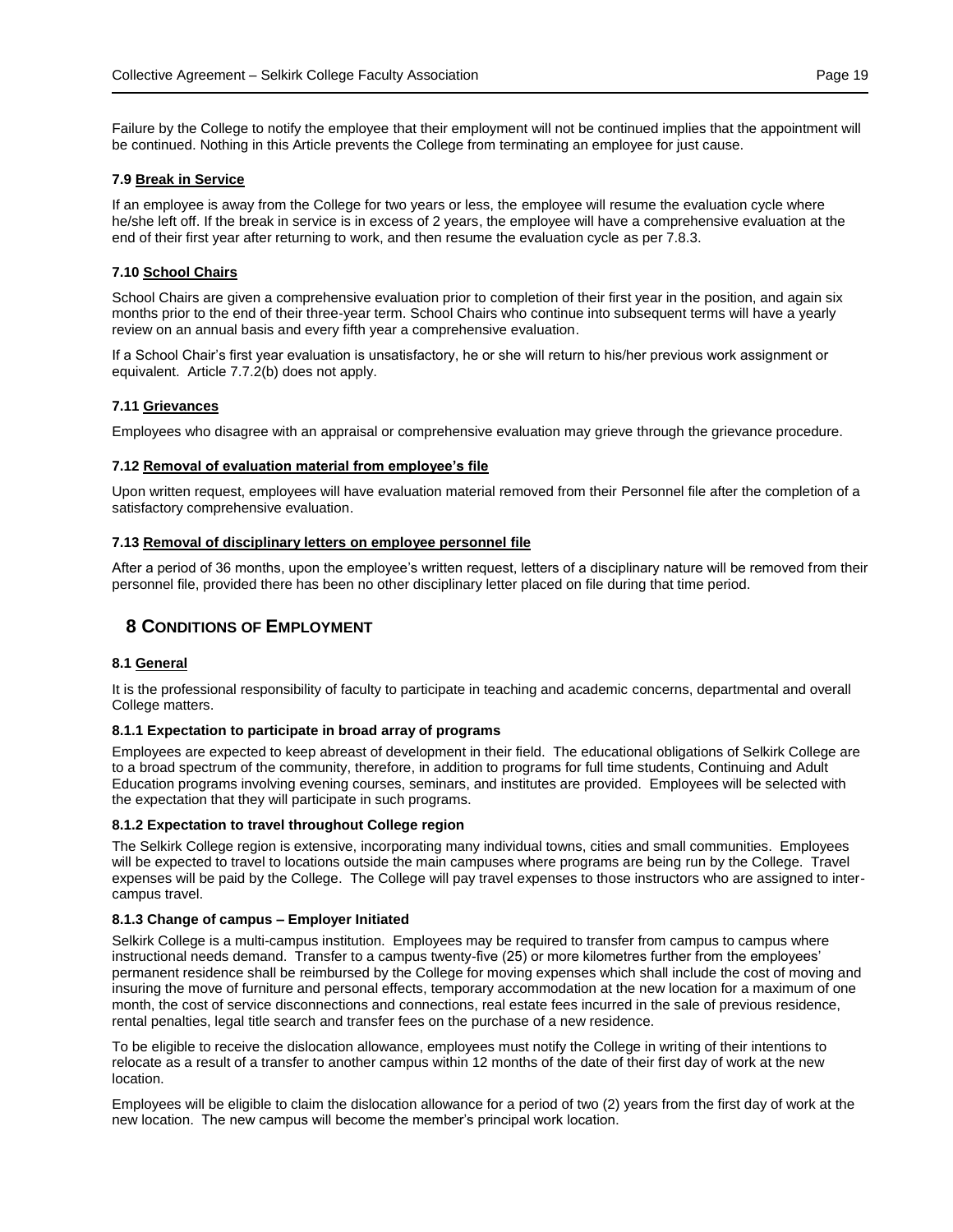### **8.1.4 Change of campus – Employee Initiated**

When a member applies for a position within the bargaining unit on another campus, the member will not be eligible for dislocation costs (Article 8.1.3) nor will the member be eligible for mileage reimbursement or workload credit (Article 8.3.12). The new campus will become the member's principal work location.

# **8.1.5 Free Parking**

The College shall provide, free of charge, parking space for the motor vehicle of each employee covered by this Agreement.

### <span id="page-19-0"></span>**8.2 Faculty Workload**

#### **8.2.1 Duties of faculty members**

The duty of a Faculty Member may be teaching, or counseling, or the regular duties of a librarian, or program development, or other specified non-teaching duties. The maximum duty period for all College faculty shall not exceed ten (10) months.

#### **8.2.2 Workload assignments**

The Dean or appropriate Administrator, in consultation with the School Chair/Department Head, will determine equitable workloads for all faculty.

In consultation with the respective School Chair**/**Department Head, the Dean or Administrator may assign duties to Faculty Members different from their principal duties during all contracted times except the vacation period. Faculty members whose primary assignment is teaching are responsible for 34 working days of assigned duty.

The College agrees that special assignments, including the chairing of committees, shall be converted into workload credits when calculating workloads. Where such assignments result in an overload, the College will provide equivalent release time or overload payment in accordance with Schedule D. This provision shall also cover Faculty Assistants.

#### <span id="page-19-1"></span>**8.3 Instructional Faculty Assignments**

It is the professional responsibility of a Faculty Member to prepare and deliver courses and to evaluate students. Assignments defined in this article are calculated based on Article 28 Schedule H: Workload Calculations.

#### **8.3.1 Lectures**

The weekly teaching workload is 16.0 regularly scheduled class contact hours where the principal instructional delivery mode is through the lecture method.

Each exam week will be equated on the same basis as a teaching week.

#### **8.3.2 Clinicals**

The weekly teaching workload is 21.0 regularly scheduled class contact hours where the principal instructional delivery mode is through the clinical method.

Clinical shall be defined as regularly scheduled nursing instruction in an external agency in which the student applies concepts and techniques under the conditions of the external agency, and in which the instructor assumes primary responsibility for instruction and evaluation of a student. Supervision of students is the prime responsibility of the instructor, but may be shared with personnel from the external agency.

The annual workload will consist of 683 hours of clinical class contact hours.

#### **8.3.3 Laboratories**

The weekly teaching workload is 23 regularly scheduled class contact hours where the principal instructional delivery mode is through the laboratory method. Labs are defined as those classes as stated in the College calendar and as approved by the Curriculum Committee procedures.

It is recognized that some labs require a higher rating than 70% (23 class contact hours/week). In such instances the Dean or appropriate Administrator, in consultation with the appropriate School Chair/Department Head, will recognize additional workload credits. For example, the lab courses identified in the Workload Committee report dated October 30, 1989 will be included in this category.

The annual workload will consist of 731 hours of lab class contact hours.

#### **8.3.4 Practicum, Preceptorship Field Placement**

Practicum, Preceptorship Field Placement is where student learning takes place off campus with the permission of an external agency. In some cases, student supervision and input to evaluation is by the staff of the external agency. This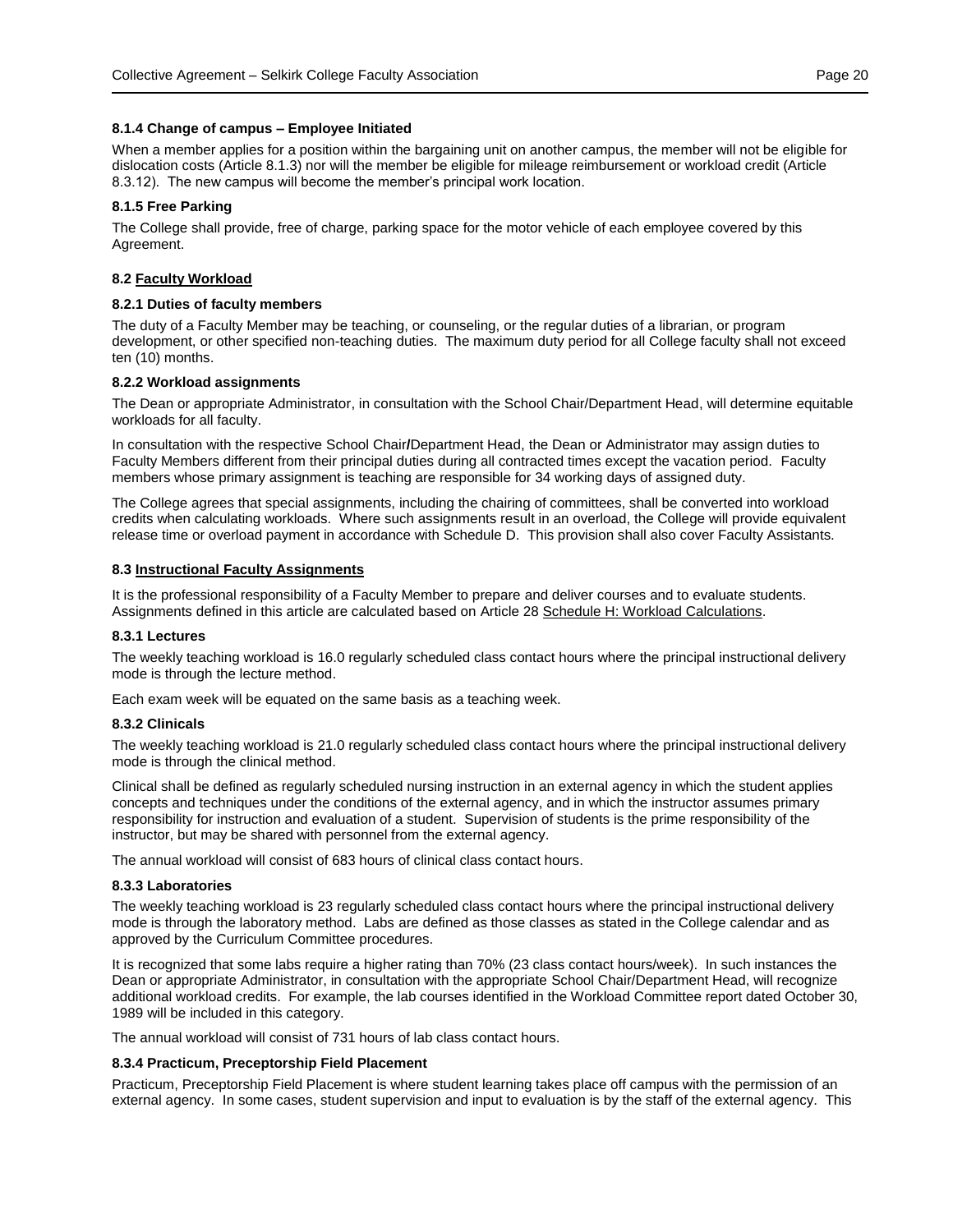would normally be the case in practica for Nursing, Early Childhood Education, Social Service Worker, and Special Needs. In these cases, the student may also require varying levels of observation by College Faculty.

The number of students in one section of a given practicum will be determined by the Dean in consultation with the School Chair/Department Head.

Effective August 1, 1993, during such an assignment, workload credit will be calculated on the basis that a 35 hour week is equivalent to a full weekly instructional assignment, i.e., 16 lecture hours as per section 8.3.1. Credit for work which must be done prior and subsequent to the assignment will be determined on an individual basis by the President in consultation with the Dean or appropriate Administrator and the Department Head.

#### **8.3.5 Seminars**

The weekly teaching workload is 32 regularly scheduled class contact hours where the principal instructional delivery mode is through the seminar method.

The annual workload will consist of 1024 hours of seminar class contact hours.

#### **8.3.6 Aviation Program**

The annual Aviation Department instructional workload will consist of any of the following categories or a prorated combination thereof:

- (a) 512 hours of lecture method class contact hours.
- (b) 417 simulator sessions.
- (c) 271 flight exercises.

Overloads will not include repeated flight exercises or simulator sessions. Overloads will not be paid unless the annual total, above, has been exceeded. Aviation Department Faculty will take professional or course development time in blocks of time throughout the year in order to accommodate the operational needs of the department.

It is the individual instructor's responsibility to participate, regularly, in professional and course development.

#### **8.3.7 Music Program**

The weekly teaching workload is 23 regularly scheduled class contact hours where the principal instructional delivery mode is through the ensemble method and 27 regularly scheduled class contact hours where the principal instructional delivery mode is through the individual instruction method. The annual workload will consist of 731 hours of ensemble class contact hours and/or 864 hours of individual instruction class contact hours.

#### **8.3.8 Educational Technology: On-Line Courses**

The use of educational technology to deliver on-line courses is a recognized method of instructional delivery.

Teaching on-line courses/offerings shall be a matter of instructor choice.

All work involving the development or delivery of on-line courses and programs shall be posted in accordance with the Collective Agreement.

All employees who develop course material shall have the right of first refusal to instruct the courses they have developed. In the event of layoff, Article 5 will apply.

Instructors shall be provided with all equipment required for course delivery, including technical support, by the institution. Technical support shall be provided to all instructors who are developing or delivering on-line courses; and instructors shall not be required to provide technical support to students in their courses. In addition, the College will provide for the invigilation of tests, exams and other supervised assignments.

#### **8.3.9 Class contact hour**

A class contact hour is defined as fifty to sixty (50 to 60) minutes in a regularly scheduled activity for which students have registered.

# **8.3.10 Student Numbers**

With respect to the number of lecture section students they carry, instructors may choose either to receive overload payments calculated in accordance with Article 8.3.10(b) or to limit the maximum number of students they carry in accordance with Article 8.3.10(c).

(a) For instructors on a proportional appointment, the number of lecture sections and the total number of lecture section students [in accordance with either Article 8.3.10.(b) or Article 8.3.10.(c)] will be reduced by multiplying the sections and student numbers by the proportion of the instructor's appointment.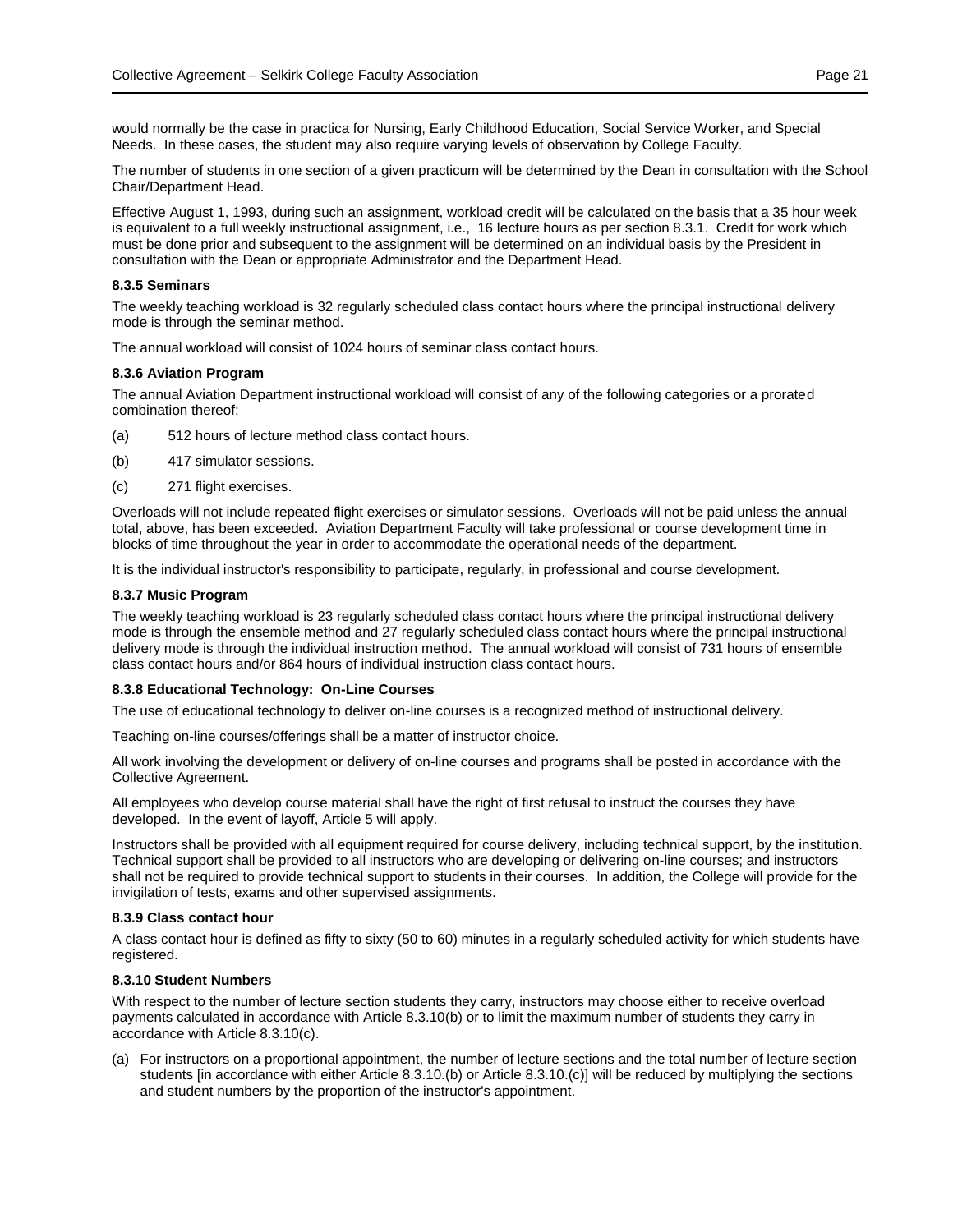- (b) The class contact hours shall be credited at the rate of two (2) minutes per week for every student in excess of 120 students per semester when 4 sections per semester have been carried or 135 students when 3 sections per semester have been carried or 150 students when 2 sections have been carried.
- (c) When an instructor carries 4 sections per semester the maximum number of students will be 160. When an instructor carries 3 sections the maximum number of students will be 180. When an instructor carries 2 sections the maximum number will be 200.
- (d) Student numbers will be defined as the number of students on the Registrar's class lists generated 21 calendar days after the first day of classes in each semester.
- (e) A section shall be defined as the lecture component of a course and all associated labs, seminars, clinicals, etc., taught by the same instructor.

#### **8.3.11 Office hours**

All instructors teaching full time will schedule at least five (5) office hours per week at times appropriate for student access. Proportional appointment instructors will be required to provide office hours corresponding to their appointment.

#### **8.3.12 Workload credit for travel time**

When a member is assigned instructional duties on a campus other than his/her principal work location he/she will receive workload credit for travel time from his/her principal work location to/from the other campus at a rate of 1/3 hour/week for each full one (1) hour/week of travel time.

For the purpose of calculating workload credits, travel time between the College's four main campuses will be deemed to be as follows:

Nelson-Castlegar: 1.5 hour (90 minutes) return trip

Trail-Castlegar: 1.0 hour (60 minutes) return trip

Trail-Nelson: 2.5 hour (150 minutes) return trip

Castlegar-Grand Forks: 2.5 hours (150 minutes) return trip

#### **8.3.13 Annual workload**

The annual workload will consist of 512 hours of lecture method class contact hours or equivalent. Workloads may be averaged over the preceding or subsequent semester/quarter. At no time shall any annual overload exceed 10% of a normal workload as defined above, except with the consent of the instructor. Voluntary overloads greater than 20% shall not be carried, except for temporary overloads greater than 20% which are the result of emergency situations, and for which written approval of the Association has been given. Instructors, who are in receipt of a proportional appointment, shall be required to provide instructional services in proportion to their appointment. For example, an instructor on a 50% proportional appointment shall be required to provide 256 hours of lecture equivalent instruction.

# **8.3.14 Effect of departmental workloads**

Termination of an instructor's appointment under this article will be made only if the average workload for the instructor's department falls below 512 hours per year of lecture method equivalent hours.

Instructors who carry annual overloads will be provided equivalent release time or will be paid at the rates specified in Schedule D. An annual overload will be defined as being in excess of 512 lecture method hours or equivalent in an academic year. Overload payments will only be made if the average workload for the instructor's department exceeds 512 hours per year.

# **8.3.15 Overload for instructors with new courses**

New faculty or experienced faculty with new courses will not be required to instruct a weekly overload in any given semester/quarter, except with the consent of the instructor.

#### **8.3.16 Minimum time off**

The College will schedule a 12-hour period free from instruction between the end of the last class of one day to the beginning of the first class of the next day, except with the employee's consent.

When determining faculty appointments the above guidelines shall be used.

#### <span id="page-21-0"></span>**8.4 Non-Instructional Assignments**

#### **8.4.1 Department Head Non-Instructional Assignments**

Instructional Department Heads will receive additional workloads credits in recognition of their duties as head of a department in accordance with the following guidelines.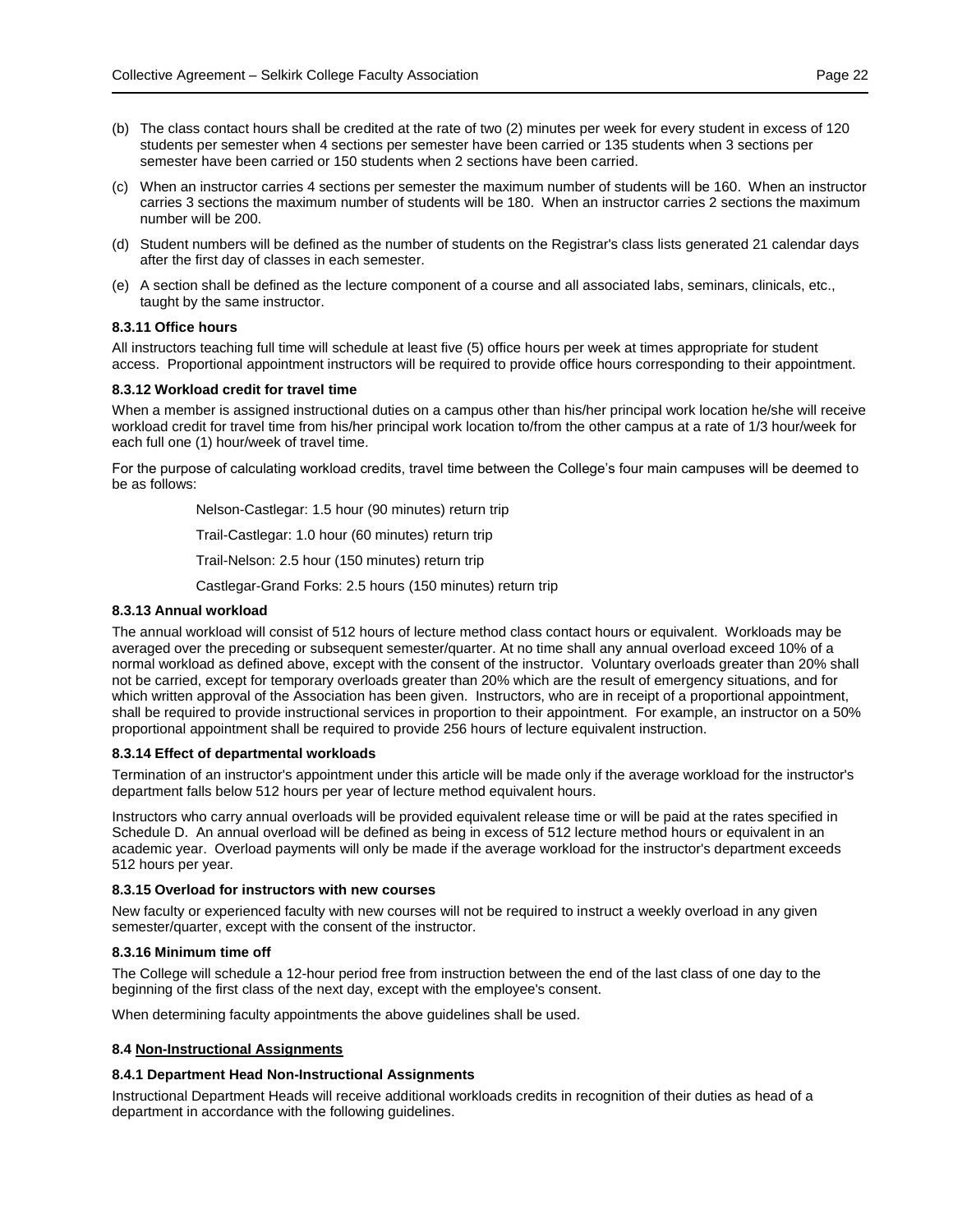- (a) Three percent release time for each College employee whom they supervise.
- (b) An additional 20% of an annual workload may be provided where the department must maintain continuous contact with agencies which are an integral part of the department's instructional activity.
- (c) An additional 10% of an annual workload may be provided where the departmental non-personnel budget exceeds \$50,000.

Additional release time may be provided to meet other departmental needs not specified in 8.4.1 (b) or (c) above.

Notwithstanding any of the above, the total release time for an instructional Department Head shall not normally exceed 80% of a normal workload. Department Head release may only exceed 80% for a period of twelve (12) months without the approval of the Association.

#### **8.4.2 Release time for coordinators**

Coordinators will receive workload credits of three (3) hours per week in recognition of their non-instructional duties.

#### **8.4.3 Effect of release time on departmental workloads**

The College shall recognize the principle that any release time provided to an employee in addition to the provisions in 8.4.1. and 8.4.2. shall be also included in the departmental annual workload and shall be also included in the calculations of overload payment for the employee concerned. The employee and the Association shall be advised in writing by November 15 of each academic year of the release time to be provided.

#### **8.4.4 Duty time for non-instructional faculty members**

Effective April 1, 1993 non-instructional faculty members shall have a scheduled duty period of 35 hours per week. Each week of 35 hours of non-instructional duty time, or proportion thereof, will be deemed equivalent to 16 "lecture method" class contact hours, or portion thereof, for the purpose of calculating overloads and in cases of combined instructional and non-instructional assignments.

#### <span id="page-22-0"></span>**8.5 Faculty Assistant Assignments**

The duty of a Faculty Assistant is to support the educational process by assisting faculty. Work assignments shall be equitably arranged by the School Chair**/**Department Head - normally on a thirty-five (35 hour, five (5) days per week basis throughout the year, but as required to meet the needs of the program/school Work scheduled in excess of thirty-five (35) hours per week will be calculated and paid on the same basis as Article 8.4.4 for non-instructional faculty.

When circumstances require, Faculty Assistants may be asked to teach a course in an area where they have particular expertise.

# <span id="page-22-1"></span>**8.6 Conditions of Employment for Tutors**

A weekly workload will consist of 35 duty hours.

A maximum annual workload will consist of 980 duty hours, over 2 semesters.

Tutoring work is not eligible for annualization or regularization as described in article 4.2.1 and 4.2.2.

#### <span id="page-22-2"></span>**8.7 Rights to Newly Available Work**

The members referred to in this process are assumed to have demonstrated the expertise to do the work as per Article 1.8, or in the case of "bumping", as per Articles 5.4 and 5.5.

The most recent evaluations of SCFA members referred to in this process are assumed to be satisfactory.

The work referred to in this process is assumed to be of a similar nature to the work currently or previously performed by the member.

The College agrees to offer additional work opportunities to a maximum of 100% workload to members who have proportional appointments who are qualified to perform the work available.

A. First rights up to the proportion of appointment normally held by the employee go by seniority to:

(a) current regular continuous members who have received layoff notice under Articles 5.1, 12.3, 8.3.17 paragraph 4

(b) current regular continuous members who have successfully negotiated the "bumping" process under Articles 5.4 and Article 5.5.

(c) current regular, continuous members returning from voluntary workload reductions under Article 8.3.17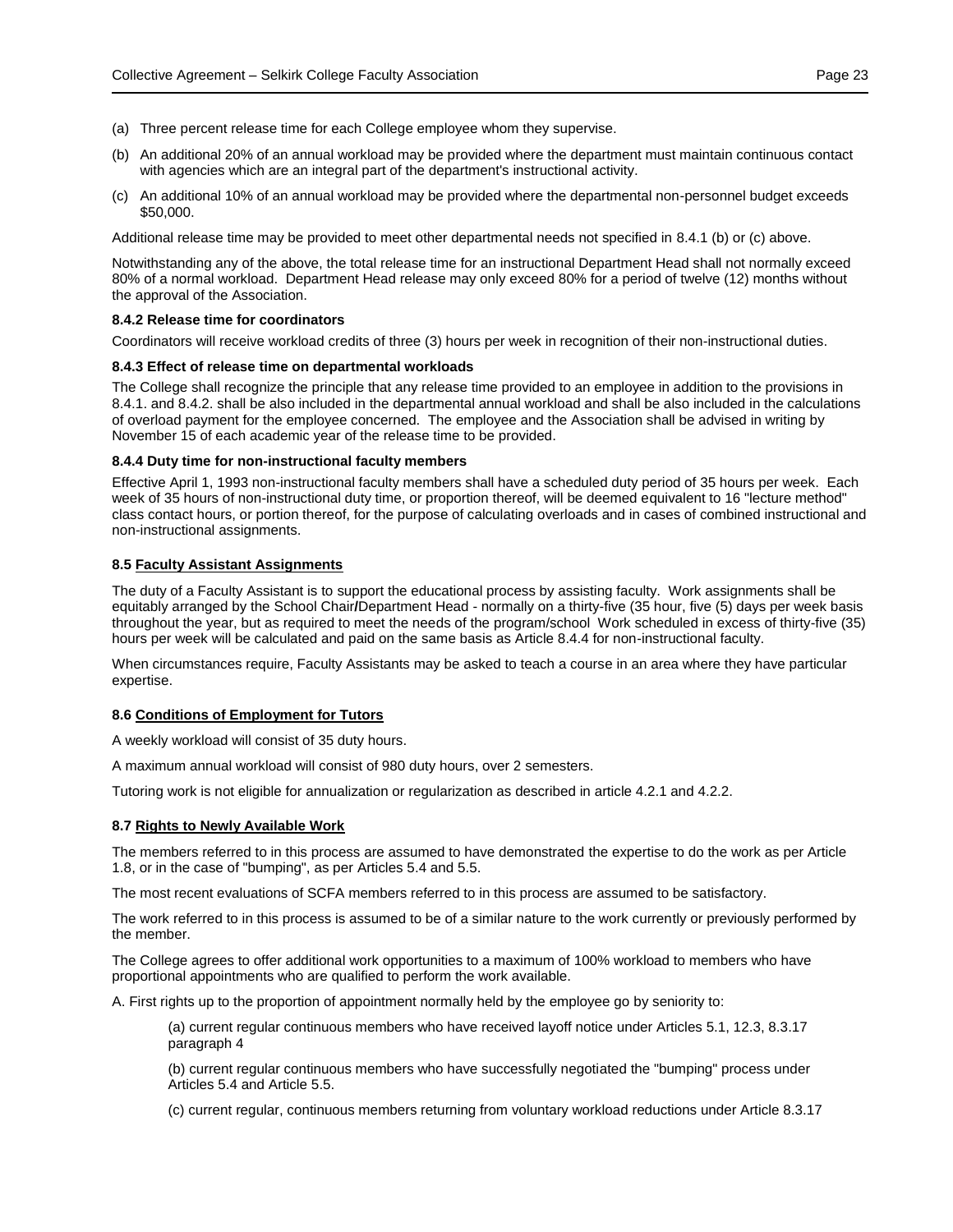(d) current regular, continuous members returning from a voluntary labor adjustment under Article 6.4.2 of the Common Agreement.

B. Second rights up to the proportion of appointment normally held by the employee go by seniority to current regular, probationary members who have received layoff notice under Article 5.1.

C. Third rights up to the proportion of appointment normally held by the employee go by seniority to members on recall under Article 5.7.

D. Fourth rights to work go by seniority to current regular, continuous members who are not at 100% due to lack of available work. This does not apply to individuals who have chosen a permanent voluntary workload reduction under Article 8.3.17 unless they have exercised their option under Article 8.3.17(b).

E. Fifth rights to work go by seniority to current short-term annualized members who are not at 100% due to lack of available work.

F. Sixth rights to work go by seniority to current short-term members who are not at 100% due to lack of available work.

G. Seventh rights to work go by seniority to past members who had short-term appointments for "similar work" in the past 13 months as per Article 4.2, but are not currently employed by the College.

External candidates will only be considered once the sequence identified in this Article has been exhausted and all eligible internal candidates have refused the work.

# <span id="page-23-0"></span>**8.8 Prior Learning Assessment and Recognition (PLAR)**

A faculty member who carries out a Prior Learning Assessment and Recognition (PLAR) will be credited with assigned duty time as follows:

- a. Each hour of PLAR activity will be credited with one (1) hour of assigned duty.
- b. The credit for the completion of an Assessment and the awarding of appropriate recognition will not normally exceed five (5) hours.
- c. The faculty member must consult with her/his School Chair regarding the crediting of assigned duty hours for this activity.

# <span id="page-23-1"></span>**8.9 Subsidiary Employment**

All employees may undertake consulting work for which they are paid, provided the work is of an appropriate professional nature and does not interfere with their College duties, and provided further, that the President gives approval to such work.

# <span id="page-23-2"></span>**8.10 Professional Development**

# **8.10.1 College Contribution**

The College will contribute to a fund in the amount of two (2) percent of the annual Association employment salary (based on monthly union dues deduction report) for approved short- and long-term professional and course development activities and assisted leaves as stated in Article 10.2. The amounts will be calculated and transferred monthly into this fund.

# **8.10.2 Use of Professional Development Fund**

This fund will provide for individual, departmental and College-wide professional development activities for Association Members and any surplus will be carried forward from year to year.

# **8.10.3 Committee on Professional Development**

A Committee on Professional Development consisting of five (5) elected Association members and two (2) administrators shall be formed to administer this fund. The Committee on Professional Development will develop its own terms of reference, subject to approval by the Association. This Committee will publish a list of supported activities and related disbursements three (3) times per year.

# **8.10.4 Professional development for Faculty Members**

It is the responsibility of regular Faculty Members to select and engage in professional development and/or course development activities. Professional development activities are those activities undertaken by a Faculty Member that provide for and encourage currency in one's discipline and that assist to improve the quality, effectiveness, and/or efficiency of College programs and services. Course development activities are designed to prepare for the delivery of new courses or the revision of established courses.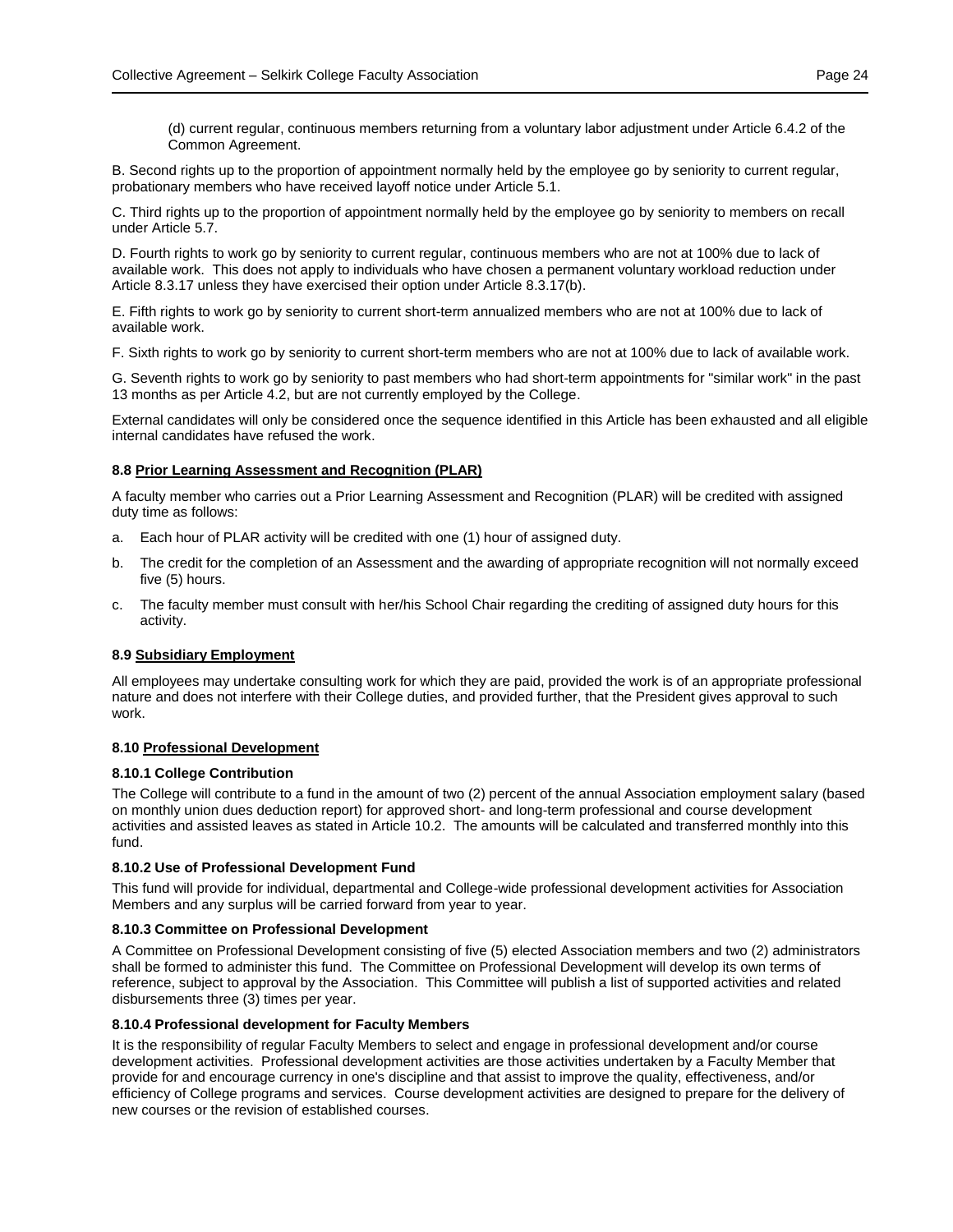Regular Faculty Members will be provided with 22 working days per academic year for professional and/or course development activities. Regular Faculty Members will develop in consultation with their appropriate School Chair/Department Head or appropriate Supervisor a professional/course development plan that is mutually acceptable. The Department Head/appropriate Supervisor will submit the proposal to the Dean/appropriate administrator for approval.

If the proposal is unacceptable, the School Chair/Department Head or appropriate Supervisor will be required to submit an acceptable proposal to the Dean/appropriate Administrator.

#### **8.10.5 Professional development for Faculty Assistants**

Regular Faculty Assistants will be provided with fifteen (15) working days per academic year for professional and/or course development activities. Regular Faculty Assistants will develop a professional/course development plan that is acceptable to their School Chair/Department Head or appropriate Supervisor. When a mutually acceptable plan has been agreed upon, the School Chair/Department Head or appropriate Supervisor will submit the plan to the Dean/appropriate Administrator for approval.

#### **8.10.6 Request for additional PD**

An employee may apply to the Dean/appropriate Administrator for professional/course development time in addition to the above.

#### **8.10.7 Banking of PD time**

If the Dean/appropriate Administrator approves tasks which infringe on an employee's course/professional development time, the Dean/appropriate Administrator will approve the banking of course development/professional development credits.

A two (2) year averaging or banking of time normally available for professional/course development duties may be arranged with prior approval of the Dean/appropriate Administrator.

#### <span id="page-24-0"></span>**8.11 Voluntary Workload Reduction**

A continuous employee may submit a written request to his/her Dean prior to April 1 of the year in which they wish to obtain approval for a voluntary workload reduction for a period up to one year. Approval for such a request will be based on the impact on departmental workloads and assignments. Approval or denial of the request will be given to the employee within 30 days of the written request. Should the employee wish to continue the voluntary workload reduction beyond one year, the employee must re-submit the request for consideration. If the voluntary workload reduction continues for three consecutive years then:

a) the employee's reduced proportion will become permanent based on their appointment percentage in the third year of reduction,

b) subject to workload availability within the department, the employee may at a later date request a return to his/her original proportion at the time of the voluntary reduction.

If the College, in accordance with Article 5.1, lays off an employee who is on a voluntary workload reduction (i.e. the reduction has been in effect for less than three consecutive years), the severance payments will be based on the employee's workload prior to the reduction. If a voluntary workload reduction has become permanent, as per Article 8.3.17a), severance payments will be made based on the employee's current workload percentage.

An employee on a voluntary workload reduction will accrue seniority in accordance with the reduced proportion.

# <span id="page-24-1"></span>**9 SALARY CATEGORIES, PLACEMENT AND EMPLOYEE BENEFITS**

Employees may be appointed to one of two categories.

# <span id="page-24-2"></span>**9.1 Faculty**

Faculty Members who are responsible for a university transfer course will normally hold a Master's or higher degree in the subject area they teach.

Faculty Members who are responsible for a course offered as part of a career program may be required to have considerable field experience in order to acquire mastery of a particular body of knowledge. In such instances, Faculty Members will normally hold a Master's degree, relevant professional certification, or their equivalent in addition to the required field experience.

Faculty Members who are responsible for performing professional non-instructional duties will normally hold a Master's or higher degree or other relevant professional certification in the appropriate field.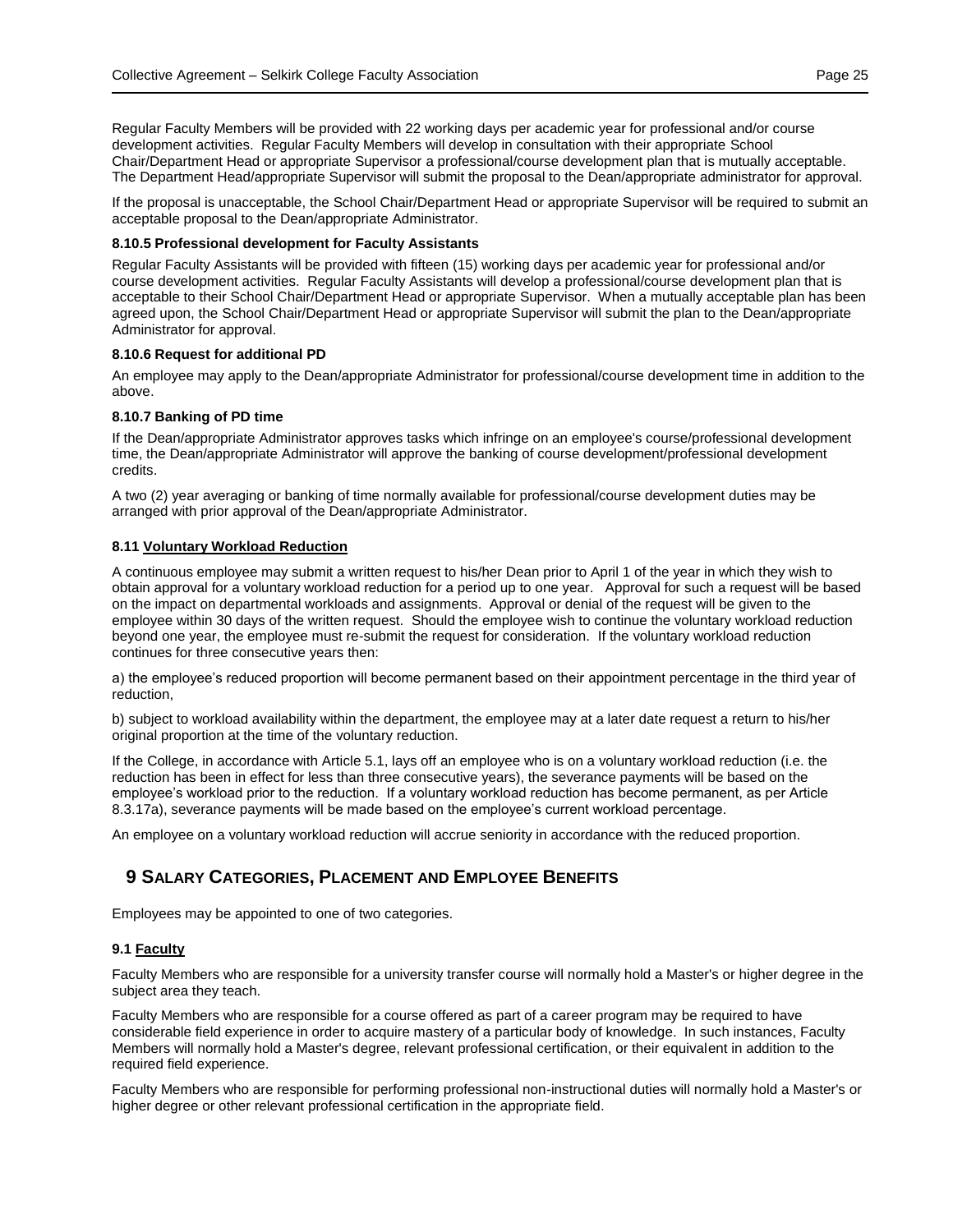### <span id="page-25-0"></span>**9.2 Faculty Assistant**

Faculty Assistants in career programs will normally hold a minimum two year diploma in an appropriate discipline.

Faculty Assistants in all other areas, including courses that are part of a baccalaureate program, will normally hold a minimum bachelors degree in an appropriate discipline.

#### <span id="page-25-1"></span>**9.3 Salary Range**

A salary schedule for Faculty Members is contained in Schedule A and for the Faculty Assistants in Schedule B.

#### **9.3.1 Placement on Scale**

The initial placement of new employees within these ranges will be recommended by the Director of Human Resources, to the President, following discussion with the Dean/School Chair/Department Head. The placement of new employees on the salary scale will be based on education and years of previous related experience.

New employees will be given a written explanation of how their scale placement was determined and will receive a signoff copy of their completed scale placement form.

Within the first year of appointment, employees may request that their placement on scale be reviewed. Such a request will be submitted in writing to the appropriate Administrator. Upon receipt of the request a written acknowledgement will be issued. Further, within ten (10) days of receipt of the request, the Director of Human Resources will review the placement and make a recommendation to the President for a decision.

#### **9.3.2 Salary increments**

Salary increments effective July 1 are awarded on the basis of satisfactory evaluation. Employees will be advised by June 30th of their placement as of each July following. Employees who have not been advised by June 30th of an unsatisfactory evaluation shall receive salary increments for which they are eligible.

#### **9.3.3 Proportional appointments and scale placement**

The College will recognize proportional or short term appointments, on a pro-rated basis, when calculating teaching experience for salary scale placement.

All new instructors will be required to provide 512 hours of lecture method equivalent hours of instruction when calculating teaching experience for salary scale placement or to accumulate seniority.

#### **9.3.4 Faculty Assistants with teaching assignments**

When Faculty Assistants are asked to take responsibility for teaching a course that constitutes 20 percent or less of a full instructional workload, they will be compensated for the overload in accordance with Schedule D.

When a Faculty Assistant is assigned more than 20 percent of a full instructional workload, the following conditions will apply.

- (a) The Faculty Assistant will have his/her Faculty Assistant duties reduced by the proportion that corresponds to that of the instructional assignment.
- (b) The employee's salary will be adjusted based on proportion for the instructional assignment. For the instructional proportion, he/she will be placed on Schedule A on a step that is one higher in dollar value than his/her step on the scale in Schedule B for his/her Faculty Assistant duties. For his/her Faculty Assistant duties, the employee=s salary will be based on his/her step on the scale in Schedule B.
- (c) When Faculty Assistants are teaching over twenty (20) percent of an annual normal workload, vacation benefits which apply to faculty will be pro-rated according to the proportion of the instructional and the Faculty Assistant assignment.
- (d) If a Faculty Assistant, who holds the required qualifications, expertise and experience, becomes a Faculty Member on an on-going basis, their placement on the Schedule A scale will be in accordance with the placement criteria used for new employees but will not be placed lower than the salary they received as a faculty assistant.

#### <span id="page-25-2"></span>**9.4 Sick Leave**

# **9.4.1 Continuous appointments**

All employees, except those specified in 9.4.2 are covered by article 9.3 of the Common Agreement.

Employees returning to work after a period of two years on Long Term Disability will be assigned to an equivalent position, subject to expertise and institutional need. If no equivalent position is available, the employee may choose to assert their seniority rights within the discipline service area in accordance with Article 5.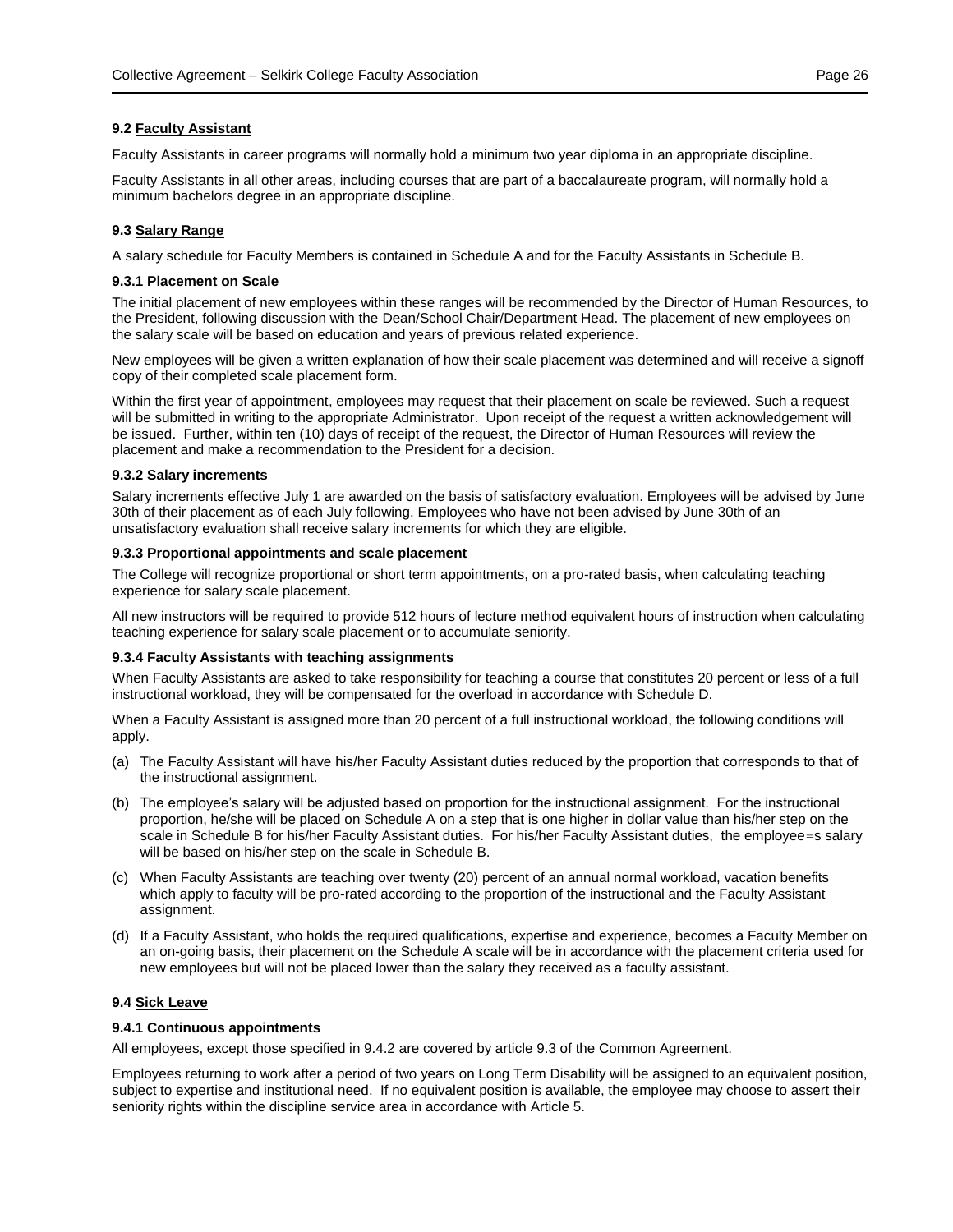# **9.4.2 Short-term or probationary appointments**

Employees whose terms of appointment are less than 50% or less than four (4) months will be entitled to a credit of twenty (20) days of sick leave and will accumulate sick leave credits of one and one-half (1½) days for each month employed thereafter.

#### **9.4.3 Duty to provide proof of illness**

After the first week of illness, sick leave with pay will not be granted nor shall payments continue until proof of such illness has been filed with the Director, Human Resources. The College may require an employee to be examined by a medical practitioner who has been selected by the President of Selkirk College and the President of the Selkirk College Faculty Association. The medical practitioner shall decide whether the employee is capable or incapable of performing their regular duties.

#### <span id="page-26-0"></span>**9.5 Health Benefit Plans**

The College agrees to provide the following health benefit plans to all full time, probationary, continuous appointment and short-term appointment employees provided they meet the eligibility requirements of the Plans.

The College agrees to contribute towards the premiums of said Plans in the following manner:

| Plan                                   | <b>College Contributions</b><br>for Full-time<br><b>Employees</b> | <b>Employee</b><br><b>Contribution</b> |
|----------------------------------------|-------------------------------------------------------------------|----------------------------------------|
| Medical Services Plan of B.C. (M.S.P.) | 100%                                                              | 0%                                     |
| <b>Extended Health Benefits</b>        | 100%                                                              | 0%                                     |
| Life Insurance                         | 100%                                                              | 0%                                     |
| Long Term Disability                   | 100%                                                              | 0%                                     |
| Dental                                 | 100%                                                              | 0%                                     |

# **9.5.1 Eligibility for employees on proportional appointment**

Employees who are hired to proportional appointments shall be entitled to receive College contributions to said Plans on a pro-rated basis in proportion to time worked by a full time employee. Eligibility for said benefit plans shall be in accordance with the benefit plan regulations.

#### **9.5.2 Eligibility for employees on reduced workload**

The College agrees to contribute towards the premiums of the Health Benefit Plans, as stated in Clause 9.5, for those full time employees who have had their appointments reduced to 50 percent proportional appointments or more as the result of action taken by the College. Employees who have their appointments reduced to a proportional appointment of 49 percent or less, or who request a proportional appointment, will receive College contributions as stated in Article 9.5.1.

#### **9.5.3 Changes in benefit plans and use of savings**

Any changes in these Plans must first be ratified by the Association Executive. Any savings arising from cost efficiency modifications shall be used to optimize the benefits to the employees. Participation in each plan is voluntary unless it is a requirement under the regulations of the Plan.

The College agrees to provide full and detailed information about all benefits to each employee upon his/her appointment and when changes occur. The Association will be made a party to all non-routine correspondence and discussions concerning all employee benefits.

# <span id="page-26-1"></span>**9.6 Merit Recognition**

The College shall annually deposit into a fund an amount of \$4,000.00. Funds shall be administered by the Standing Committee on Professional Excellence (SCOPE) which shall be responsible for the judgment of professional excellence among faculty. The Committee will forward their decision to the College.

This Committee will consist of six (6) members elected by the Selkirk College Faculty Association and two (2) members appointed by the President.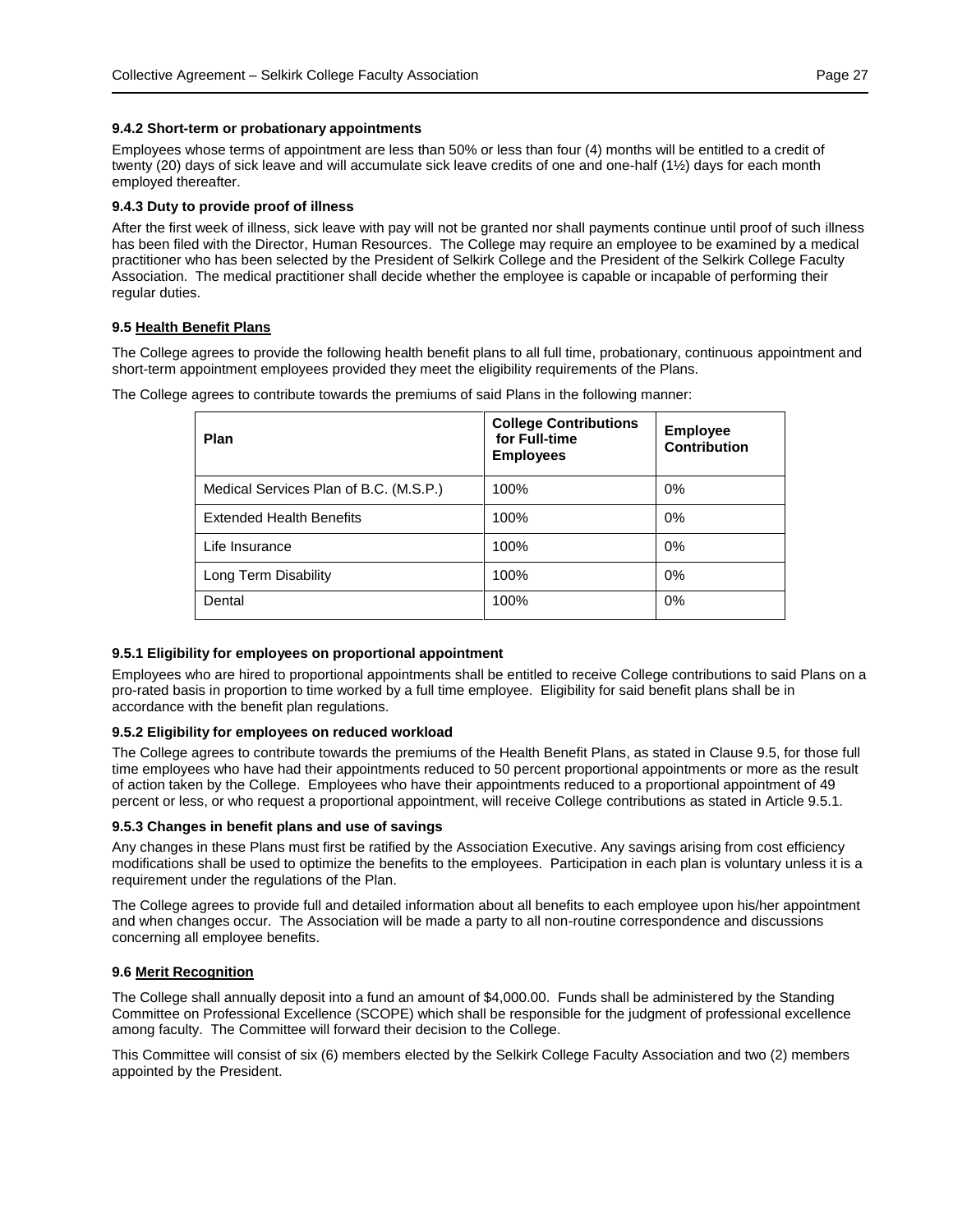#### <span id="page-27-0"></span>**9.7 Business Travel Accident Insurance**

| Classification      | - all employees. |
|---------------------|------------------|
| Amount of Insurance | $-$ \$50,000.00  |

This coverage is in addition to the regular group life insurance and is payable in the event of accidental death or dismemberment while traveling on College business other than regular daily travel to and from work.

#### <span id="page-27-1"></span>**9.8 Retirement Benefits**

#### **9.8.1 Pension Buy Back**

The College will match the employee's contribution for three (3) years of additional pensionable service for work at Selkirk College by employees who retire between the age of 55 and 65, who have ten (10) years of service with the College and who are eligible under the Pension (College) plan.

Employees who wish to apply for this benefit must submit their application to the College prior to December 1 of the year prior to the fiscal year the employee wishes to retire.

Enrolment in the College Pension Plan shall be provided in the Common Agreement.

#### **9.8.2 Early Retirement Incentive**

For the purposes of this article early retirement is defined as retirement after age 55 and before age 65.

During any appointment year, starting April 1, 1995, the College will offer or accept at least one, or the equivalent of at least one, five year early retirement incentive, provided that there are any such requests.

# **9.8.2.1 Qualification/Criteria**

The College may offer to an employee or an employee may request an early retirement incentive provided the employee meets the following qualifications

- 1. is age 55 or over;
- 2. has a minimum of ten years employment with the College;
- 3. is a regular employee on continuing appointment at the time of early retirement;
- 4. is on the maximum step of the salary scale;
- 5. resigns for purposes of retirement as a regular employee.

#### **9.8.2.2 Selection Criteria**

Where the number of qualified employees is greater than the number of retirement incentives available in a given appointment year, the allocation of retirement incentives will be decided based on the following priorities

- a) employees within an affected discipline where downsizing is planned;
- b) employees with the greatest total of years of age plus years of service.

#### **9.8.2.3 Application Dates for Early Retirement**

- a) An employee who wishes to be considered for an early retirement incentive must make the necessary application by November 1. The College will consider all applications and offers will be made to employees by the following March 31.
- b) An employee has the right to accept or decline an early retirement incentive offer made by the College within thirty (30) days of the offer being made.
- c) All applications for early retirement incentive which have not been granted by the College will be considered standing applications for the following twelve (12) month period.
- d) When an offer of an early retirement incentive is accepted, an employee's early retirement will be effective on a date mutually agreed upon between the employee and the College. All earned vacation entitlements shall be utilized prior to the date of retirement.
- e) The individual employee's early retirement incentive agreement will be in writing and will specify the early retirement date, the payment date or dates, and the specific dollar amount of the incentive.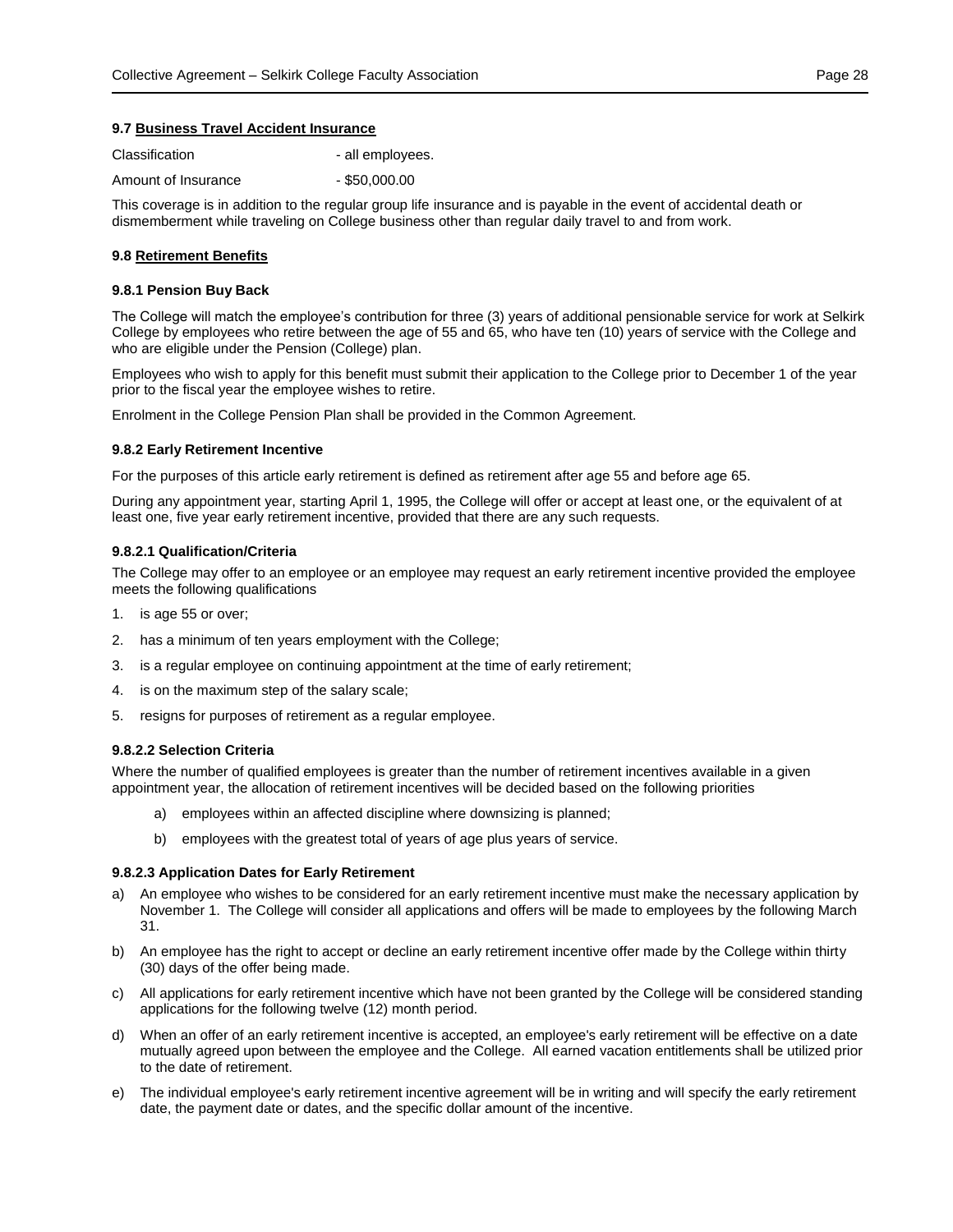f) The College will provide the Association with copies of all early retirement incentive agreements and the names of all those employees who applied for early retirement whenever such applications are received by the College.

# **9.8.2.4 Early Retirement - Incentive Payment**

a) The early retirement incentive will be based on the number of full years to retirement and will be paid in the following amounts:

| <b>Full Years to Retirement</b> | <b>Payout</b> |
|---------------------------------|---------------|
|                                 | 15% of salary |
| 2                               | 30% of salary |
| 3                               | 45% of salary |
| 4                               | 60% of salary |
| 5 or more                       | 75% of salary |

- b) The early retirement incentive payment will be based on the employees salary, exclusive of stipends, at the date of retirement.
- c) The early retirement incentive will be paid in equal yearly payments, based on full years to retirement, until the employee's normal retirement date has been reached or, five (5) yearly payments have been made. The early retirement incentive may be paid using any other mutually agreed upon payment plan which takes into account the individual employee's personal circumstances.

# <span id="page-28-0"></span>**9.9 Payment of legal costs**

The College agrees to pay any judgment against employees arising out of the lawful performance of their duties. The College agrees to pay the legal cost incurred in such proceedings and agrees not to seek indemnity against employees whose lawful actions result in a judgment against the College. This clause does not include legal costs incurred by employees who, on their own initiative, engage personal legal assistance to represent their interests. This clause shall not apply to College employees who are not acting within their scope of employment.

The payment of legal costs does not cover an employee for legal costs arising out of a claim demand or lawsuit commenced by or on behalf of an employee against the College.

# <span id="page-28-1"></span>**10 LEAVE OF ABSENCE**

Upon the approval of the President, an employee may be granted leave with or without pay for good and sufficient reason.

# <span id="page-28-2"></span>**10.1 Assisted Leave for Professional Development**

# **10.1.1 Eligibility**

An employee becomes eligible to apply for assisted leave after completing the equivalent of three (3) years of full time employment with the College.

# **10.1.2 Application**

An employee who applies for an assisted leave shall submit his/her request to the Convenor of the Professional Development Committee prior to October 1 of the year proceeding the requested leave of absence. The application must include a letter of support from the Dean, including tentative start and end dates.

# **10.1.3 Procedures**

Applications for assisted leave will be processed as follows

- 1. The Professional Development Committee will screen the applications and will make their recommendations to the President by November 15.
- 2. The President will communicate his/her approval of the Committee's recommendation directly to the successful candidate (s). Should the President not accept the Committee's recommendation, he/she will discuss his/her concerns with the Convenor of the Committee prior to formally rejecting the recommendation.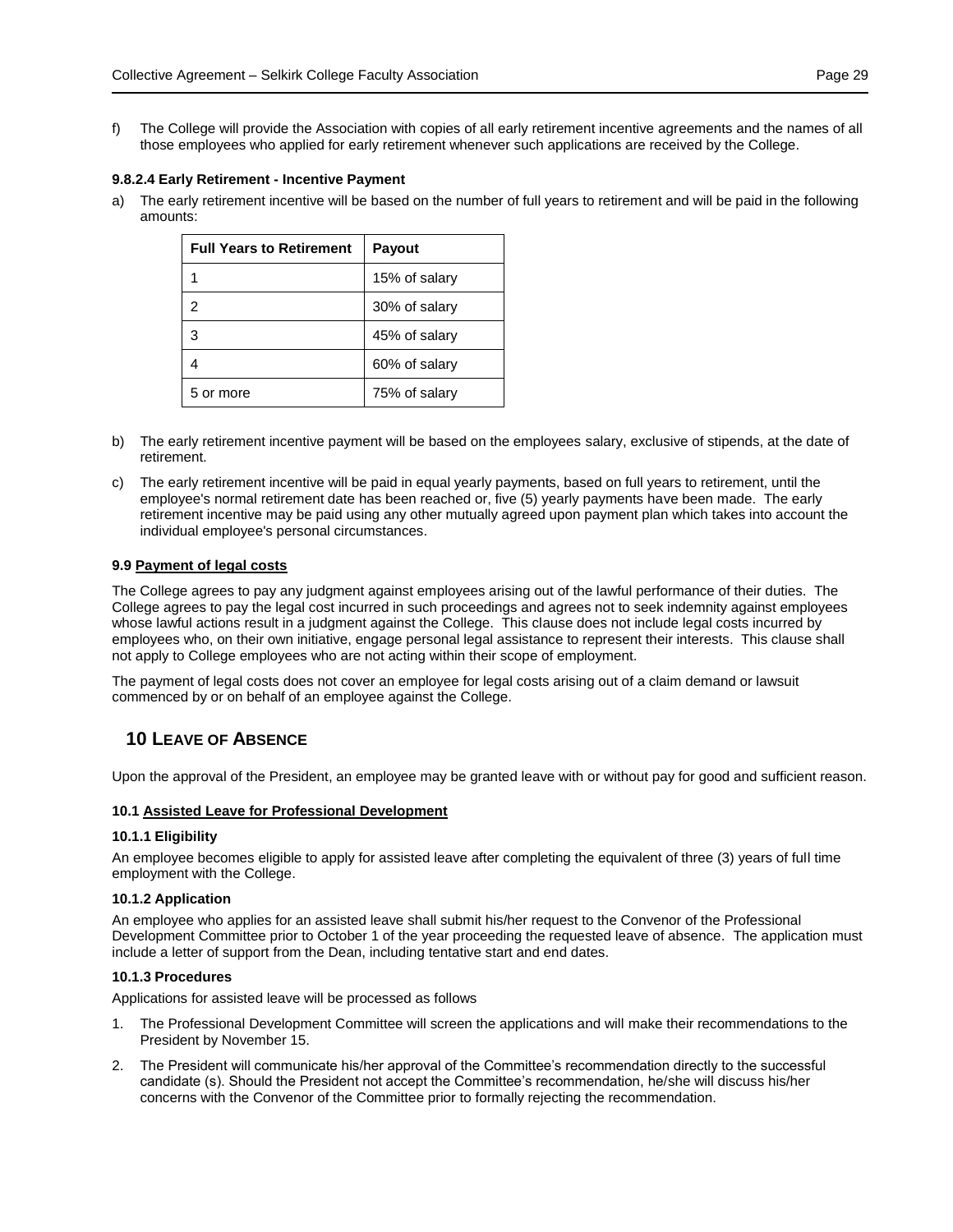- 3. Successful candidates will advise the President of their acceptance/refusal of the assisted leave within three (3) weeks of the date the President's approval of the leave was communicated to them.
- 4. The P.D. Committee will respond in writing to the applicants whose application has been rejected or deferred, stating the reasons.
- 5. The Professional Development Fund established under Article 8.10.1. will be used to cover the actual cost of salary and benefits paid to the candidates granted assisted leaves under this Article.
- 6. If an applicant whose application has been approved decides to forego the opportunity for an assisted leave the Committee may process other applications in accordance with established policies.

#### **10.1.4 Level of financial support**

When assisted leave is granted, employees will normally receive seventy-five (75%) per cent of their base salary, provided that funds from outside sources, excluding research and travel grants, do not bring their total earnings to more than one hundred (100%) per cent of their base salary. If employees earn more than one hundred (100%) per cent of their base salary the assistance will be reduced accordingly. Employees on such leave will report their taxable salary income for each of the calendar years so affected.

In other special instances which are mutually agreed upon by the employee, the College and the Association, the level of support may be other than seventy-five (75%) per cent.

#### **10.1.5 Requirement to return to work after a leave**

Employees are required to return to the College upon completion of leave for a period equal to that for which assistance was given. When employees return they will be placed in a salary level at least equivalent to that held prior to going on leave. Employees who elect not to return to the College after completing their period of assisted leave will be required to refund to the PD Fund that portion of their regular salary which they have received from the PD Fund during the period of assisted leave. This refund payment may be waived by the mutual agreement of the Association and the College. An employee will be deemed to have returned to the College, for purposes of this clause only, if he/she is unable to return to the workplace as the result of an illness or injury.

#### **10.1.6 Benefit entitlements**

For the purposes of employee benefits (except sick leave as defined in Section 9.4.1), contributions to the benefit plans, salary increases and seniority, employees on assisted leave are regarded as full time employees of the College.

#### <span id="page-29-0"></span>**10.2 Unassisted leaves**

In cases which do not qualify for assisted leave, employees, upon approval of the President, may be granted leave without assistance for any purpose up to a maximum period of twelve (12) months. Upon completion of leave without assistance, employees are assured of resuming duties in a position and salary level placement equivalent to that held prior to going on leave.

For employees on leave without pay, all benefit payments, including the College's share, shall be the responsibility of the employee. If employees proceeding on leave without pay make prior payment to the College of both the employee's share and the College's share of any or all benefits, the College shall remit these payments to ensure continuous coverage. Participation in the pension plan during leave may continue in accordance with the provisions of the College (Pension) Act.

#### <span id="page-29-1"></span>**10.3 Maternity and Parental Leave (includes Adoption)**

#### **10.3.1 Maternity Leave**

An employee, on written request, is entitled to a maternity leave of absence without pay from work for a period of up to eighteen (18) weeks commencing anytime in the eleven (11) weeks immediately before the expected delivery date.

Leave may commence at any time prior to the maternity leave where such leave is requested by the employee and approved by her medical practitioner. Any leave will not draw down the maternity leave entitlement.

#### **10.3.2 Parental Leave (includes Adoption)**

An employee, on written request, is entitled to an additional twelve (12) weeks parental leave without pay taken in accordance with the Employment Standards Act as follows:

- (a) The Natural Mother is entitled to such leave immediately following the expiry of the Maternity Leave.
- (b) The Natural Father is entitled to such leave commencing any time within the 52 weeks of the child's date of birth.
- (c) The Adoptive Parent is entitled to such leave within 52 weeks of the date the adoptive child comes into actual custody.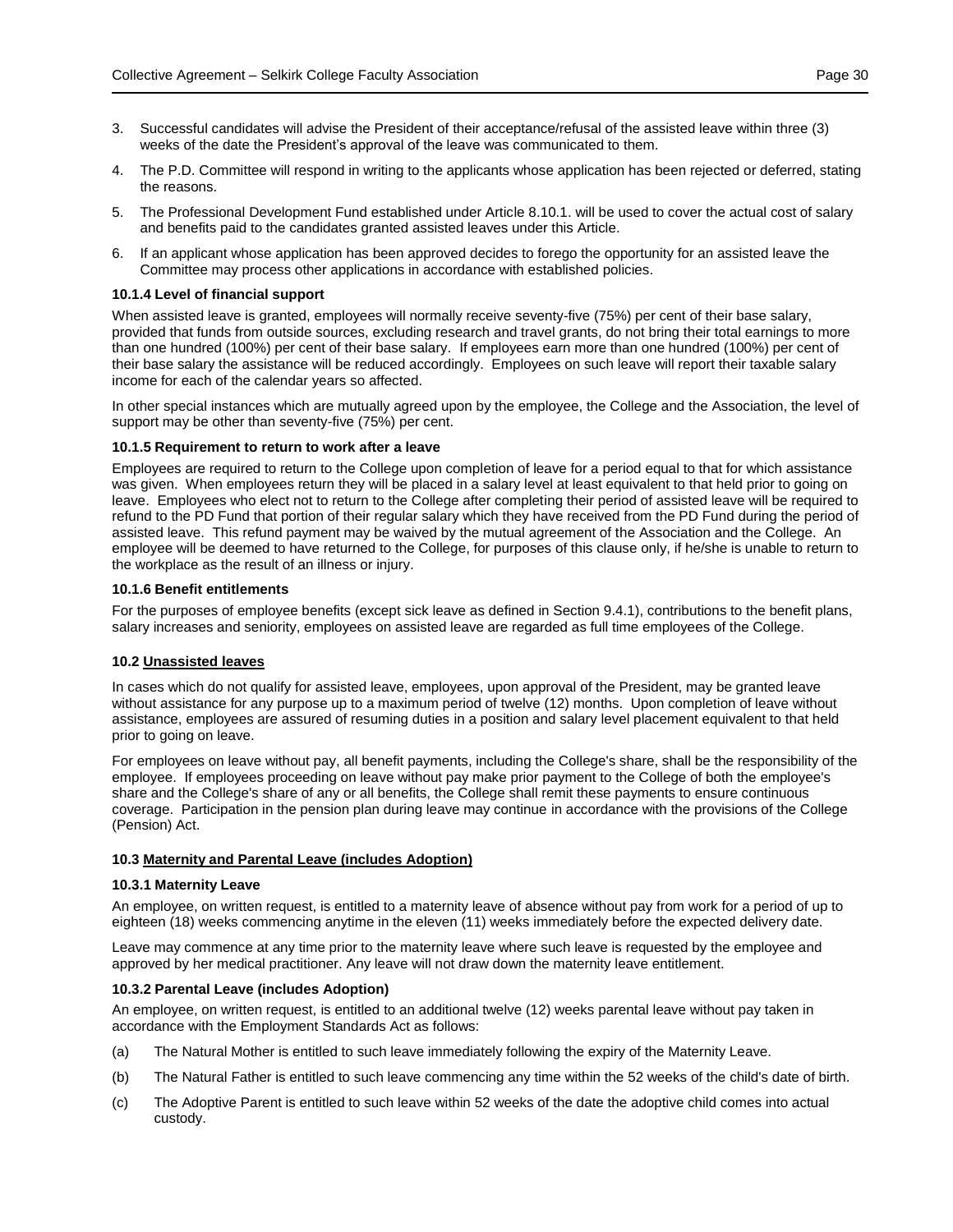### **10.3.3 Benefits**

The Employer shall continue to make payments to any pension, medical or other plan beneficial to the employee while the employee is absent from work under maternity or parental leave in the same manner as if the employee were not absent.

#### **10.3.4 Reinstatement**

When an employee resumes employment at the expiration of the parental or maternity leave, the employee shall be reinstated in all aspects into the position previously occupied by the employee or a comparable position and with all incremental wages and benefits to which the employee would have been entitled had the leave not been taken.

#### **10.3.5 Notification of Leave Request**

An employee will make every effort to request such leaves at least sixteen (16) weeks, but no less than four (4) weeks in advance of the date on which the leave is to commence. The employee will attempt to schedule her/his departure and return coincident with the beginning or end of a semester.

#### <span id="page-30-0"></span>**10.4 Political Leave**

If nominated as a candidate for election at the Federal, Provincial or Municipal level, leave of absence without pay shall be provided to take part in the election campaign.

If elected to full time office, a leave of absence without pay shall be provided for one (1) term of office. The employee shall submit a request at least one (1) month prior to the anticipated commencement of said leave.

The terms and conditions of such a leave of absence will be in accordance with Article 10.3.

Instructional faculty, who are returning from such leave, shall resume their duties at the beginning of the next recognized semester. Non-instructional faculty shall return at the earliest convenience of the College but not later than four (4) months from the date of the employee's written notification.

#### <span id="page-30-1"></span>**10.5 Leave for Association Business**

#### **10.5.1 Leave for FPSE assignments**

A Faculty Member selected for a full time position in the College-Institute Educators' Association of B.C. or any successor organization to FPSE shall be granted full time leave of absence to the following conditions:

As soon as possible in advance of the leave, the Association shall notify the College of the possibility of this clause being invoked. The Association shall provide the College with written notice by June 2 requesting leave under this clause.

A Faculty Member on leave under this clause shall continue to receive full salary and benefits from the College. The Association shall, on a monthly basis, reimburse the College for the full amount of the Faculty Member's salary and benefits.

The terms and conditions of such leave of absence will be in accordance with Article 10.3 but shall not exceed a period of two (2) years.

#### **10.5.2 Leave for negotiating a new collective agreement**

When a new collective agreement is being negotiated, the College will provide paid release from scheduled duties to Association bargaining team members in order that they may participate in negotiation sessions with the College when these sessions conflict with their regular duties. The Parties will make every effort to schedule negotiation meetings to minimize such scheduling conflicts while maintaining a reasonable frequency of bargaining sessions.

#### <span id="page-30-2"></span>**10.6 Compassionate Leave**

A regular employee shall be granted five (5) working days leave without loss of pay or benefits in the case of the death of the employee's spouse, parent, or child, and three (3) working days leave without loss of pay or benefits in the case of the death of the employee's brother, sister, mother-in-law, father-in-law, brother-in-law, sister-in-law, daughter-in-law, son-inlaw, grandparent, grandchild.

<span id="page-30-3"></span>Reasonable leave of absence without pay shall be granted for travel and estate affairs associated with such paid leave.

# **11 VACATION**

### <span id="page-30-4"></span>**11.1 Vacation Entitlement for Faculty**

To establish vacation entitlement, the vacation accrual period shall run from July 1 of one year to June 30 of the next year.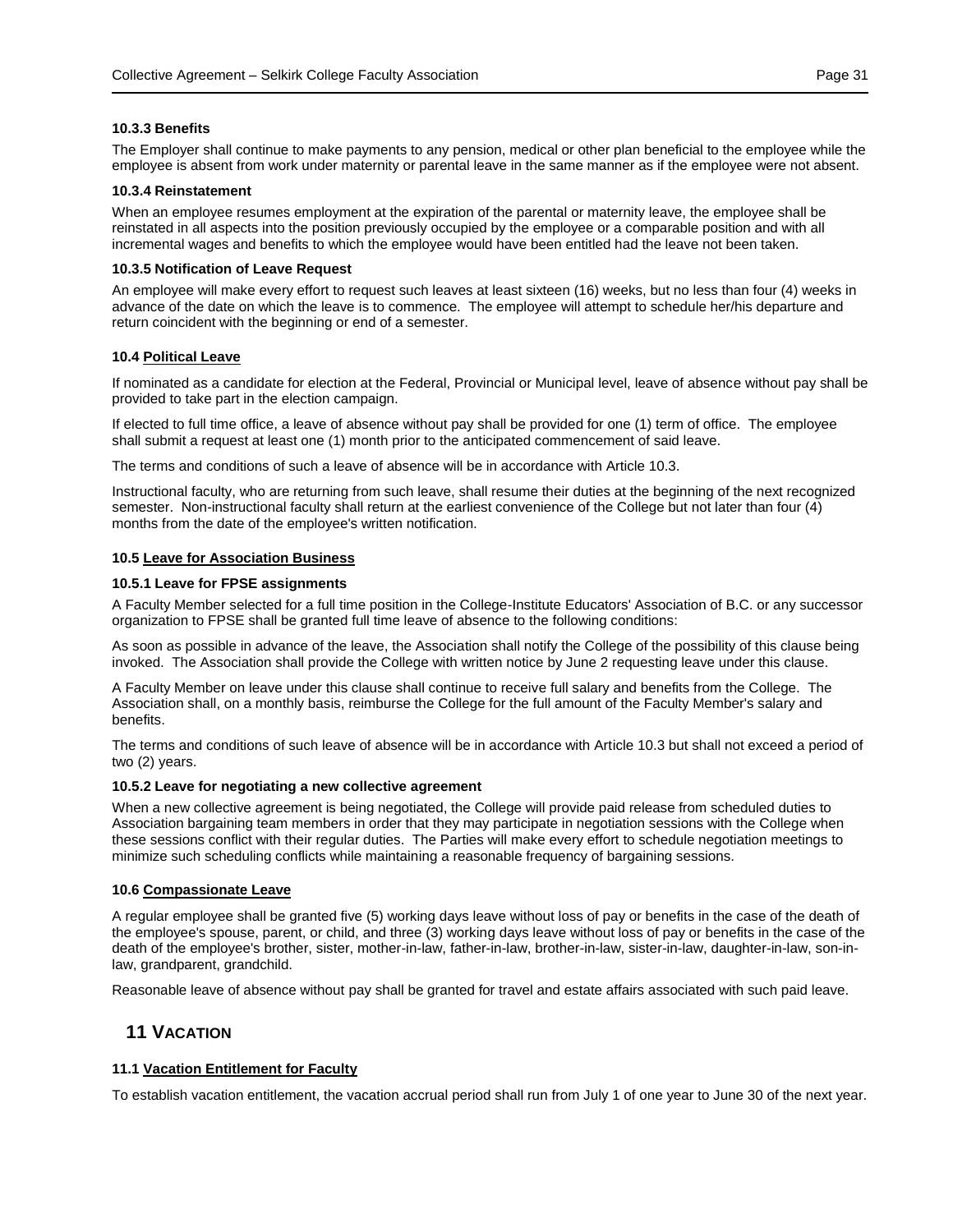Full time Faculty Members shall accrue vacation credits at the rate of four (4) days of paid vacation for each month worked to a maximum of forty (40) days.

A Faculty Member on a proportional appointment will receive a vacation of four (4) days per month multiplied by the number of months worked, multiplied by the proportional appointment.

# <span id="page-31-0"></span>**11.2 Vacation Entitlement for Faculty Assistants**

Probationary and continuous appointment Faculty Assistants who have been employed by the College for ten and onehalf (10.5) months prior to June 30 of each year, are entitled to a vacation of six (6) weeks annually. In addition, Faculty Assistants who are normally scheduled to work from December 27 to December 31 of each year shall be granted these days off with pay if said days fall on normal working days.

#### **11.2.1 Probationary and continuous appointment**

Probationary and continuous appointment Faculty Assistants, who have been employed by the College for less than ten and one-half (10.5) months prior to June 30 of each year, will receive a vacation pro-rated over ten and one-half (10.5) months in accordance with the number of months employed.

#### **11.2.2 Short-term and proportional appointment**

Short-term and proportional appointment Faculty Assistants, who have been employed for six (6) months or more per year, will receive a vacation pro-rated over ten and one-half (10.5) months in accordance with the number of months employed.

#### <span id="page-31-1"></span>**11.3 Payment in lieu for casual employees**

Casual employees will be paid 8 percent of gross salary, in lieu of vacation, on each pay cheque. Short-term and proportional appointment employees, who have been offered an appointment of less than six (6) months per year, will be paid 8 percent of gross salary, in lieu of vacation, on each pay cheque.

#### <span id="page-31-2"></span>**11.4 Vacation credits**

#### **11.4.1 Vacation Pay for short-term appointments**

All short term faculty and faculty assistant appointments that are offered for a period equal to or greater than 6 months will have vacation pay calculated at 16% for faculty, and 12% for faculty assistants. In the event that the short term appointment is extended beyond six months, the vacation pay will be calculated and paid from the first day of the extension beyond 6 months and for the duration of the extension. Vacation calculations for the initial appointment will be adjusted and paid retroactively.

#### **11.4.2 Resignation**

Regular appointment employees who submit their resignation will endeavour to utilize their vacation credits prior to their last day of employment.

Regular appointment employees who are unable to schedule their vacation prior to their resignation date shall receive a payment equal to their vacation credits on their last day of employment.

#### **11.4.3 Short term appointments**

Short term appointment employees shall receive a payment equal to their vacation credits on their last day of employment.

#### **11.4.4 Calculation**

For the purpose of calculating vacation credits a "month worked" shall be defined as the period of time a Faculty Member or Faculty Assistant provides Faculty Member duties (Article 1.2), Faculty Assistant duties, assigned departmental duties and/or professional development. Vacation and leaves of absence without pay do not qualify as "time worked."

# <span id="page-31-3"></span>**11.5 Vacation Schedule**

Employees shall submit their vacation requests to the School Chair/appropriate Supervisor prior to April 1 of each year.

The Dean/appropriate Administrator shall, within thirty (30) days of receipt of the vacation plan from the School Chair/Supervisor, approve the vacation plan or discuss alternate dates. Should the College fail to respond within this period, the employee's vacation plans shall be considered approved.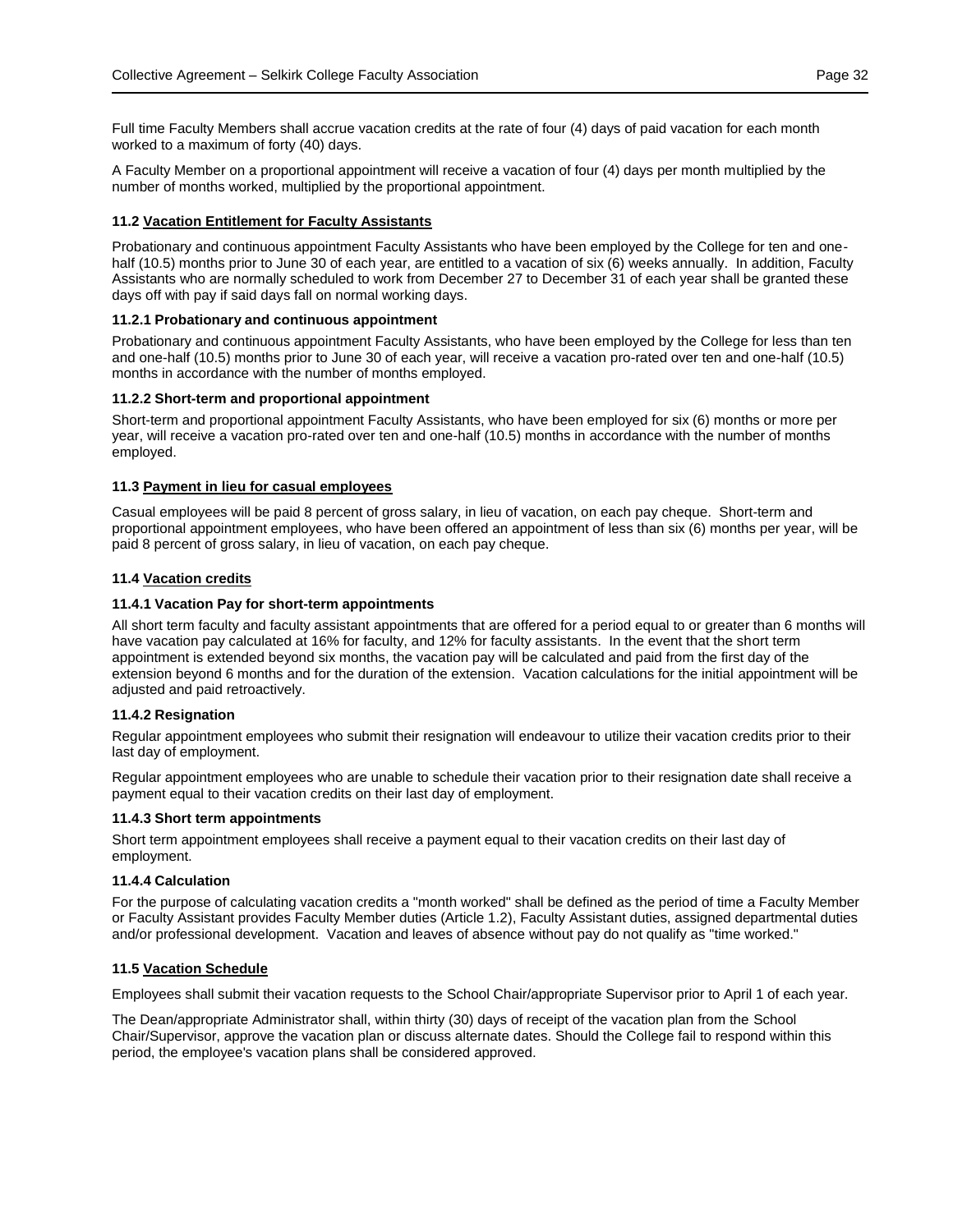#### <span id="page-32-0"></span>**11.6 Banking or averaging vacation time**

A two (2) year averaging or banking of time normally available for vacation may be arranged with prior approval of the Dean or appropriate Administrator.

# <span id="page-32-1"></span>**12 TECHNOLOGICAL CHANGE**

### <span id="page-32-2"></span>**12.1 Definition**

Technological change is defined as a change in work methods that may include but is not limited to electronic, self instructional, packaged, or pre-programmed educational service which would result in the layoff or displacement of one (1) or more faculty positions.

### <span id="page-32-3"></span>**12.2 Discussion with Association**

Should the College intend to introduce such technological changes, the College will inform and discuss the details of such changes with the Association sixty (60) days prior to the proposed implementation date.

#### <span id="page-32-4"></span>**12.3 Layoff resulting from Technological Change**

If an employee laid off or displaced as a result of technological change is qualified and suitable for another vacant position within the bargaining unit, the employee will be given the right of first refusal to fill the position.

Employees laid off or displaced as a result of technological change shall be provided with opportunities for retraining to qualify for available vacant positions within the bargaining unit.

A Technological Change Committee will be established with equal representation between the College and the Faculty Association to determine the extent and nature of retraining to be offered.

<span id="page-32-5"></span>The provisions of Article 5 will apply to any employee who is laid off as a result of technological change.

# **13 GRIEVANCE PROCEDURE AND ARBITRATION**

Any difference arising between the parties concerning the interpretation, application, or any violation of the agreement shall be resolved without work stoppage in the following manner:

#### <span id="page-32-6"></span>**13.1 Stage 1**

The employee shall first submit the matter in writing, to the Dean/Administrator involved, within thirty (30) working days of the date on which the incident giving rise to the alleged grievance occurred or of the time when the grievor could have reasonably been expected to become aware of the incident, whichever is later. The Dean/Administrator shall respond within five (5) working days. This stage shall be considered as the official commencement of the grievance procedure. A copy of the submission shall be sent to the Association President and the Director of Human Resources.

General union or policy grievances will commence at Stage II.

#### <span id="page-32-7"></span>**13.2 Stage II**

If a resolution is not achieved in Stage 1 the Association may submit the grievance in writing to the Vice President responsible for the program or service area within five (5) working days from the date of the Dean/Administrator response in Stage I. The parties will endeavour to resolve the matter at this stage. The Vice President shall render his/her decision within five (5) working days.

#### <span id="page-32-8"></span>**13.3 Stage III**

If a resolution is not achieved in Stage II the grievance may be referred by the Association to the College President within five (5) working days from the date of the Vice President's response in Stage II. The parties will endeavour to resolve the matter at this stage. The President shall render his/her decision within ten (10) working days.

#### <span id="page-32-9"></span>**13.4 Stage IV**

If a resolution is not achieved in Stage III the difference may be referred to arbitration within ten (10) working days of the Stage III decision.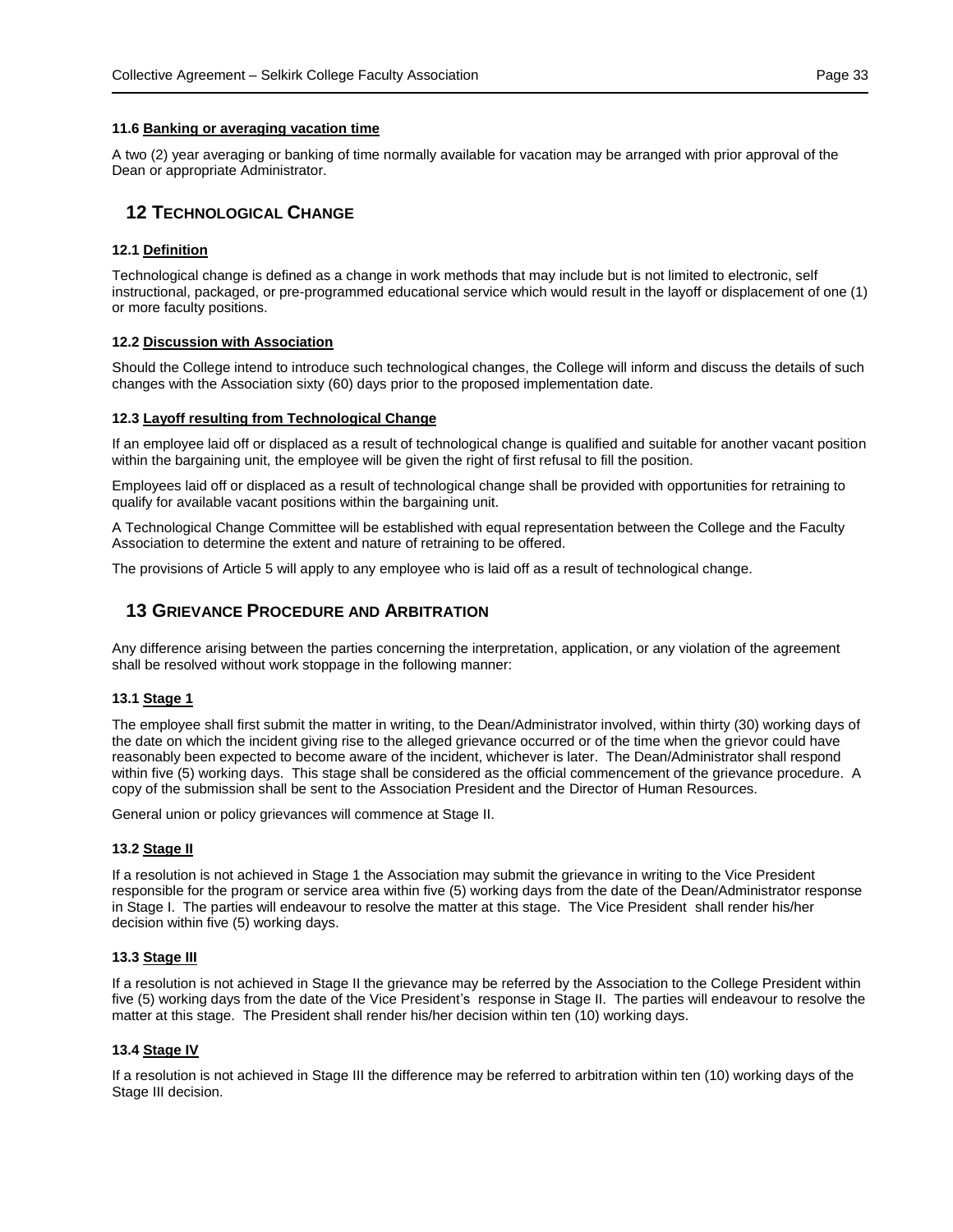If the Association fails to advise the College in writing that they intend to refer the grievance to arbitration within the ten (10) working day time limit, the grievance shall be deemed to be abandoned.

### **13.4.1 Arbitrators**

When a party has requested that a grievance be submitted to arbitration, the grievance shall be submitted to one of the following single arbitrators on a rotational basis, subject to their availability.

- a) Chris Sullivan
- b) Marguerite Jackson
- c) Joan Gordon
- d) Mark Brown

The arbitrator shall have the same powers and authority as an arbitration board and may determine his/her own procedure in accordance with the Labour Relations Code. The Arbitrator shall give full opportunity to all parties to present evidence and make full representations. The decision of the arbitrator shall be final, binding and enforceable on the parties. The arbitrator shall not have the power to change this Agreement.

Should the parties disagree as to the meaning of the arbitrator's decision, either party may apply to the arbitrator to clarify the decision, which he/she shall make every effort to do within seven (7) days of the receipt of such application.

# **13.4.2 Costs and timelines**

Each party shall pay one half (0.5) of the fees and expenses of the arbitrator.

The time limits fixed in the arbitration procedure may be altered by mutual consent of the parties. All requests for time limit extensions and all responses must be in writing.

# <span id="page-33-0"></span>**13.5 Grievance timelines**

The party responsible for advancing the grievance to each succeeding step shall do so by notifying the other party in writing within the prescribed time limits. The succeeding stage shall commence the day following receipt of such notice. If such notice is not given, or if a College response is not received, the grievance will be automatically advanced to the next stage of the grievance procedure.

Extensions of the time periods in the steps shall be made only by agreement of both parties.

# <span id="page-33-1"></span>**13.6 Dismissal, discipline and suspension**

Any employee bound by this Agreement who alleges dismissal, discipline, or suspension for other than proper cause, shall be entitled to have such grievance settled in accordance with the grievance procedure set forth above.

# <span id="page-33-2"></span>**13.7 Right to representation**

An employee with a grievance has the right to Association representation during any times when matters relating to the grievance are discussed.

# <span id="page-33-3"></span>**14 SPECIAL STIPENDS**

# <span id="page-33-4"></span>**14.1 Coordinators and Department Heads**

A Faculty Member who accepts a position of Department Head or Coordinator will, in addition to his/her regular salary, receive a monthly stipend as compensation for such responsibilities.

<span id="page-33-5"></span>Department Head and Coordinator stipends are contained in Schedule C.

# **15 PICKET LINE**

Employees refusing to cross a legal picket line shall not be penalized except that they shall not be entitled to receive pay for the work not performed.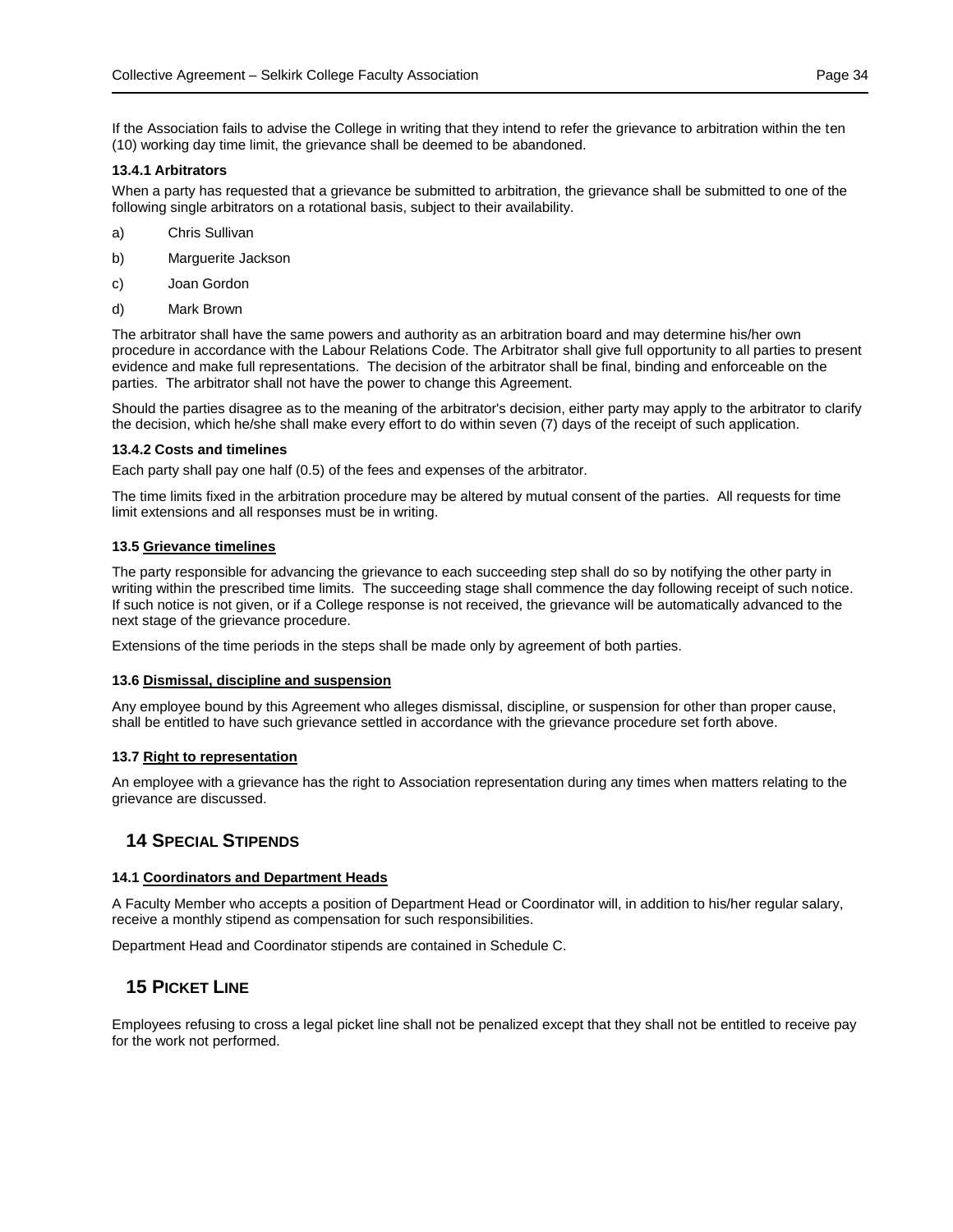# <span id="page-34-0"></span>**16 HUMAN RIGHTS**

The Association and the College agree that the provisions of Section 13 of the Human Rights Code (1996) apply as though included in and forming part of this agreement.

The parties agree that there shall be no discrimination except where such discrimination is based on a bona fide employment requirement.

# <span id="page-34-1"></span>**17 PERSONAL AND SEXUAL HARASSMENT**

The Association and the College acknowledge the right of all employees to work in an environment that asserts the personal worth and dignity of each individual.

The College will provide a working environment that is free from personal and sexual harassment. Personal and sexual harassment may occur as a single incident or over a period of time. A combined series of incidents, of which any one in isolation would not necessarily be considered harassment, may also constitute personal/sexual harassment.

For the purpose of this article

**"Sexual harassment"** is defined as any unwelcome statements or actions that have any sexual connotation, implication or innuendo whatsoever, and that would tend to create an intimidating, hostile, offensive or defensive working environment in the mind of a reasonable person.

**"Personal harassment"** is defined as offensive comment and/or actions that create an abusive or intimidating work environment in the mind of a reasonable person.

Comments or actions that serve a legitimate work-related purpose shall not be deemed to constitute personal/sexual harassment under this article.

Employees may process complaints about sexual and personal harassment through the grievance procedure. An employee, whether the complainant or the subject of a complaint, has the right to Association representation at all meetings, interviews and hearings, when it is requested.

All grievances under this article shall be initiated within six (6) months of the event. In the case of a series of events, a grievance should be filed no later than six (6) months after the last event in the series on which the complaint is based.

Every effort shall be made to comply with the time limits of this article, but these time limits may be modified by mutual consent.

Where the complainant and the person who is the subject of the complaint are both members of the bargaining unit, then the arbitrator seized with the grievance of harassment shall also have jurisdiction in respect of any grievance arising from related discipline of the employee who is the subject of the complaint.

If the subject of the complaint is the Administrator to whom the grievance would normally be submitted, the complainant may commence the grievance at the next stage.

The complainant may also choose to file a simultaneous complaint with the Human Rights Council.

# <span id="page-34-2"></span>**18 HIRING PROCEDURES/SELECTION COMMITTEES**

# <span id="page-34-3"></span>**18.1 Vacancy notice to laid-off employees**

The College shall send notice of vacancies to employees terminated under Article 5.

# <span id="page-34-4"></span>**18.2 Selection procedures**

Selection Committees shall be established in accordance with College Policy #B6005.1, effective Board Adoption date of 1991 06 15.

The College will establish the selection procedure in accordance with College Policy #B6005.1, effective Board Adoption date of 1991 06 15.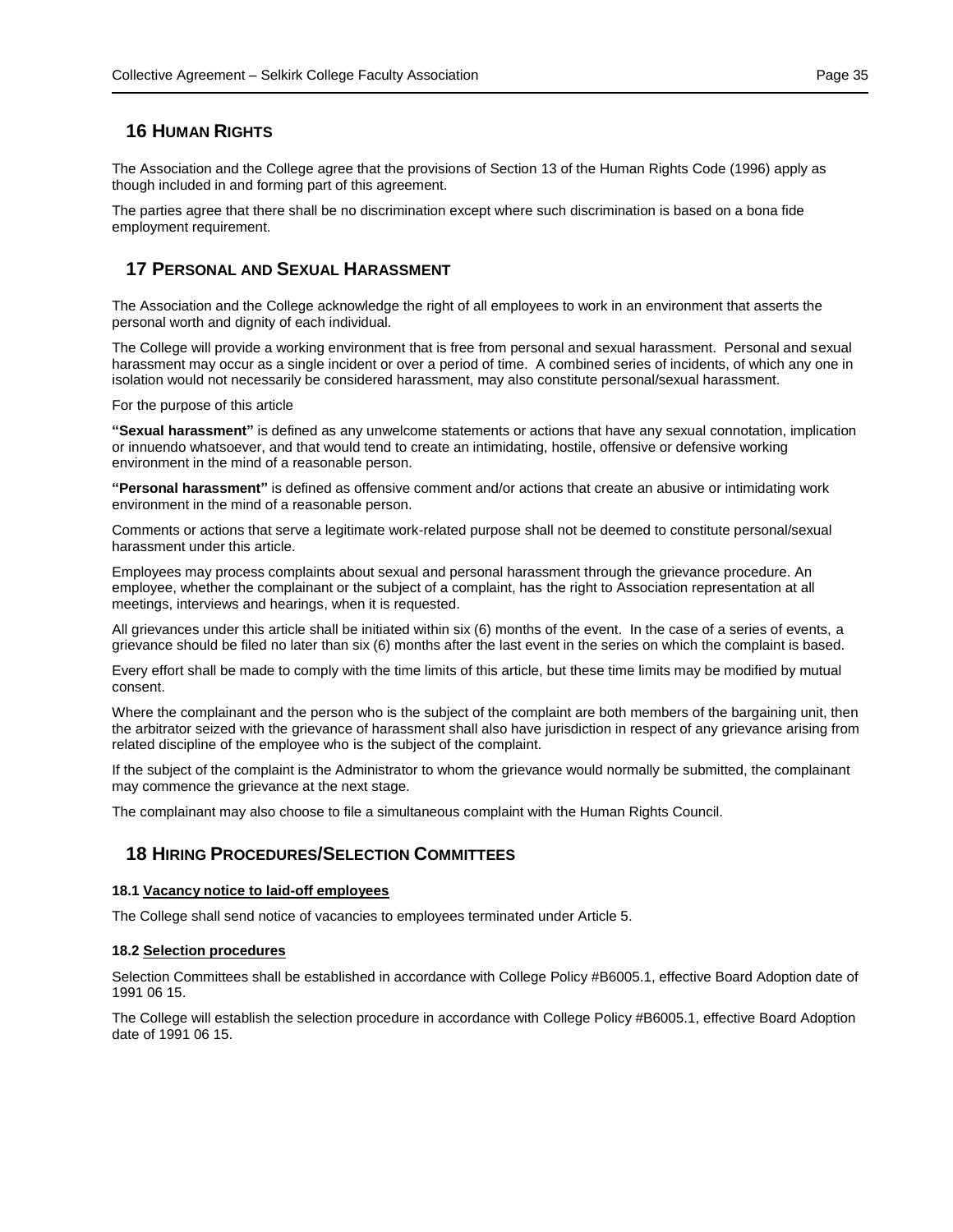### <span id="page-35-0"></span>**18.3 Internal postings**

All vacancies in the bargaining unit will be posted internally for seven (7) days. At its discretion, the Employer may post vacancies externally concurrent with the internal position. However, the Employer may consider external applicants only if there are no qualified internal applicant(s).

# <span id="page-35-1"></span>**19 HEALTH AND SAFETY**

The Association appointed representative on the Occupational Health and Safety Committee shall be considered to be performing assigned duties while involved in safety and health inspections, analysis, meetings and related matters and receive up to seventy-five (75) lecture equivalent contact hours workload credit annually in order to fulfill the obligations of sitting on the College's Joint Occupational Health and Safety Committee. Half of the cost of the release will be paid out of the local bargaining fund (as allocated at the common table) and the other half by the College as a non-compensation cost.

# <span id="page-35-2"></span>**20 TERM OF AGREEMENT**

This agreement unless changed by the mutual consent of both parties hereto, shall be in force and effect from April 1, 2012 to March 31, 2014 and thereafter from year to year unless either party serves notice to commence collective bargaining in accordance with the Labour Relations Code of B.C.

| Signed this _______ day of _______________, 2014 |                                                                 |
|--------------------------------------------------|-----------------------------------------------------------------|
| For Selkirk College ("the College")              | For the Selkirk College Faculty Association ("the Association") |
| Chair, Selkirk College Board                     | President, Selkirk College Faculty Association                  |
| President                                        | Vice President - Negotiations                                   |
| Chair, Selkirk College Negotiation Committee     |                                                                 |
| For the Post-Secondary Employer's Association    |                                                                 |

\_\_\_\_\_\_\_\_\_\_\_\_\_\_\_\_\_\_\_\_\_\_\_\_\_\_\_\_\_\_\_\_\_\_\_\_\_\_\_\_ Chair, Post-Secondary Employer's Association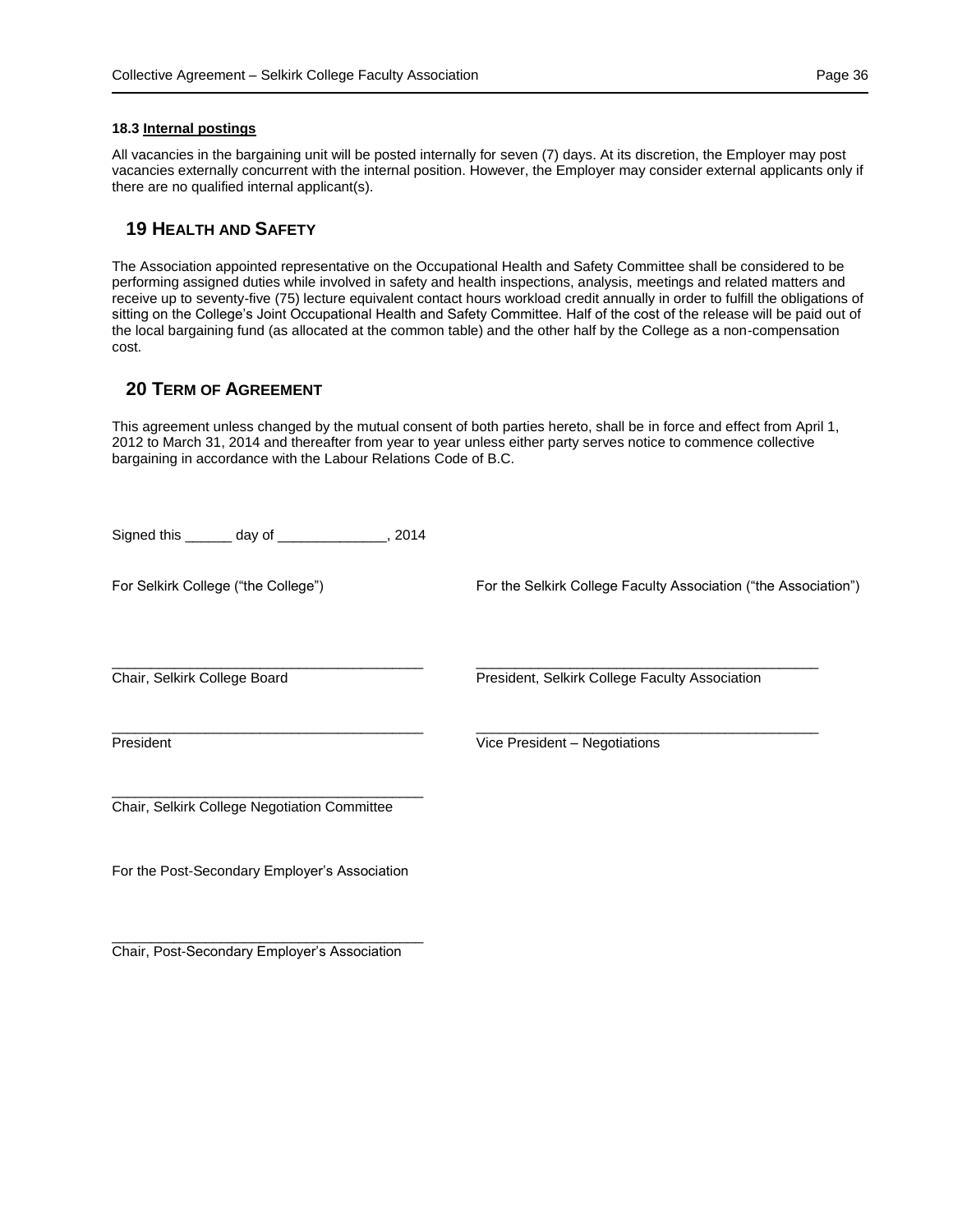| <b>STEP</b>    | April 1, 2012 to<br>Dec 31, 2012 |                |        | Jan 1, 2013 to<br>March 31, 2013 | April 1, 2013 to<br>Aug 31, 2013 |                | Sept 1, 2013 to<br>Dec 31, 2013 |                | Jan 1, 2014 to<br>March 31, 2014 |                |
|----------------|----------------------------------|----------------|--------|----------------------------------|----------------------------------|----------------|---------------------------------|----------------|----------------------------------|----------------|
|                | Annual                           | <b>Monthly</b> | Annual | <b>Monthly</b>                   | Annual                           | <b>Monthly</b> | Annual                          | <b>Monthly</b> | Annual                           | <b>Monthly</b> |
| 1              | 83,231                           | 6,935.92       | 84,063 | 7,005.25                         | 84,904                           | 7,075.33       | 85,753                          | 7,146.09       | 86,611                           | 7,217.55       |
| $\mathbf{2}$   | 77,970                           | 6,497.50       | 78,750 | 6,562.50                         | 79,538                           | 6,628.17       | 80,333                          | 6,694.45       | 81,136                           | 6,761.39       |
| 3              | 72,628                           | 6,052.33       | 73,354 | 6,112.83                         | 74,088                           | 6,174.00       | 74,829                          | 6,235.74       | 75,577                           | 6,298.10       |
| 4              | 69,655                           | 5,804.58       | 70,352 | 5,862.67                         | 71,056                           | 5,921.33       | 71,767                          | 5,980.55       | 72,485                           | 6,040.35       |
| 5              | 67,104                           | 5,592.00       | 67,775 | 5,647.92                         | 68,453                           | 5,704.42       | 69,138                          | 5,761.46       | 69,829                           | 5,819.08       |
| 6              | 64,553                           | 5,379.42       | 65,199 | 5,433.25                         | 65,851                           | 5,487.58       | 66,510                          | 5,542.46       | 67,175                           | 5,597.88       |
| $\overline{7}$ | 62,002                           | 5,166.83       | 62,622 | 5,218.50                         | 63,248                           | 5,270.67       | 63,880                          | 5,323.37       | 64,519                           | 5,376.61       |
| 8              | 59,450                           | 4,954.17       | 60,045 | 5,003.75                         | 60,645                           | 5,053.75       | 61,251                          | 5,104.29       | 61,864                           | 5,155.33       |
| 9              | 56,899                           | 4,741.58       | 57,468 | 4,789.00                         | 58,043                           | 4,836.92       | 58,623                          | 4,885.29       | 59,209                           | 4,934.14       |
| 10             | 54,348                           | 4,529.00       | 54,891 | 4,574.25                         | 55,440                           | 4,620.00       | 55,994                          | 4,666.20       | 56,554                           | 4,712.86       |
| 11             | 51,797                           | 4,316.42       | 52,315 | 4,359.58                         | 52,838                           | 4,403.17       | 53,366                          | 4,447.20       | 53,900                           | 4,491.67       |

<span id="page-36-0"></span>**21 SCHEDULE A- - FACULTY ANNUAL SALARY**

# <span id="page-36-1"></span>**22 SCHEDULE B – FACULTY ASSISTANT ANNUAL SALARY**

The Faculty Assistants salary scales – Schedule B and Schedule D2 – will be 80% of the corresponding Faculty salary scales – Schedule A1 and Schedule D1.

| <b>STEP</b>    | April 1, 2012 to<br>Dec 31, 2012 |                |        | Jan 1, 2013 to<br>March 31, 2013 |        | April 1, 2013 to<br>Aug 31, 2013 |        | Sept 1, 2013 to<br>Dec 31, 2013 |        | Jan 1, 2014 to<br>March 31, 2014 |  |
|----------------|----------------------------------|----------------|--------|----------------------------------|--------|----------------------------------|--------|---------------------------------|--------|----------------------------------|--|
|                | Annual                           | <b>Monthly</b> | Annual | <b>Monthly</b>                   | Annual | <b>Monthly</b>                   | Annual | <b>Monthly</b>                  | Annual | <b>Monthly</b>                   |  |
| 1              | 66,585                           | 5,548.73       | 67,251 | 5,604.25                         | 67,924 | 5,660.33                         | 68,603 | 5,716.94                        | 69,289 | 5,774.11                         |  |
| $\mathbf{2}$   | 62,376                           | 5,198.00       | 63,000 | 5,250.00                         | 63,630 | 5,302.50                         | 64,266 | 5,355.53                        | 64,909 | 5,409.08                         |  |
| 3              | 58,102                           | 4,841.87       | 58,683 | 4,890.25                         | 59,270 | 4,939.17                         | 59,863 | 4,988.56                        | 60,462 | 5,038.44                         |  |
| 4              | 55,724                           | 4,643.67       | 56,281 | 4,690.08                         | 56,844 | 4,737.00                         | 57,412 | 4,784.37                        | 57,986 | 4,832.21                         |  |
| 5              | 53,683                           | 4,473.60       | 54,220 | 4,518.33                         | 54,762 | 4,563.50                         | 55,310 | 4,609.14                        | 55,863 | 4,655.23                         |  |
| 6              | 51,642                           | 4,303.53       | 52,158 | 4,346.50                         | 52,680 | 4,390.00                         | 53,207 | 4,433.90                        | 53,739 | 4,478.24                         |  |
| $\overline{7}$ | 49,602                           | 4,133.47       | 50,098 | 4,174.83                         | 50,599 | 4,216.58                         | 51,105 | 4,258.75                        | 51,616 | 4,301.34                         |  |
| 8              | 47,560                           | 3,963.33       | 48,036 | 4,003.00                         | 48,516 | 4,043.00                         | 49,001 | 4,083.43                        | 49,491 | 4,124.26                         |  |
| 9              | 45,519                           | 3,793.27       | 45,974 | 3,831.17                         | 46,434 | 3,869.50                         | 46,898 | 3,908.20                        | 47,367 | 3,947.28                         |  |
| 10             | 43,478                           | 3,623.20       | 43,913 | 3,659.42                         | 44,352 | 3,696.00                         | 44,796 | 3,732.96                        | 45,244 | 3,770.29                         |  |
| 11             | 41,438                           | 3,453.13       | 41,852 | 3,487.67                         | 42,271 | 3,522.58                         | 42,694 | 3,557.81                        | 43,121 | 3,593.39                         |  |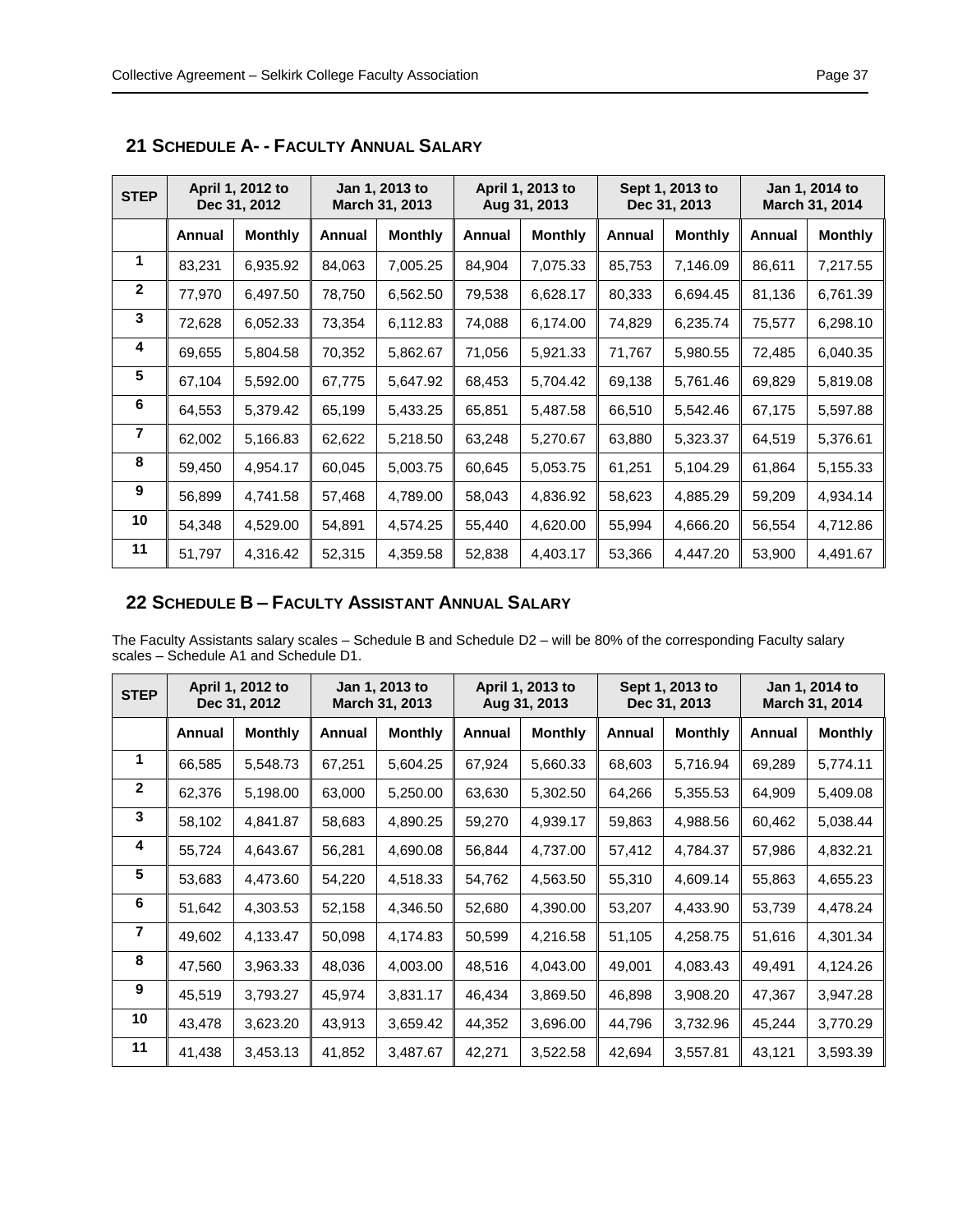# <span id="page-37-0"></span>**23 SCHEDULE C: STIPENDS**

|                      | April 1, 2012 to<br>Dec 31, 2012 | Jan 1, 2013 to<br><b>March 31, 2013</b> | April 1, 2013 to<br>Aug 31, 2013 | Sept 1, 2013 to<br>Dec 31, 2013 | Jan 1, 2014 to<br><b>March 31, 2014</b> |
|----------------------|----------------------------------|-----------------------------------------|----------------------------------|---------------------------------|-----------------------------------------|
| <b>School Chairs</b> | \$360.28                         | \$363.88                                | \$367.52                         | \$371.20                        | \$374.91                                |
| Coordinators         | \$180.70                         | \$182.51                                | \$184.33                         | \$186.18                        | \$188.04                                |

# <span id="page-37-1"></span>**24 SCHEDULE D 1 - OVERLOAD - FACULTY RATE**

| <b>Step</b>    | April 1, 2012 to<br>Dec 31, 2012 | Jan 1, 2013 to<br>March 31, 2013 | April 1, 2013 to<br>Aug 31, 2013 | Sept 1, 2013 to<br>Dec 31, 2013 | Jan 1, 2014 to<br>March 31, 2014 |
|----------------|----------------------------------|----------------------------------|----------------------------------|---------------------------------|----------------------------------|
| 1              | \$162.56                         | \$164.18                         | \$165.83                         | \$167.49                        | \$169.16                         |
| $\mathbf{2}$   | \$152.28                         | \$153.80                         | \$155.34                         | \$156.89                        | \$158.46                         |
| 3              | \$141.85                         | \$143.27                         | \$144.70                         | \$146.15                        | \$147.61                         |
| 4              | \$136.04                         | \$137.40                         | \$138.77                         | \$140.16                        | \$141.56                         |
| 5              | \$131.06                         | \$132.37                         | \$133.69                         | \$135.03                        | \$136.38                         |
| 6              | \$126.08                         | \$127.34                         | \$128.61                         | \$129.90                        | \$131.20                         |
| $\overline{7}$ | \$121.10                         | \$122.31                         | \$123.53                         | \$124.77                        | \$126.02                         |
| 8              | \$116.12                         | \$117.28                         | \$118.45                         | \$119.64                        | \$120.83                         |
| 9              | \$111.13                         | \$112.24                         | \$113.36                         | \$114.50                        | \$115.64                         |
| 10             | \$106.15                         | \$107.21                         | \$108.28                         | \$109.37                        | \$110.46                         |
| 11             | \$101.16                         | \$102.17                         | \$103.19                         | \$104.23                        | \$105.27                         |

# <span id="page-37-2"></span>**25 SCHEDULE D 2 – OVERLOAD - FACULTY ASSISTANT RATES**

| <b>Step</b>  | April 1, 2012 to<br>Dec 31, 2012 | Jan 1, 2013 to<br>March 31, 2013 | April 1, 2013 to<br>Aug 31, 2013 | Sept 1, 2013 to<br>Dec 31, 2013 | Jan 1, 2014 to<br>March 31, 2014 |
|--------------|----------------------------------|----------------------------------|----------------------------------|---------------------------------|----------------------------------|
| 1            | \$130.05                         | \$131.35                         | \$132.66                         | \$133.99                        | \$135.33                         |
| $\mathbf{2}$ | \$121.82                         | \$123.04                         | \$124.27                         | \$125.51                        | \$126.77                         |
| 3            | \$113.48                         | \$114.61                         | \$115.76                         | \$116.92                        | \$118.09                         |
| 4            | \$108.83                         | \$109.92                         | \$111.02                         | \$112.13                        | \$113.25                         |
| 5            | \$104.85                         | \$105.90                         | \$106.96                         | \$108.03                        | \$109.11                         |
| 6            | \$100.86                         | \$101.87                         | \$102.89                         | \$103.92                        | \$104.96                         |
| 7            | \$96.88                          | \$97.85                          | \$98.83                          | \$99.82                         | \$100.81                         |
| 8            | \$92.90                          | \$93.83                          | \$94.77                          | \$95.71                         | \$96.67                          |
| 9            | \$88.90                          | \$89.79                          | \$90.69                          | \$91.59                         | \$92.51                          |
| 10           | \$84.92                          | \$85.77                          | \$86.63                          | \$87.49                         | \$88.37                          |
| 11           | \$80.93                          | \$81.74                          | \$82.56                          | \$83.38                         | \$84.22                          |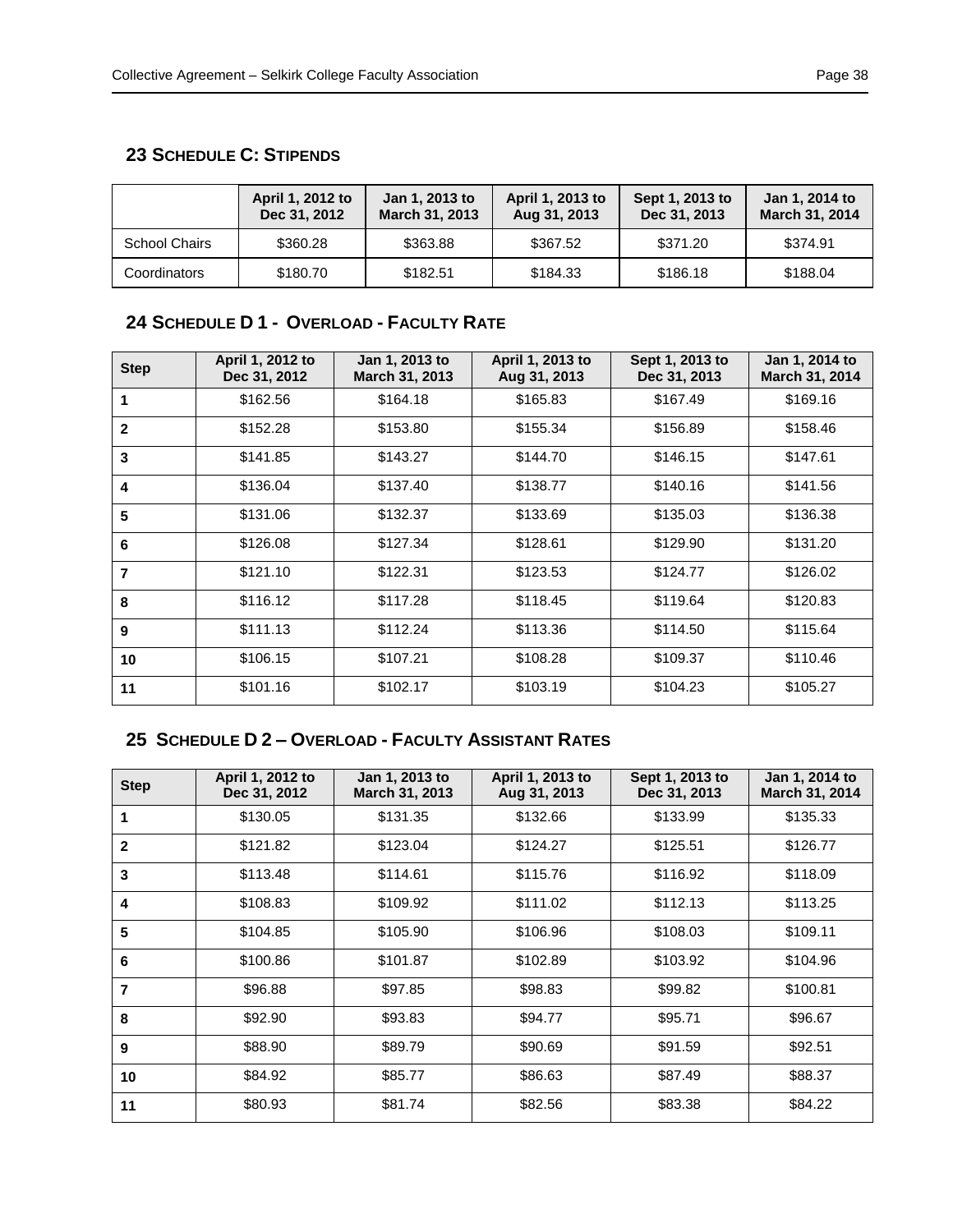# <span id="page-38-0"></span>**26 SCHEDULE E - CASUAL**

Category 1: Remuneration for courses in which no student evaluation is required.

Category 2: Remuneration for courses in which student evaluation is required.

Category 3: Remuneration per diem.

Step 1: Minimum expected qualification.

Step 2: After two years instructional experience of two semester courses per year or equivalent instructional experience.

Step 3: After four years instructional experience of two semester courses per year or equivalent instructional experience.

|            | April 1, 2012 to<br>Dec 31, 2012 |          | Jan 1, 2013 to<br>March 31, 2013 |          | April 1, 2013 to<br>Aug 31, 2013 |          |          |          |          |
|------------|----------------------------------|----------|----------------------------------|----------|----------------------------------|----------|----------|----------|----------|
|            | Step 1                           | Step 2   | Step 3                           | Step 1   | Step 2                           | Step 3   | Step 1   | Step 2   | Step 3   |
| Category 1 | \$25.54                          | \$31.72  | \$38.12                          | \$25.80  | \$32.04                          | \$38.50  | \$26.05  | \$32.36  | \$38.89  |
| Category 2 | \$51.13                          | \$63.25  | \$76.27                          | \$51.64  | \$63.88                          | \$77.03  | \$52.16  | \$64.52  | \$77.80  |
| Category 3 | \$153.32                         | \$190.43 | \$228.78                         | \$154.85 | \$192.33                         | \$231.07 | \$156.40 | \$194.26 | \$233.38 |

|            | Sept 1, 2013 to<br>Dec 31, 2013 |          |          | Jan 1, 2014 to<br>March 31, 2014 |          |          |
|------------|---------------------------------|----------|----------|----------------------------------|----------|----------|
|            | Step 1                          | Step 2   | Step 3   | Step 1                           | Step 2   | Step 3   |
| Category 1 | \$26.31                         | \$32.68  | \$39.28  | \$26.58                          | \$33.01  | \$39.67  |
| Category 2 | \$52.68                         | \$65.17  | \$78.58  | \$53.21                          | \$65.82  | \$79.37  |
| Category 3 | \$157.97                        | \$196.20 | \$235.71 | \$159.55                         | \$198.16 | \$238.07 |

# <span id="page-38-1"></span>**27 SCHEDULE G. – TUTORS**

|          | April 1, 2012 to<br>Dec 31, 2012 | Jan 1, 2013 to<br>March 31, 2013 | April 1, 2013 to<br>Aug 31, 2013 | Sept 1, 2013 to<br>Dec 31, 2013 | Jan 1, 2014 to<br>March 31, 2014 |
|----------|----------------------------------|----------------------------------|----------------------------------|---------------------------------|----------------------------------|
| Rate "A" | \$22.06                          | \$22.28                          | \$22.50                          | \$22.73                         | \$22.96                          |
| Rate "B" | \$23.61                          | \$23.85                          | \$24.08                          | \$24.33                         | \$24.57                          |
| Rate "C" | \$25.17                          | \$25.42                          | \$25.68                          | \$25.93                         | \$26.19                          |
| Rate "D" | \$27.33                          | \$27.60                          | \$27.88                          | \$28.16                         | \$28.44                          |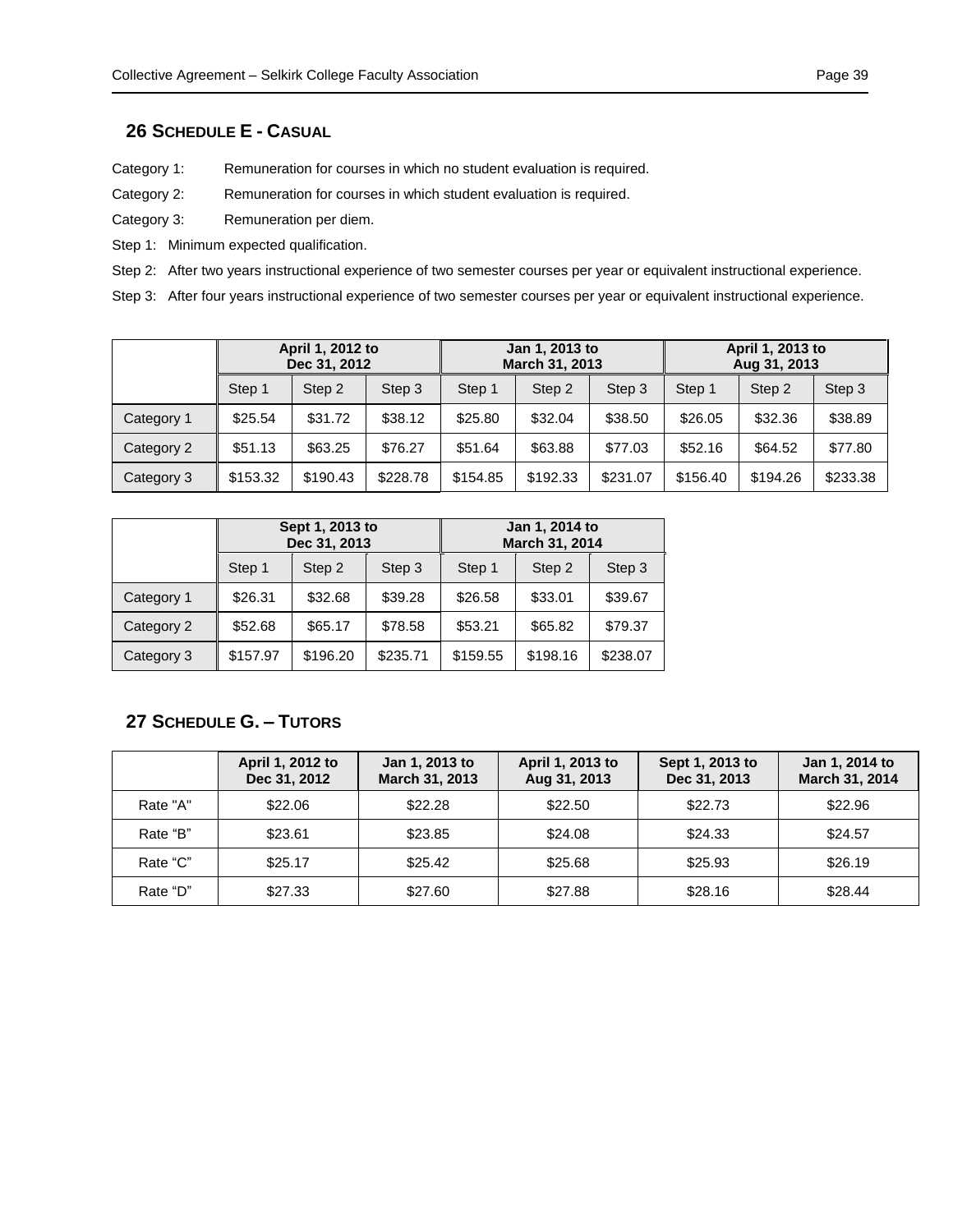# <span id="page-39-0"></span>**28 SCHEDULE H. – WORKLOAD CALCULATIONS**

Workloads are equal to H x W x G, where:

 $H =$  hours per week

W = numbers of weeks (normally 16 for a full semester)

 $G$  = weight, as per the table below

| <b>Assignment</b>                          | Art.               | Weight |
|--------------------------------------------|--------------------|--------|
| Lectures                                   | 8.3.1              | 1.00   |
| Clinicals                                  | 8.3.2              | 0.76   |
| Laboratories*                              | 8.3.3              | 0.70   |
| Practicum, preceptorship, field placements | 8.3.4              | 0.46   |
| Seminars                                   | 8.3.5              | 0.50   |
| Aviation - lectures                        | 8.3.6a             | 1.00   |
| Aviation – simulator exercises             | 8.3.6 <sub>b</sub> | 1.23   |
| Aviation – flight exercises                | 8.3.6c             | 1.89   |
| Music – ensemble                           | 8.3.7              | 0.70   |
| Music – individual instruction             | 8.3.7              | 0.59   |
| Travel time                                | 8.3.12             | 0.33   |

\* Please refer to Article 8.3.3 – paragraph 2, for exceptions.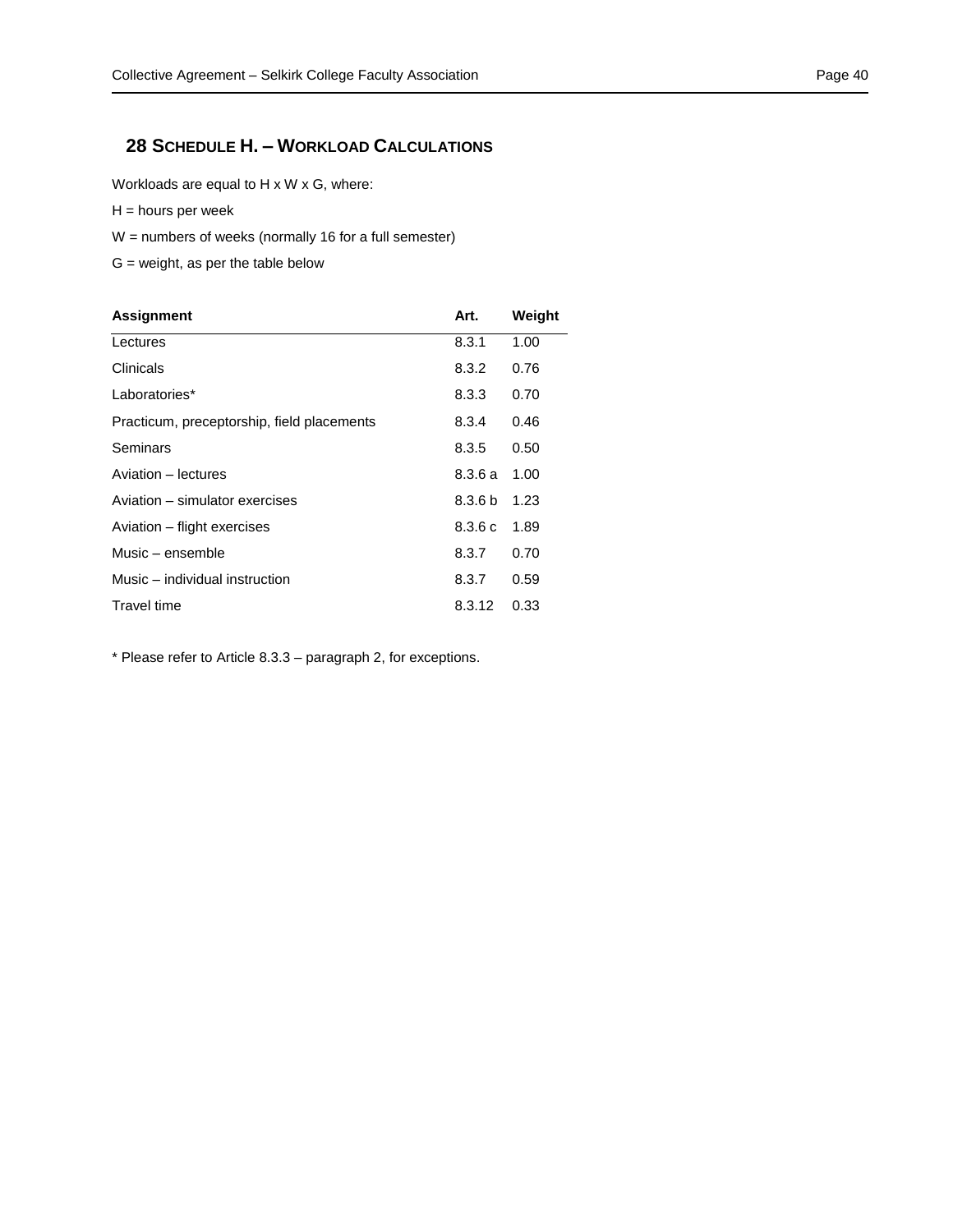# <span id="page-40-0"></span>**COMMON AGREEMENT, COMPENSATION TEMPLATE AGREEMENT, AND 0.6 COMMON PD FUND**

# **COMMON AGREEMENT**

The parties agree to roll over the 2010-2012 Common Agreement provisions except for specific changes as agreed between the parties.

# **2012 COMPENSATION TEMPLATE AGREEMENT**

The parties agree that the "2012 FPSE Compensation Template Table Memorandum of Agreement" shall form part of the Selkirk College – Selkirk College Faculty Association 2012-2014 Collective Agreement.

# **COMMON FACULTY PROFESSIONAL DEVELOPMENT FUND, Article 16 of the Common Agreement**

The parties agree that the SCFA Common PD Review Committee (equal representation from the Association and Employer) will be tasked with amending the document entitled "Terms of Reference Common PD Fund – SCFA". The amended Terms of Reference will be submitted to the Labour Management Committee for review and approval and will then govern the administration and distribution of the Common PD funds in accordance with the stipulations of the Compensation Template Agreement.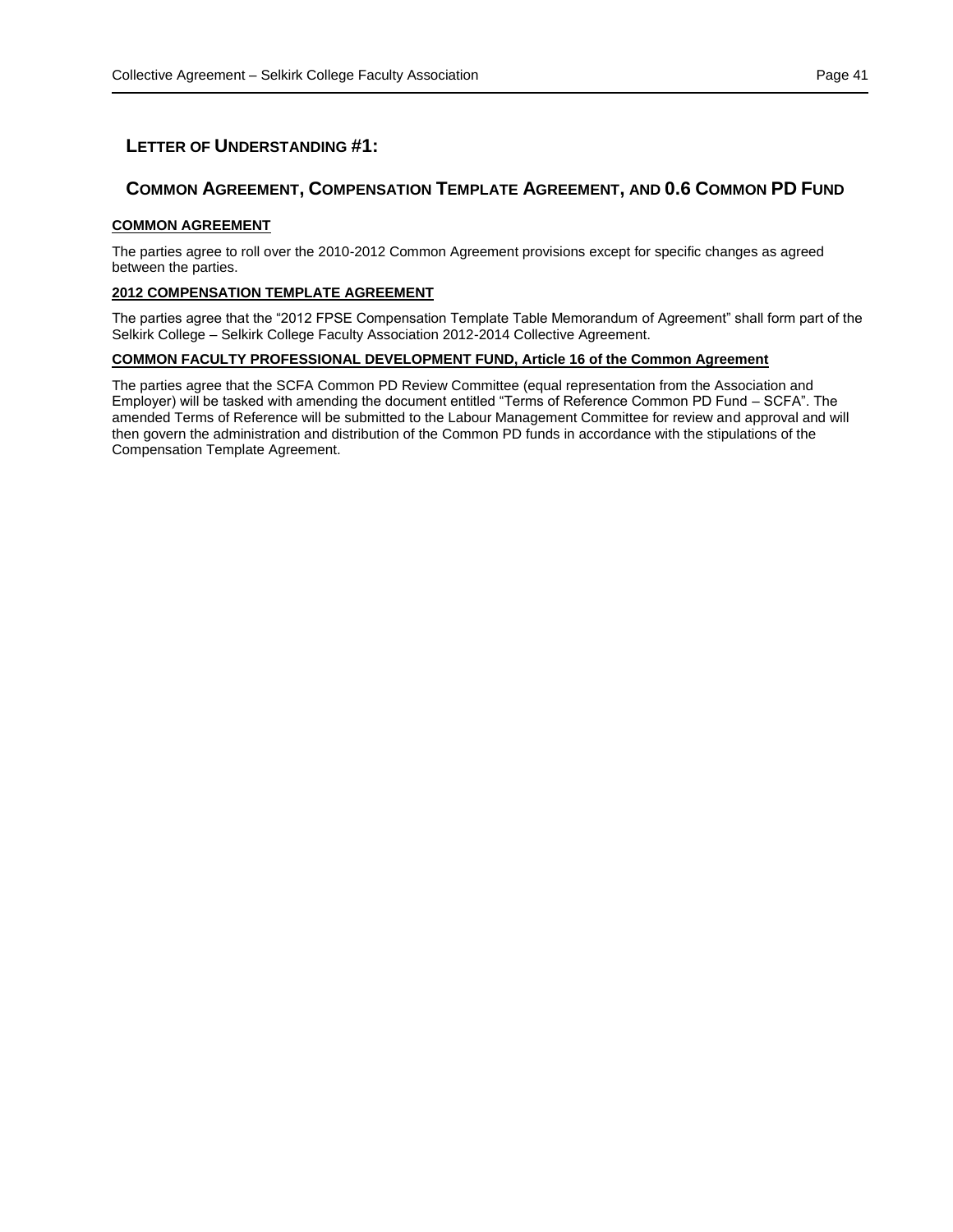# <span id="page-41-0"></span>**AMALGAMATION OF THE KOOTENAY SCHOOL OF THE ARTS INSTRUCTIONAL STAFF INTO THE SELKIRK COLLEGE FACULTY ASSOCIATION BARGAINING UNIT.**

Subject to College Board and Ministry of Advanced Education approval of the formal merger of Selkirk College and the Kootenay School of the Arts (KSA), the parties agree that, effective July1,2006, the KSA instructional staff listed on Appendix A will become members of the Selkirk College Faculty Association (SCFA). Their terms and conditions of employment will be subject to all the terms and conditions of the collective agreement in effect at the time of the merger between **KSA** and Selkirk College, with the following exceptions:

- 1. **Instructional Assignments - Article 8**: The annual workload for a full time equivalent faculty position in the School of Craft and Design will consist of 720 hours of instruction. All contact hours, whether delivered as "core" or "studio" courses, will be considered equivalent for the purpose of workload calculations. This instruction will normally be delivered over two terms, but could be configured differently to meet the needs of a program.
- 2. **Work year:** A full work year will be 52 weeks. Included in that time period will be twenty-two days of professional/course development and forty days of vacation; the balance of the work year will consist of instructional duties and other assigned duties.
- 3. **Reporting to work**: For the academic year 2006-2007, instructional staff who are assigned work in the fall semester will report to work August 1, 2006. Instructors who are assigned work for the winter semester will report to work December 1**,** 2006. The weeks prior to the beginning of each semester will count as part of the general non-instructional duties mentioned in paragraph #2.
- 4. **Evaluation - Article 7 :** All post probationary faculty members covered by this agreement will have a comprehensive evaluation done during their first two years of becoming employees of Selkirk College. All probationary faculty members will be evaluated pursuant to the provisions of Article 7 of the SCFA collective agreement.
- 5. **LOU - Home Campus Designation:** For the purpose of "Home Campus Designation", all KSA instructional staff assigned to a Nelson campus will be considered at one location.
- 6. **Free parking – Article 8:** For instructional staff working at the KSA Victoria Street campus, Article 8.1.4 will not apply. The limited free parking available at the Victoria Street campus will be open to all faculty members on a first come fist take basis.
- 7. **Pension buy-back – Article 9.8.1:** Article 9.8.1 of the SCFA agreement does not apply to faculty members listed in Appendix A of this agreement.
- 8. **Hourly rate – Schedule E:** Guest artists and casual instructors will be paid according to Schedule H (Attachment B), to be completed by the parties prior to June 30, 2006.
- 9. **Severance – Article 5.5.2:** For the purpose of Article 5.5.2, "years of service" will be counted from the latter of July 1, 2006, or the date of employment with Selkirk College.
- **10. Workload caps:** To recognize the importance of the working artist model, and to ensure instructors have the time to practice their craft, and to provide students with maximum exposure to different artists, the following provision will apply:
	- (a) Faculty members in the School of Craft and Design will not normally be assigned more than 50% of an annual workload within the two year diploma program.
	- (b) To facilitate the working artist model, the parties agree to allow faculty members to concentrate their workload in one or more semesters to allow extended periods for them to practice their craft uninterrupted. Where the scheduling is possible and the faculty member has formally requested, the employer will make a reasonable effort to grant such requests.
	- (c) Additional sections of the same or similar course or courses offered outside of the two-year diploma program are not included in this maximum workload.
- 11. **Annualization:** To qualify for annualized appointments, an instructor's annual workload must be 25% or more. Current faculty members listed in Appendix A of this agreement whose annual workload is less than 25% will be offered a short-term appointment.
- 12. **Seniority:** All faculty members listed in appendix A shall port all their seniority earned as employees of KSA to their positions in Selkirk College.

This ported seniority will be used for the purpose of lay-off from and recall to positions in the school of Craft and Design.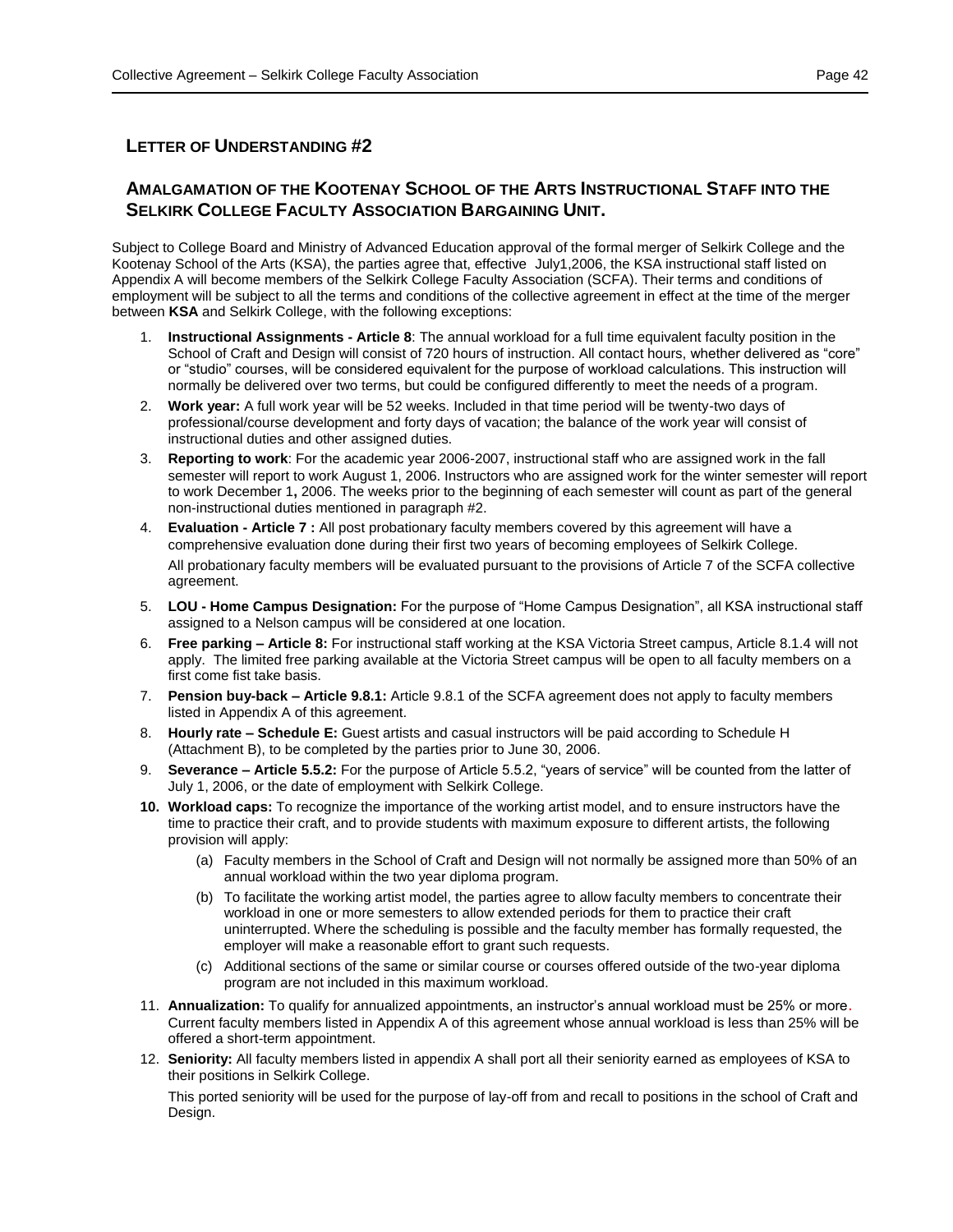This ported seniority will not be used for the purpose of calculation of severance pay found in article 5.5.2, nor for the purposes of article 9.8.2 Early Retirement Incentive.

After their transfer to Selkirk College, faculty members shall accrue seniority pursuant to article 1.8 of the SCFA agreement, and may use that accrual for the purposes of articles 5 and article 9.8.2.

As well, seniority earned after their transfer will be added to that which was ported for the purposes of layoff and recall within the school of Craft and Design.

Should the parties be unable to reach agreement on a seniority date for a faculty member, listed in Appendix A, the dispute will be referred to an arbitrator for final and binding resolution.

- 13. **Right to Recall – Article 5.6:** Faculty members listed on Appendix B of this agreement shall have the right to recall in order of seniority, only to work that is the same or substantially similar to work which they previously performed at KSA, and for which they meet the expertise and requirements. This recall right shall expire on the date noted on Appendix B and shall only apply to work that is offered within the school of Craft and Design. This recall does not apply to service courses offered in the school of Craft and Design, but originating in other schools in Selkirk College.
- 14. **Placement on Scale – Article 9.3.1.** All KSA faculty members commencing work in either the fall of 2006 or winter semester in 2007 shall be placed on the faculty pay scale as per article 9.3.l. All laid-off employees who may be recalled to work will also have their placement on scale determined in the same way.
- 15. **Sick leave – Article 9.4**: KSA faculty members will be eligible for the sick leave benefits found in article 9.4. For faculty members who fail to meet the qualifications for enrolment in the sick-leave/disability plan in place in the SCFA agreement the provisions of Article 45.0, Sick eave, of the KSA agreement shall apply. Those provisions are found in Appendix C of this agreement.
- 16. **Variance to Article 5 Layoff:** The current program delivery model allows students to declare their program of study half-way through the first term; because of that, it is difficult for the College to plan workload accurately ahead of time. Therefore, for as long as the current model remains in place, the parties agree to vary the provisions or Article 5 Layoff in the manner described in the following paragraph. After that time, the provisions of article 5 shall apply.

Should the employer be unable to run portions of the program within an academic year due to low enrolment, the affected faculty members will be designated as being on an unassisted leave for the length of the unavailable course(s). If the situation continues for a third consecutive academic year, the affected faculty members will then be laid off in that year in accordance with Article 5.

- 17. The parties agree that collective agreement language, be it from the local or the common agreement cannot be used to nullify or alter any of the provision of this Letter of Understanding unless the parties mutually agree.
- 18. The parties agree that should issues arise that were not foreseen at the time of the signing of this Letter of Agreement that need to be addressed, the parties will meet to negotiate a mutually agreeable solution to the issue.

# **Organizational Model:**

- 1. KSA programs and staff will be designated as a School within Selkirk College, to be known as "The School of Craft and Design"
- 2. The College will make available one FTE of release time for a School Chair. As is the norm for a School, there will be a competition for a Chair; the successful candidate will be appointed for a three-year period and will receive 80% release time. The other 20% may be used for specific projects or initiatives within the School. There will be no Department Heads or Coordinators.
- 3. The exempt position of "Director" will be retained until December 31, 2006 to provide some continuity during the first few months. The selection of a School Chair will take place during the fall of 2006, to be effective January 1, 2007.

**Original signed 17 January 2006.**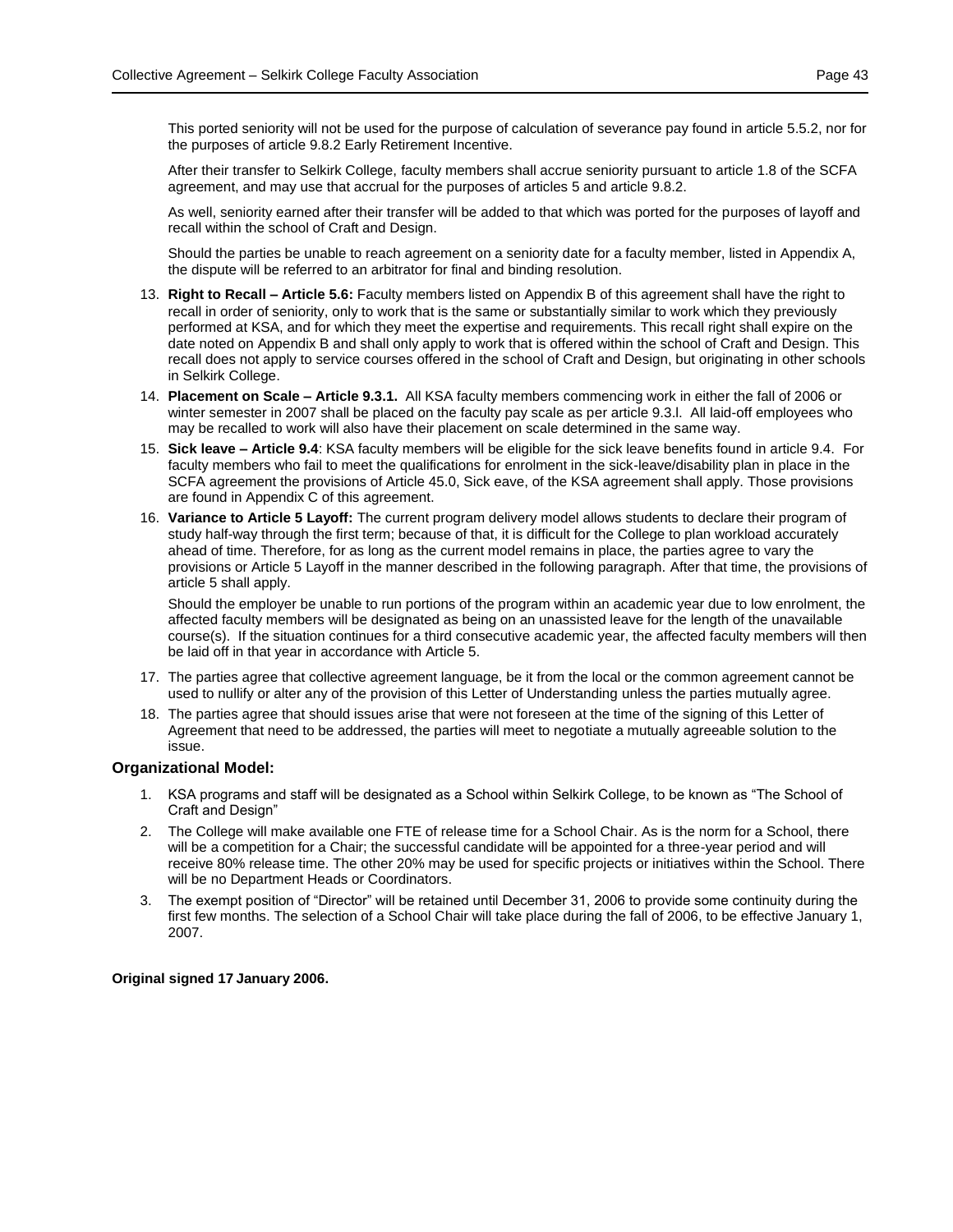# **Appendix A**

# **Instructional staff covered by this LOU**

| <b>Continuing faculty hired prior</b><br>to June 30, 2001 | <b>Studio</b> | <b>Seniority</b><br>Date |
|-----------------------------------------------------------|---------------|--------------------------|
| Lawson, David                                             | Clav          | 1-Sep-91                 |
| Innwood, Robert                                           | Core          | 1-Sep-92                 |
| Graham, Garry                                             | Clay          | 1-Sep-93                 |
| Tchir, Maggie                                             | Fibre         | 1-Sep-93                 |
| Nagley-Stevenson, Pamela                                  | Clav          | 1-Sep-93                 |
| Anderson, Courtney                                        | Core          | 1-Sep-94                 |
| White, Laura                                              | Jewelley      | 11-Jan-95                |
| Werth, Angelika                                           | Fibre         | 1-Sep-95                 |
| Leavitt, Gene                                             | Core          | 5-Nov-96                 |
| Kleine, Dennis                                            | Metal         | 15-Sep-97                |
| LeFebour, Susan                                           | Jewelley      | 1-Sep-99                 |
| Lee, Marilyn                                              | Fibre         | 1-Sep-00                 |

| <b>Continuing faculty hired after</b><br>June 30, 2001 | <b>Studio</b> | <b>Seniority</b><br>Date |
|--------------------------------------------------------|---------------|--------------------------|
| Patterson, Krista                                      | Jewelley      | $2-Sep-03$               |
| Van der Gaast, Coby                                    | Fibre         | $1-Sep-05$               |
| Kratz, Kevin                                           | Metal         | $1-Sep-05$               |

Version 4 – March 2013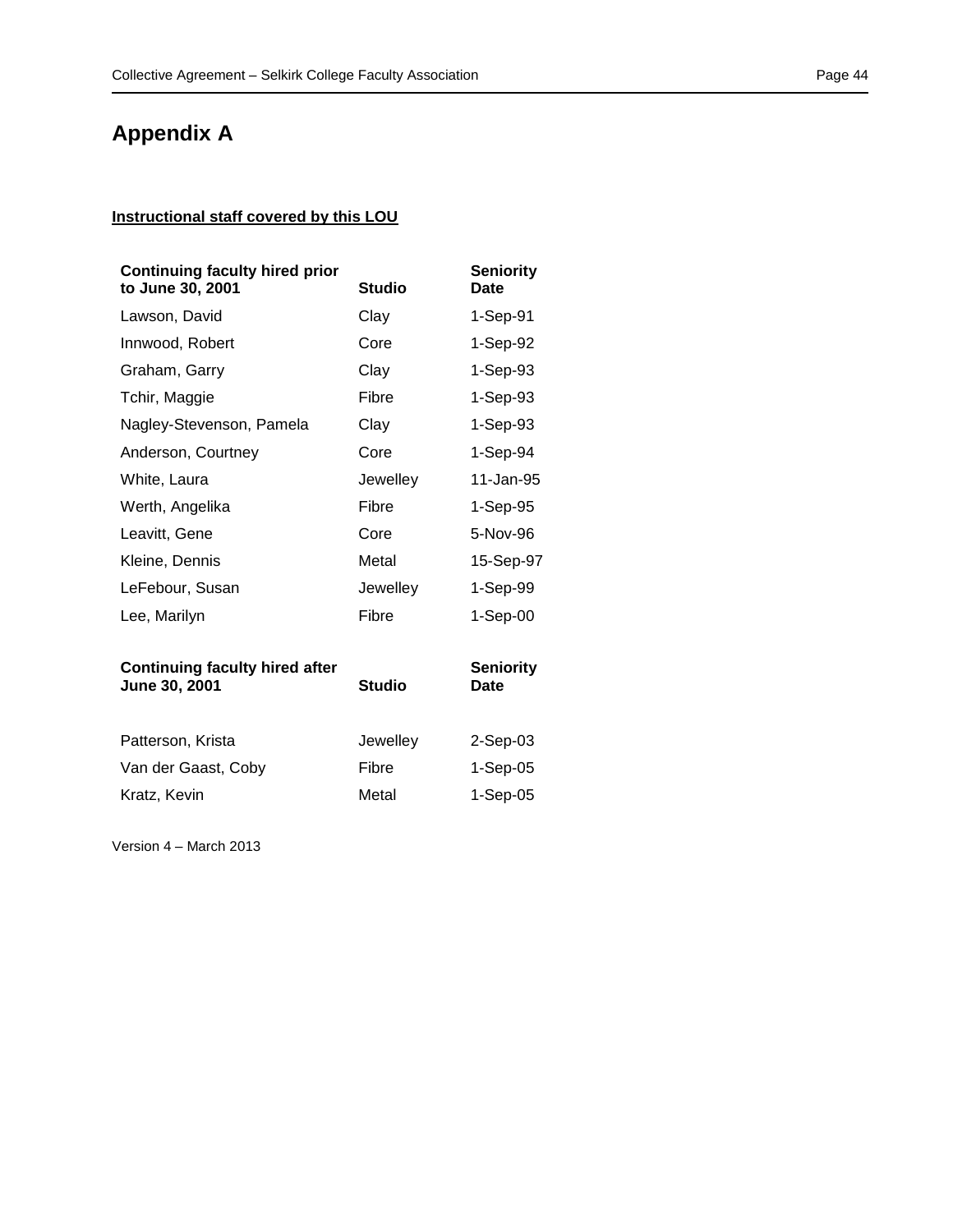# **Appendix C**

# **45 - SICK LEAVE \***

- 45.1 Sick leave means the period of time an employee is absent from work for reasons of sickness, quarantine or accident for which compensation is not payable under the Workers Compensation Act.
- 45.2 All full-time employees shall earn one (1) day of paid sick leave for each month worked to a maximum of eight (8) days per school year.
- 45.3 An employee will be entitled to utilize credits from their sick leave bank for each day they are sick.
- 45.4 Unused sick leave credits will be rolled over to the next school year.
- 45.5 Employees are entitled to accrue their sick leave credits to a maximum of sixteen (16) days.
- 45.6 Employees, who work less than full-time, will accrue sick leave credits on a pro-rated basis.
- 45.7 Casual employees are not eligible for sick leave credits.
- 45.8 The Employer reserves the right to require an employee to provide medical certification from a qualified medical practitioner to verify his/her claim for sick leave benefits.
- 45.9 The Employer may require additional medical certification, from a physician of their choosing, to confirm whether an employee is fit to work or fit to return to work.

\* This Article 45 is an extract from the collective agreement between the Kootenay School of the Arts Cooperative (the "Employer") and the Kootenay School of the Arts Faculty and Staff Association (the "Union") effective July 1, 2003 to and including June 30, 2006.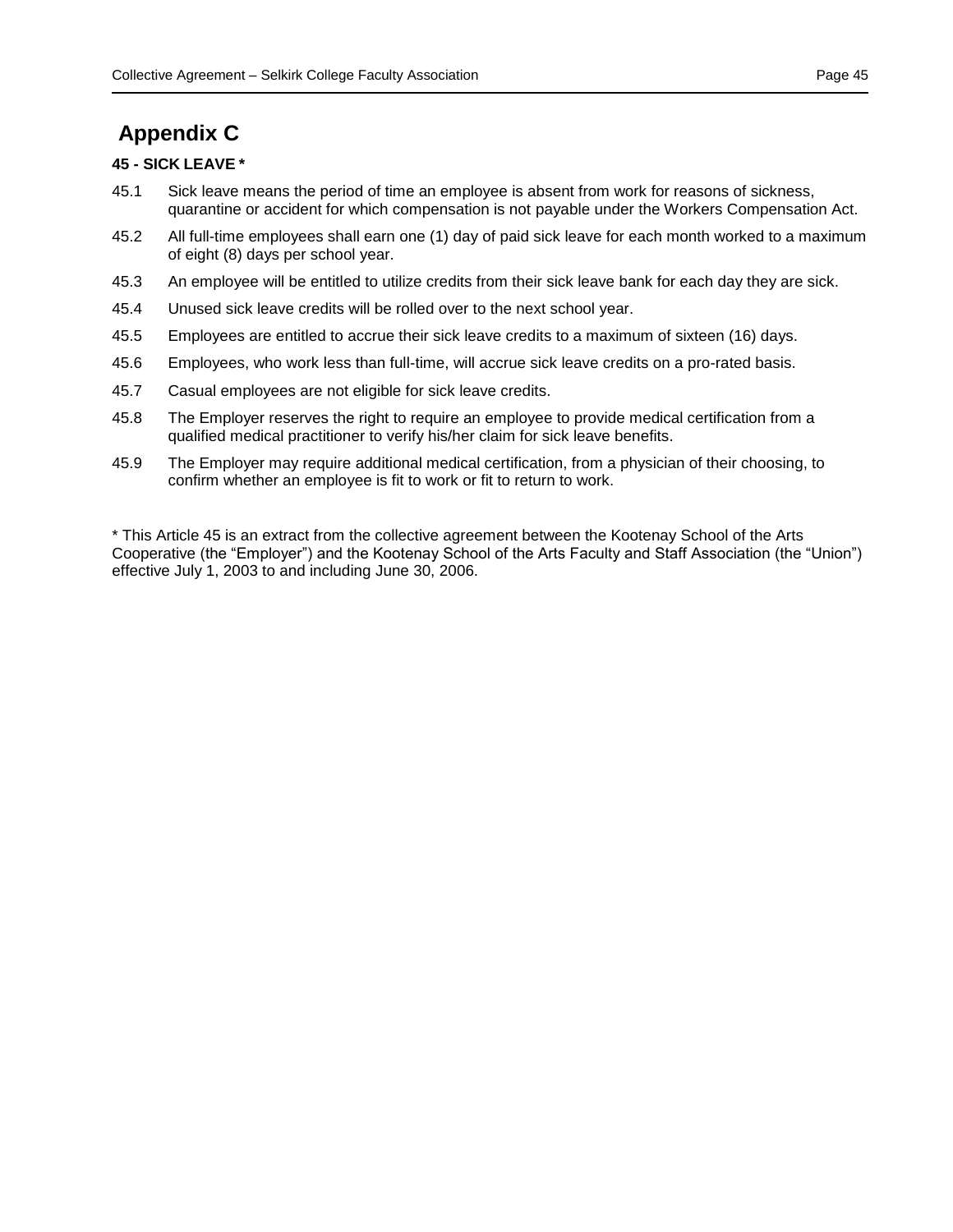# **Schedule H –Guest Artists and Casual Instructors**

This schedule applies only to guest artists and casual instructors in the School of Craft and Design (Kootenay School of the Arts at Selkirk College).

#### **Category 1: Guest artists**

This is remuneration for short-term work, normally 1-3 classes. Guest artists do not replace an instructor but work alongside the instructor to demonstrate specialized techniques, critique student work, lecture on personal experiences, etc.

Guest artists will be remunerated at a flat rate of \$50 per hour and will be paid by honorarium. Where the reputation of the guest artist warrants it, the Dean may approve a higher rate.

#### **Category 2: Casual instructors**

The nature of the work performed by a "casual" instructor and the terms of his/her appointment are described in Article 4.5 of the Collective Agreement.

Instructors listed on Appendix A of this agreement and whose annual appointments are less than 25%, will be offered a short-term appointment, as per Article 11 of this MOU. Their rate of pay will be determined by their placement on scale.

Instructors hired after July 1, 2006 for work that qualifies under Article 4.5 of the collective agreement may be hired as Casual Instructor, in which case they will be remunerated as per Schedule E or the Collective Agreement.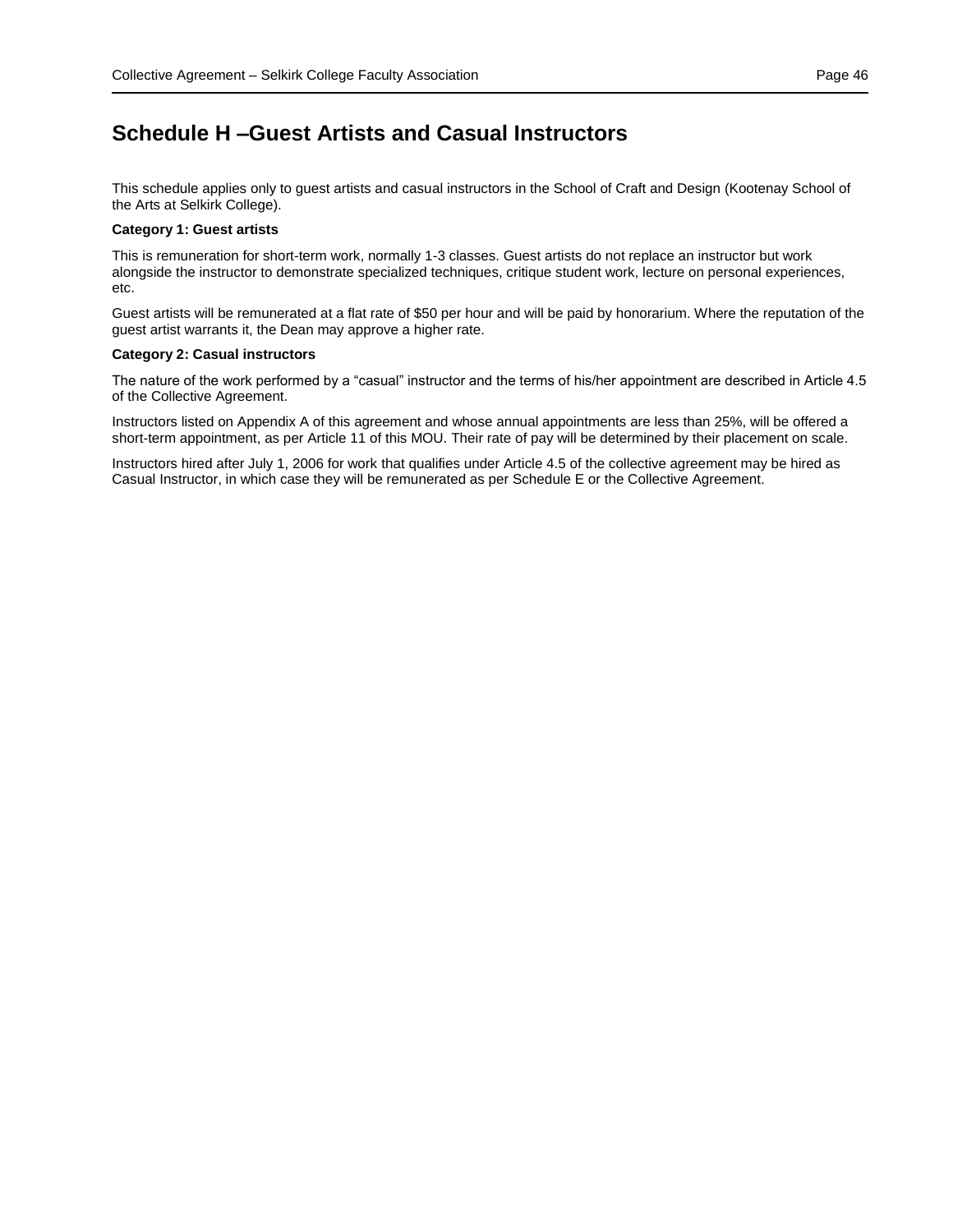# <span id="page-46-0"></span>**ASSOCIATION RELEASE TIME COSTING**

The College and Association agree that:

- 1. As per Article 3.5.2 of the Common Agreement, the College will contribute 25% of one full-time equivalent Step 1, Faculty Scale per annum towards Association release time to be deducted from the replacement costs described in 2 below.
- 2. As per Article 3.5.3 of the Common Agreement, the Association will reimburse the College for any additional release time provided in Accordance with the following principles:
	- 2.1.1 The Association will notify the President of the required release by May 1<sup>st</sup>.
	- 2.1.2 The College will invoice the Association for replacement costs by November 30<sup>th</sup> of the same year.
	- 2.1.3 In all cases, the replacement salary cost will be the salary tied to Step 4 of salary scale.
	- 2.1.4 If the replacement person is annualized or regularized, the replacement cost is agreed to be the Step 4 salary and benefit costs for 12 months.
	- 2.1.5 If the replacement person is on a short-term appointment, the replacement cost is agreed to be the Step 4 salary, vacation and benefit costs for 8 months. The College and Association agree to base the costs on 8 months, instead of 9 months, to compensate for the full-benefit loading being applied to faculty on shortterm appointments.
	- 2.1.6 Replacement needs for faculty assistants will be costed on the same basis as for faculty, but will be based on the Faculty Assistant scale.
- 3. This agreement will be appended to the Collective Agreement as a Letter of Understanding.
- 4. This Letter of Understanding will expire on March 31<sup>st</sup>, 2014.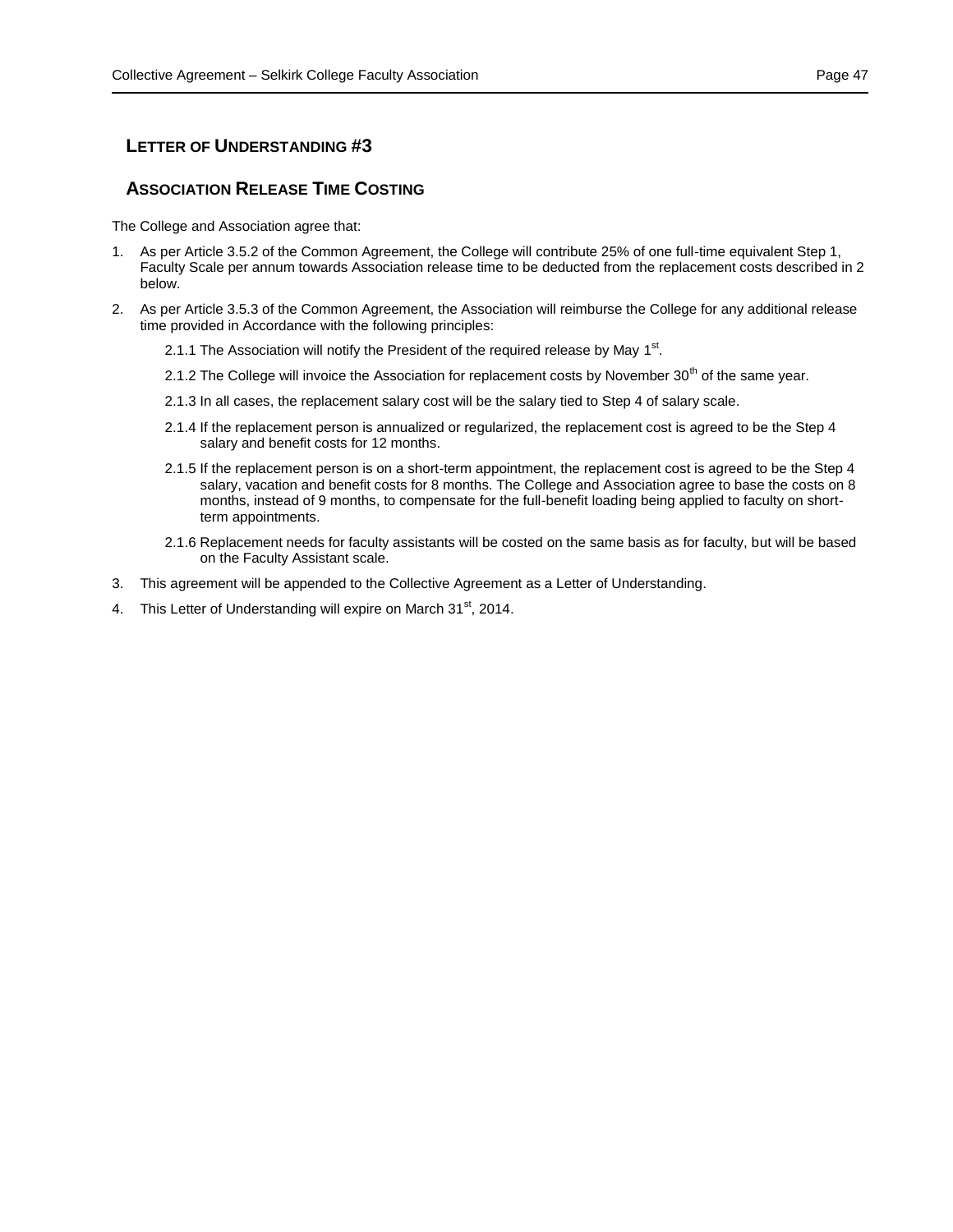# <span id="page-47-0"></span>**INDIVIDUAL INSTRUCTION DELIVERY WORKLOAD CALCULATIONS FOR MUSIC INSTRUCTORS (ART. 8.3.8)**

The College and the Faculty Association have agreed to strike a subcommittee of the Joint Committee on Workload Review to explore possible options regarding workload issues arising in the delivery of individual music instruction in the Contemporary Music & Technology Program.

The subcommittee will be comprised of three (3) representatives appointed by the College and three (3) representatives appointed by the Faculty Association.

It is understood that the subcommittee may seek input from the Faculty in the Contemporary Music & Technology Program as needed.

The subcommittee will submit its recommendations to the Joint Workload Review Committee by no later than November 1, 2013.

For clarity, it is understood that neither the subcommittee nor the Joint Workload Review Committee has the power to bind their respective principles.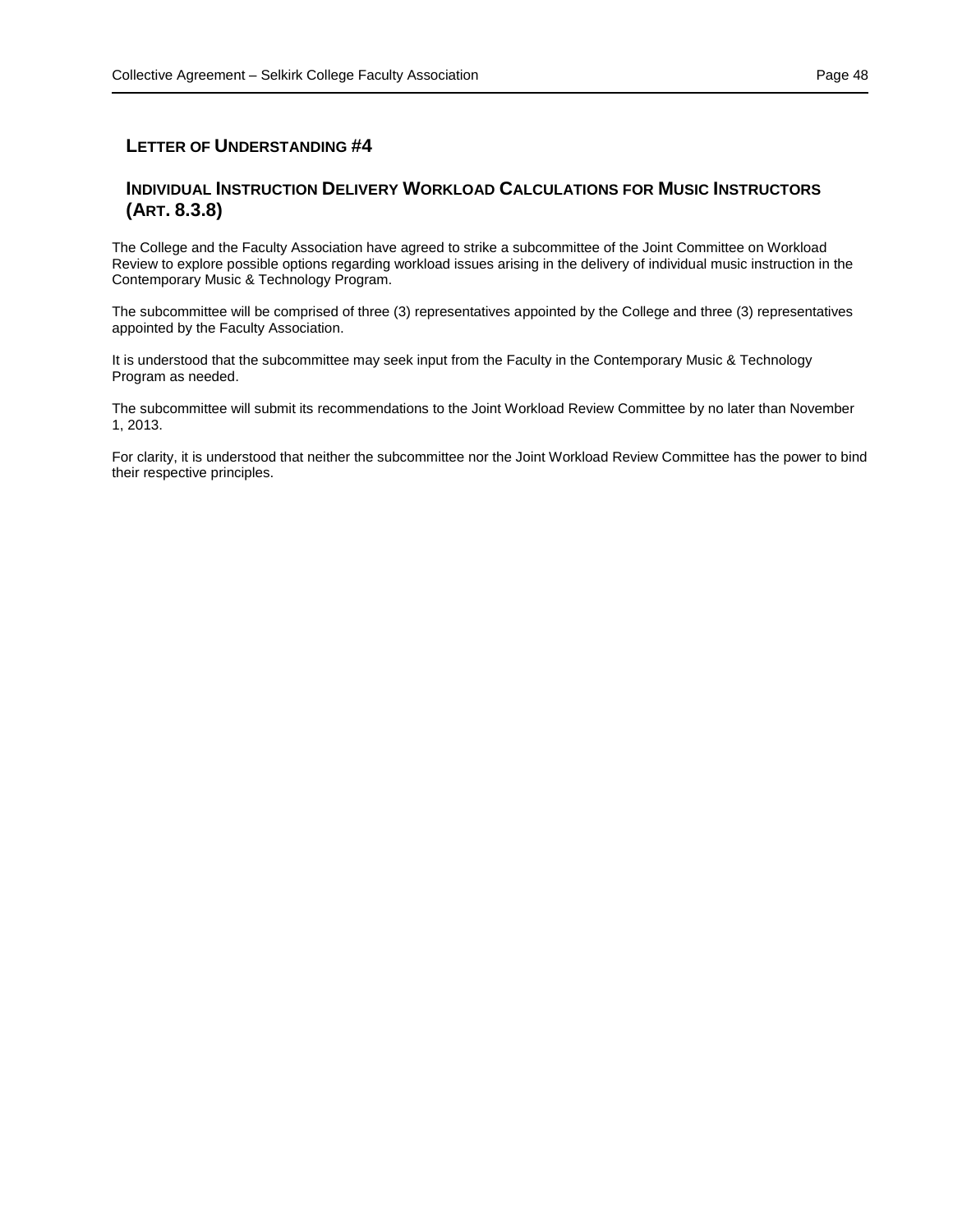# <span id="page-48-0"></span>**IMPLEMENTATION OF THE SELKIRK COLLEGE ORGANIZATIONAL RESTRUCTURING/REALIGNEMENT PLAN**

In April 2003, Selkirk College introduced a modified Organizational Restructuring/Realignment Plan. In recognition of the transition to a School structure within the college,

### **The Parties agree as follows:**

- 1. The implementation of the restructuring/realignment plan and the alignment of SCFA programs and departments within the Schools model will have no current or future impact on the programs' jurisdictional assignment, the scope of the SCFA certification, bargaining unit placement and the provisions of the collective agreement.
- 2. The College will maintain the bargaining unit integrity of current SCFA programs by continuing to use current SCFA program and department names when they are aligned within the School model and ensuring that they coincide as much as possible with the bargaining unit certification.
- 3. School Chairs are the equivalent to Department Heads and will be members of the appropriate instructional bargaining unit. School Chairs will be selected from within the respective School.
- 4. School Chairs will receive a total of 80% release time and a stipend equivalent to the Department Head stipend identified in the current collective agreement
- 5. An additional 20% release will be available to each School for designated activities as approved by the School Chair in consultation with the School Dean.
- 6. Each of the following four Schools shall appoint one SCFA Coordinator with stipend with at least 20% release whose appointment will end on April 30, 2005: Academic Studies, Health and Human Services, Renewable Resources, Digital Media and Technology.
- 7. An SCFA Coordinator with stipend and release time will be appointed in the School of Business and Aviation. Release time for the SCFA Coordinator shall be based on an equitable distribution of the total 20% release available for the School.
- 8. The current SCFA Instructional Department Heads who are not appointed as School Chairs shall have right of first refusal to be appointed as Coordinators of their program/department areas and receive a Coordinator's stipend at least until April 30, 2005. If a faculty member with the right of first refusal for a Coordinator position (as outlined above) declines the appointment, a coordinator will be selected and recommended to the Dean by the School Chair following consultation with the faculty in the relevant program/department area.
- 9. Other release time currently provided to SCFA programs are not affected by this agreement, including:
	- a. Release time for special cost recovery projects (industry training appointments; curriculum development projects, etc.) will be provided as such projects are approved for implementation by the School Chair and School Dean, and will be over and above the 20% release allocated for the individual schools.
	- b. In the School of Business & Aviation release time for the Chief Flying Instructor will be in addition to the total release assigned to that school.
	- c. In the School of Health & Human Services, clinical coordination as required by the Health Authority will be continued for the nursing program and will be in addition to the total release assigned to that school.
	- d. The two non-instructional Department Heads in the Library and Computer Centre Services will remain unchanged.
	- e. The non-instructional Student Access and Support Department Head will remain in place with 55% release until May 30, 2004.
	- f. The release time for the Woodlot Manager in the School of Renewable Resources will remain in place.
- 10. The College agrees that any existing Department Head who is displaced in the new structure, and whose appointment extends beyond the appointment of the School Chair, will receive one (1) month's notice that his/her appointment as Department Head is terminated and his/her stipend shall cease at the end of the one (1) month notice period.
- 11. Selection Committees will be established for each School to facilitate the appointment of the School Chairs. Each SCFA program or current department within the respective School shall elect at least one voting representative to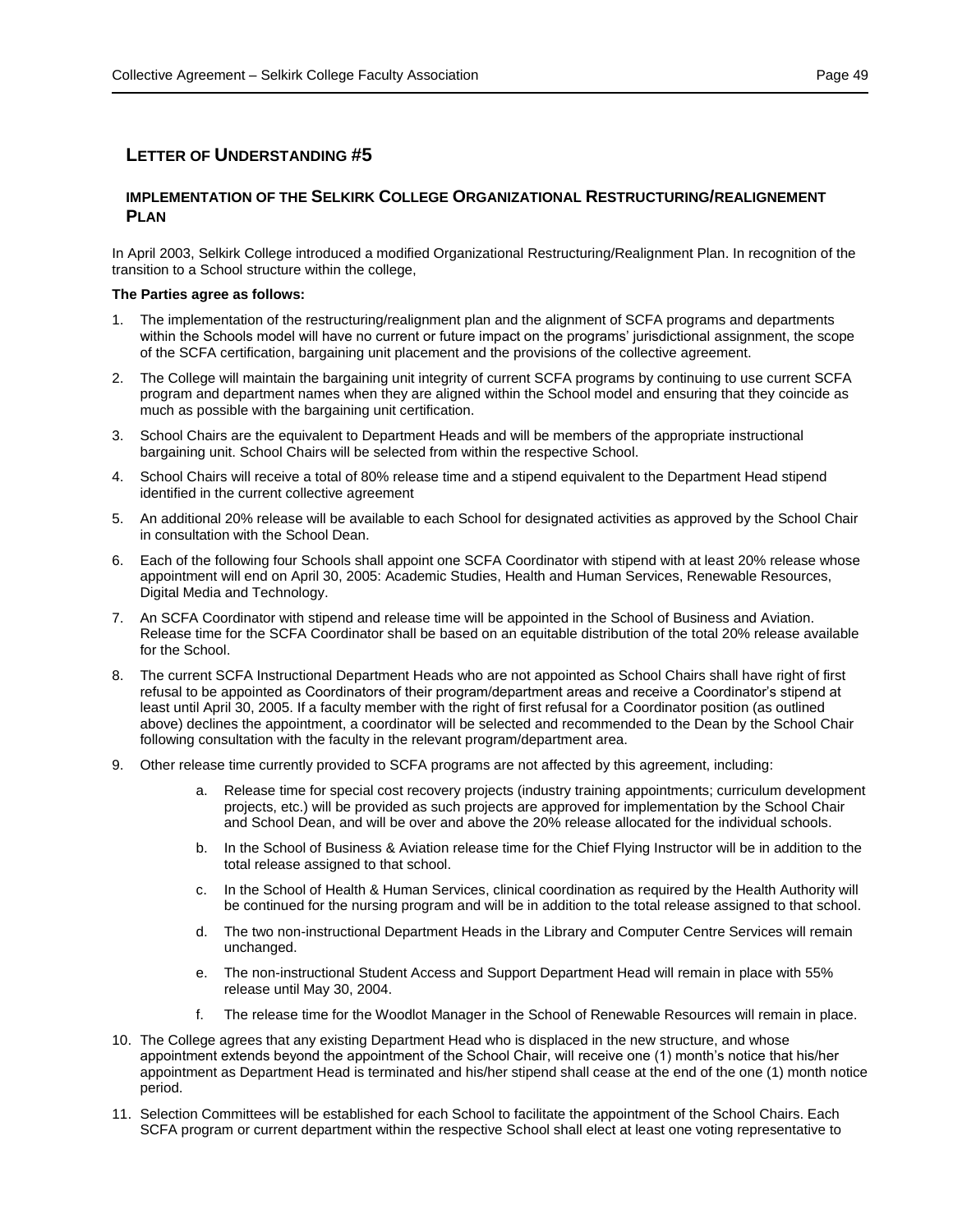participate on the Selection Committee. Representation on the Selection Committee will not be less than a 2 to 1 faculty to administrative ratio.

- 12. Where a School is comprised of a mix of SCFA and BCGEU members, and unless otherwise agreed among SCFA, BCGEU and the College, the selection process will be as follows:
	- a. School of Access Programs and Services A Selection Committee will be established for the selection of School Chair. The composition of the selection committee will be determined at the end of the transition period in the Spring of 2004.
	- b. School of Health and Human Services A Selection Committee will be established for the selection of School Chair. The Committee will be comprised of a least two SCFA representatives and at least one BCGEU representative along with an Employer representative.
	- c. School of Business and Aviation A Selection Committee will be established for the selection School Chair. The Committee will be comprised of a least two SCFA representatives and at least one BCGEU representative along with an Employer representative.
	- d. School of Digital Media and Information Technology A Selection Committee will be established for the selection of School Chair. The Committee will be comprised of at least three SCFA representatives and at least one BCGEU representative along with an Employer representative.

13. School Chairs shall be appointed for three year terms.

The College understands that this agreement is subject to ratification by the SCFA General Membership.

Original signed 6 June, 2003.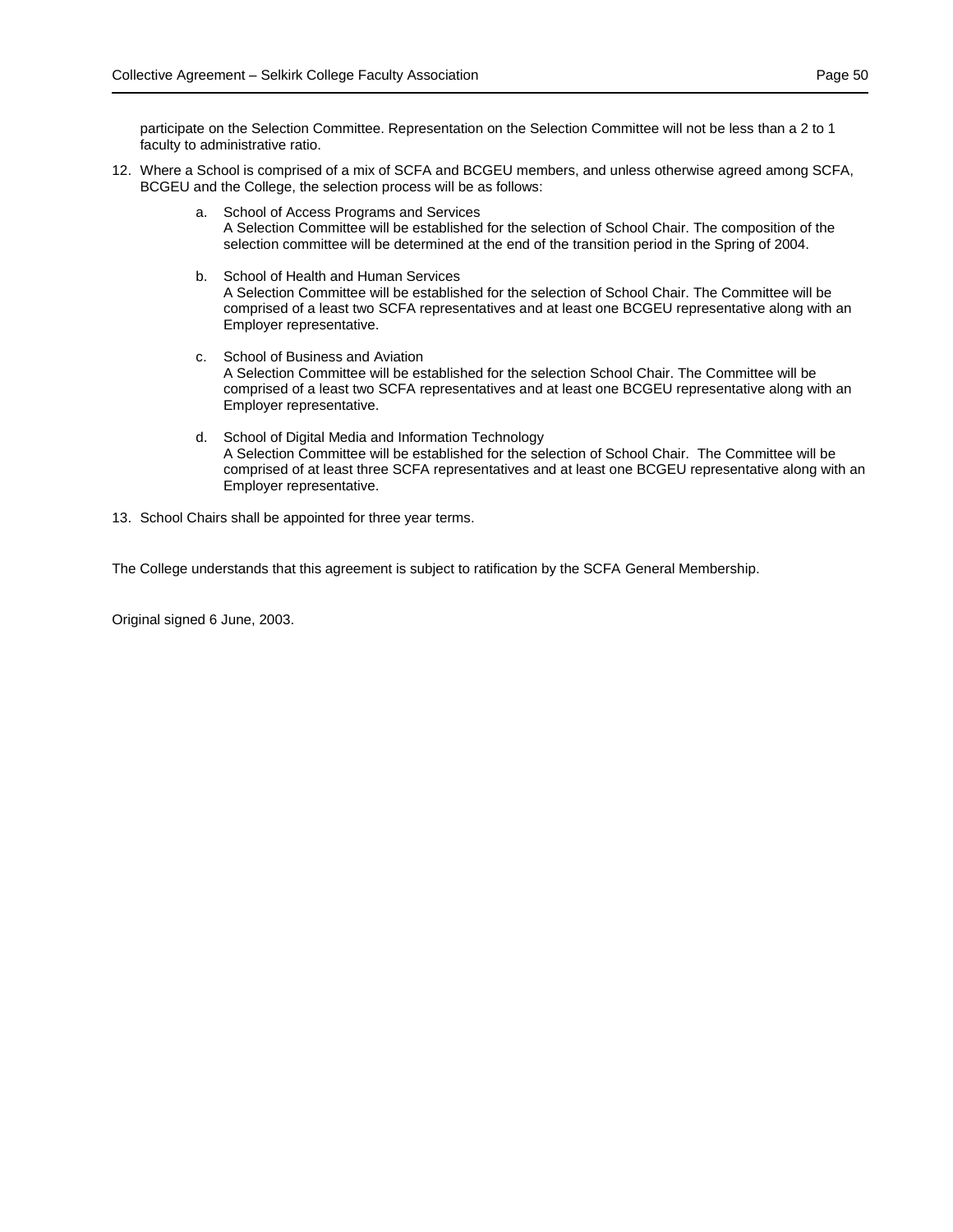# <span id="page-50-0"></span>**SCHOOL OF UNIVERSITY ARTS AND SCIENCE ENROLMENT MANAGEMENT PILOT PROJECT**

The purpose of this initiative is to:

- Raise the profile of the School within the College and the community
- Showcase Selkirk College's talents and promote the School's offerings
- Bring students and community members to the College to participate in organized low-cost or free "learning events"
- Create opportunities for FTE generation
- Tap available "workload room" across the School.

Because it is in everyone's interest to improve enrollments within the School, and because a substantial number of faculty have put forward ideas and/or expressed interest in such a project, participation in the project is voluntary.

Faculty will put forward ideas for outreach events which could include such things as evening or weekend lectures (which could be part of a series), workshops for students on resume writing, proposal writing, etc., or high-school contests and visits. The School coordinator who has been assigned release time will coordinate the initiative.

Where applicable, events will be advertised through the CCID calendar and managed through that division as well, to ensure we capture all the FTEs we can legitimately count.

#### **Terms**

This is a two-year pilot project, ending March 31, 2007. During this time, faculty whose workload is short of their appointment but not sufficiently that they could undertake an additional full course or lab, will not receive a workload reduction. By supporting this two-year project the SCFA agrees to withdraw without prejudice its grievance on English workloads.

Upon completion of the project, the College and the SCFA will review its effectiveness, at which time the parties may jointly agree to discontinue the initiative, or to continue in the same or a modified format. Any disagreement arising out of this initiative may be brought to Labour-Management for a resolution.

Original signed 12 May 2005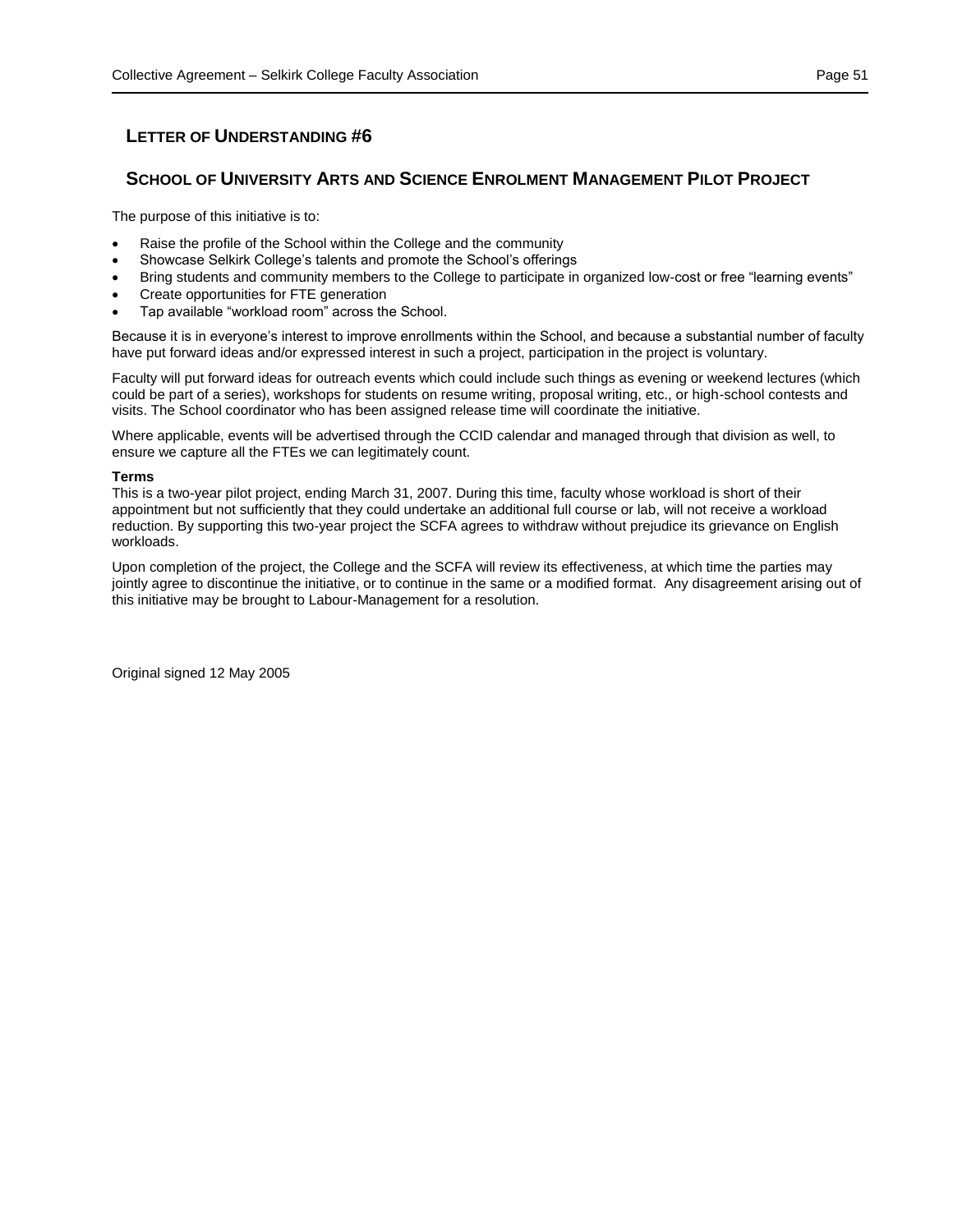# <span id="page-51-0"></span>**REMUNERATION FOR DISTANCE EDUCATION COURSES**

# **Definitions:**

"Distance Education" means courses offered entirely by distance and includes online and print-based delivery modes.

"Student numbers" means the number of students enrolled at the beginning of the third week of classes.

# **Remuneration :**

# **A. Print-based courses**

Print-based courses will be remunerated in accordance with the following formula: "Rate E x number of students"

Instructors will be remunerated for a minimum of 5 students. This fee includes preparation and wrap-up.

# **B. Online courses**

Remuneration for online courses will depend on two factors: a) the number of students in the class and b) whether or not an instructor teaches the same course in a face-to-face format during the same semester.

1. For classes of 5 or fewer students:

- a) If the instructor teaches the same course in a face-to-face format during the same semester, he/she will be paid one extra hour per week for the face-to-face class (3.1% addition to annual appointment).
- b) If the instructor does not teach the same course in a face-to-face format during the same semester, for each course in a given semester, he/she will be paid according to the following formula: "Rate E x 5"

#### 2. For classes of more than 5 but fewer than 17 students:

Regardless of whether or not the instructor teaches the same course in a face-to-face format during the same semester, the instructor will be credited 2/3 of the normal workload hours for the equivalent face-to-face class (e.g. 32 hours for a three-credit course normally paid at 48 hours).

#### 3. For classes of 17 or more students:

The instructor will be paid at the same rate he/she would receive for the equivalent face-to-face course.

Where the online course is supplemented with one or more face-to-face lab or seminar, the labs and seminars will be remunerated as per 8.3.3 for labs or 8.3.5 for seminars.

|        | April 1, 2010 |
|--------|---------------|
| Rate E | \$328.37      |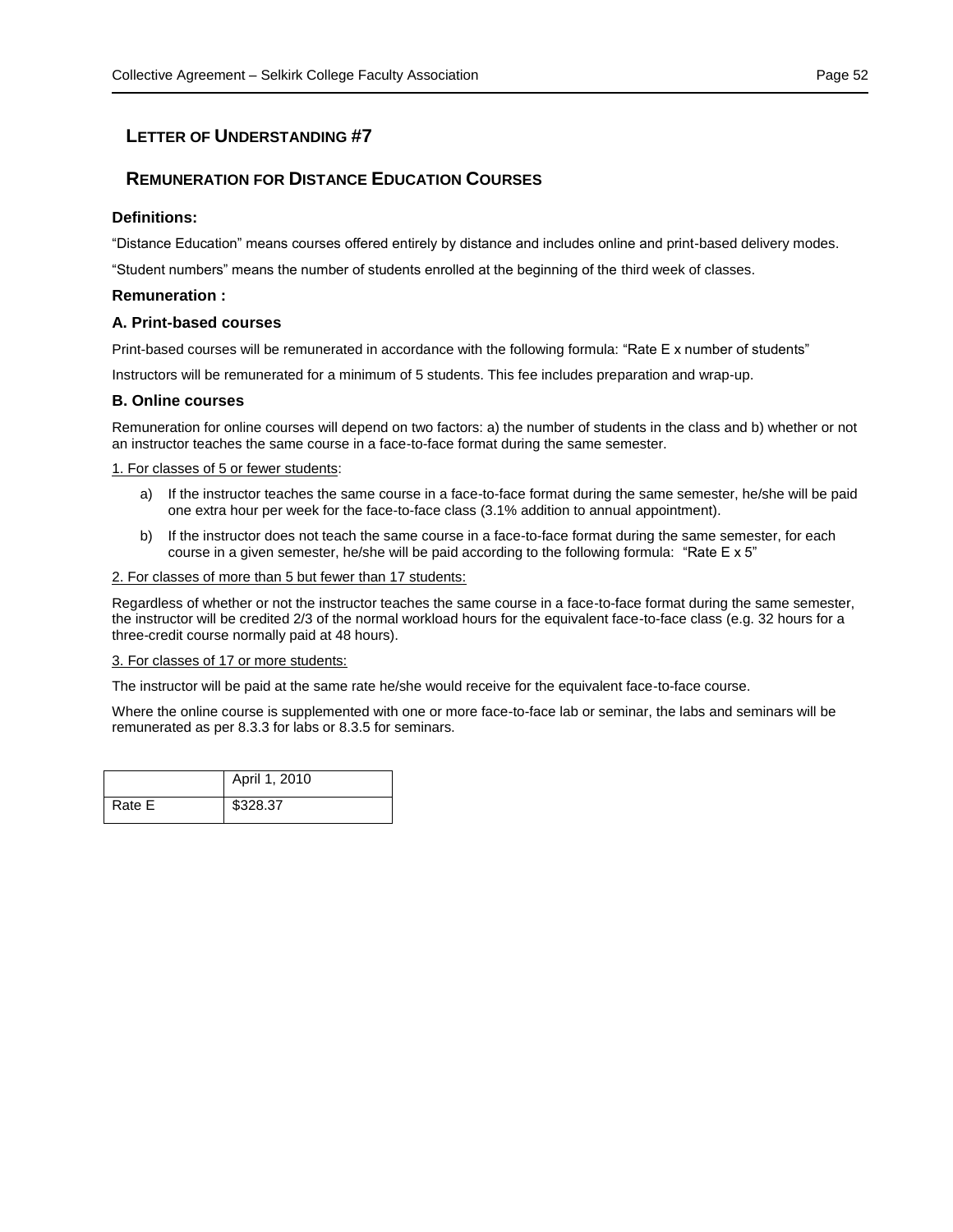# <span id="page-52-0"></span>**JOINT COMMITTEE ON WORKLOAD REVIEW**

The College and the Association will establish a Workload Review Committee ("the Committee") to review and discuss in detail existing workload issues, and to develop recommendations regarding employee workload as follows:

- a) The Committee shall be comprised of three (3) representatives appointed by the College and three (3) representatives appointed by the Association. Either party may invite a maximum of two (2) other individuals to any of the meetings to provide information to the Committee.
- b) The Committee shall meet twice per month from the beginning of September 2013 to the end of November 2013. These timelines may be extended once by mutual agreement.
- c) The Committee shall share readily available information and data regarding course modes (blended, face-toface, online, paper distance), courses, class size, student numbers, contact and non-contact hours, course preparation time, and other workload issues in all program areas.

Each party will report back to their constituent groups on the discussions.

It is understood that the Committee will not have the power to bind their principals. The Committee may make recommendations on initiatives. Any recommendations to be adopted by the parties are subject to ratification by the parties' principals.

This Letter of Understanding will expire on March 31, 2014.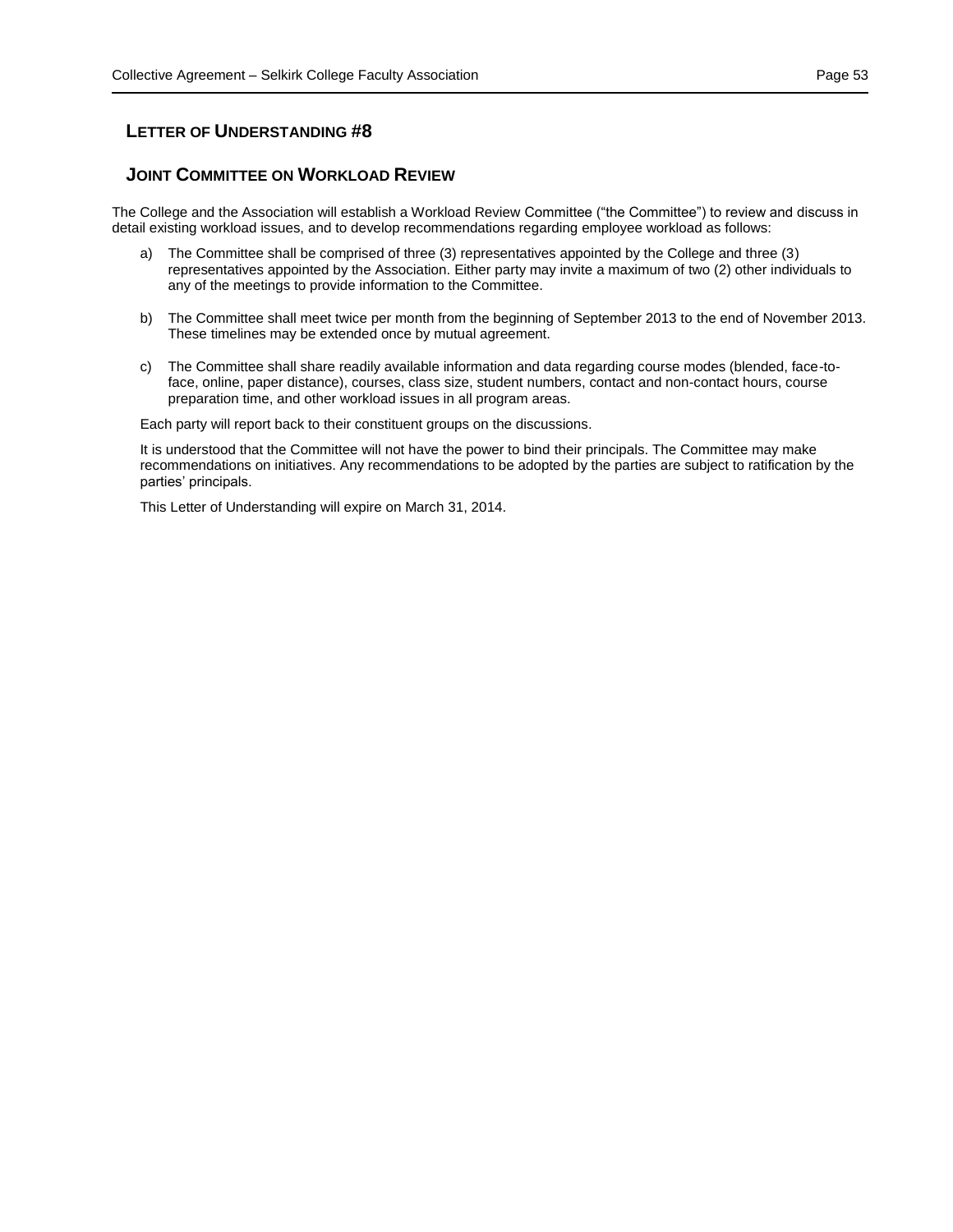# <span id="page-53-0"></span>**LABOUR MANAGEMENT COMMITTEE**

The College and the Association agree to establish a Labour Management Committee for the purpose of discussing issues relating to the workplace that affect the parties or any employee bound by this Agreement. On the request of either party, the parties shall meet at least every two (2) months until this Agreement is terminated.

The Committee shall consist of three (3) excluded employees selected and employed by the College and three (3) union representatives employed by the College selected by the Association.

The Committee shall not deal with grievances or have the authority to bind either party but only to make recommendations to the College and the Association.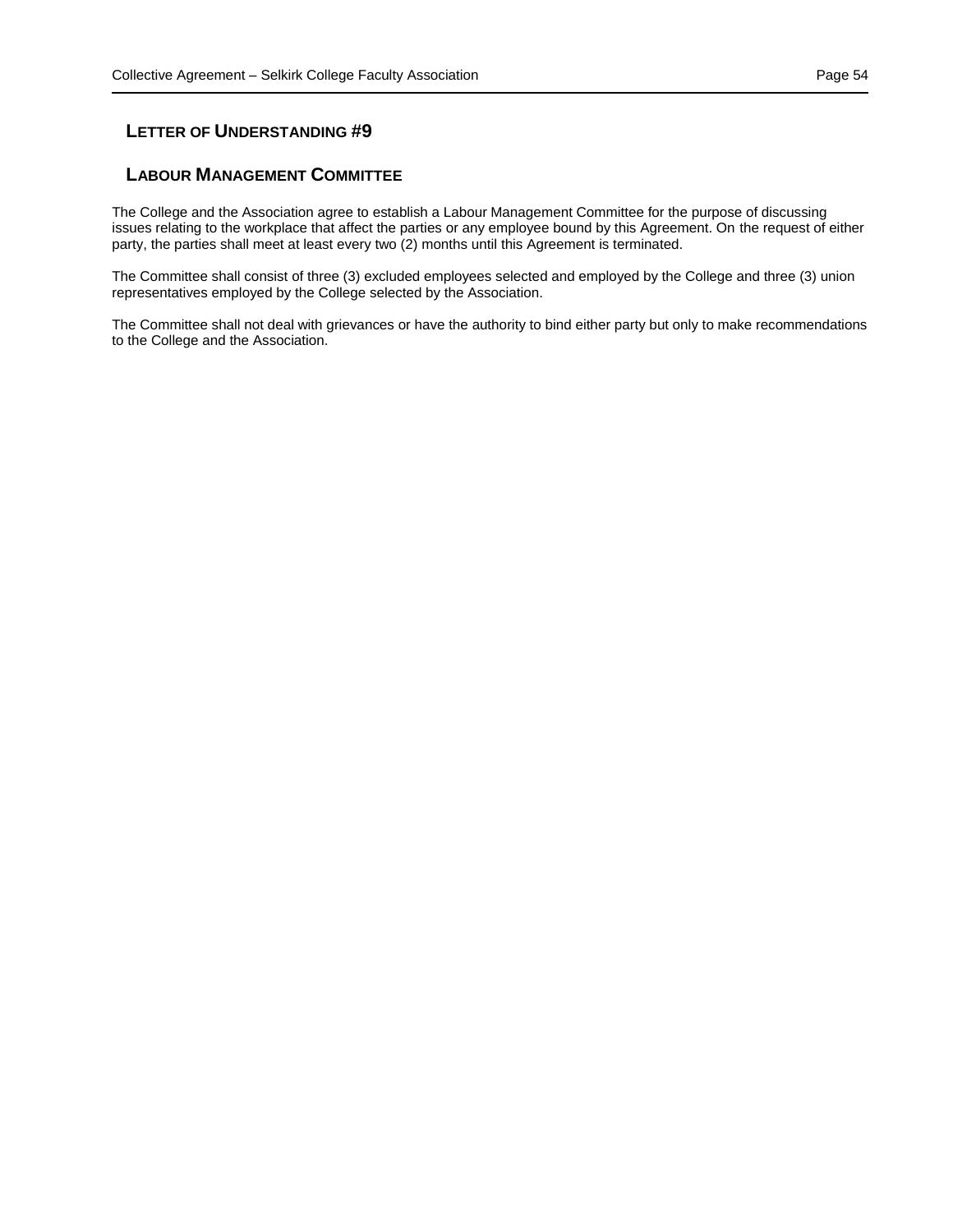# <span id="page-54-0"></span>**IMPLEMENTATION OF THE NEW ARTICLE 7 EMPLOYEE EVALUATION PROCESS**

To allow time for the new Employee Evaluation process, as agreed to by the parties, to be effectively implemented, the process outlined in the 2010-2012 collective agreement will remain in place until June 30, 2014.

During that time the joint Selkirk College Faculty Association/Management Evaluation Committee ("the joint evaluation committee") will be tasked with:

- Researching best practice with respect to student evaluation of instruction,
- Researching best practice with respect to peer review,
- Developing processes, forms and procedures associated with the new plan and making recommendations to the VP Education and Students
- Assisting with the launch of the new process, and
- Other tasks as requested by the VP Education and Students.

The evaluation processes identified in the new agreement (2012-2014) will be take effect July 1, 2014.